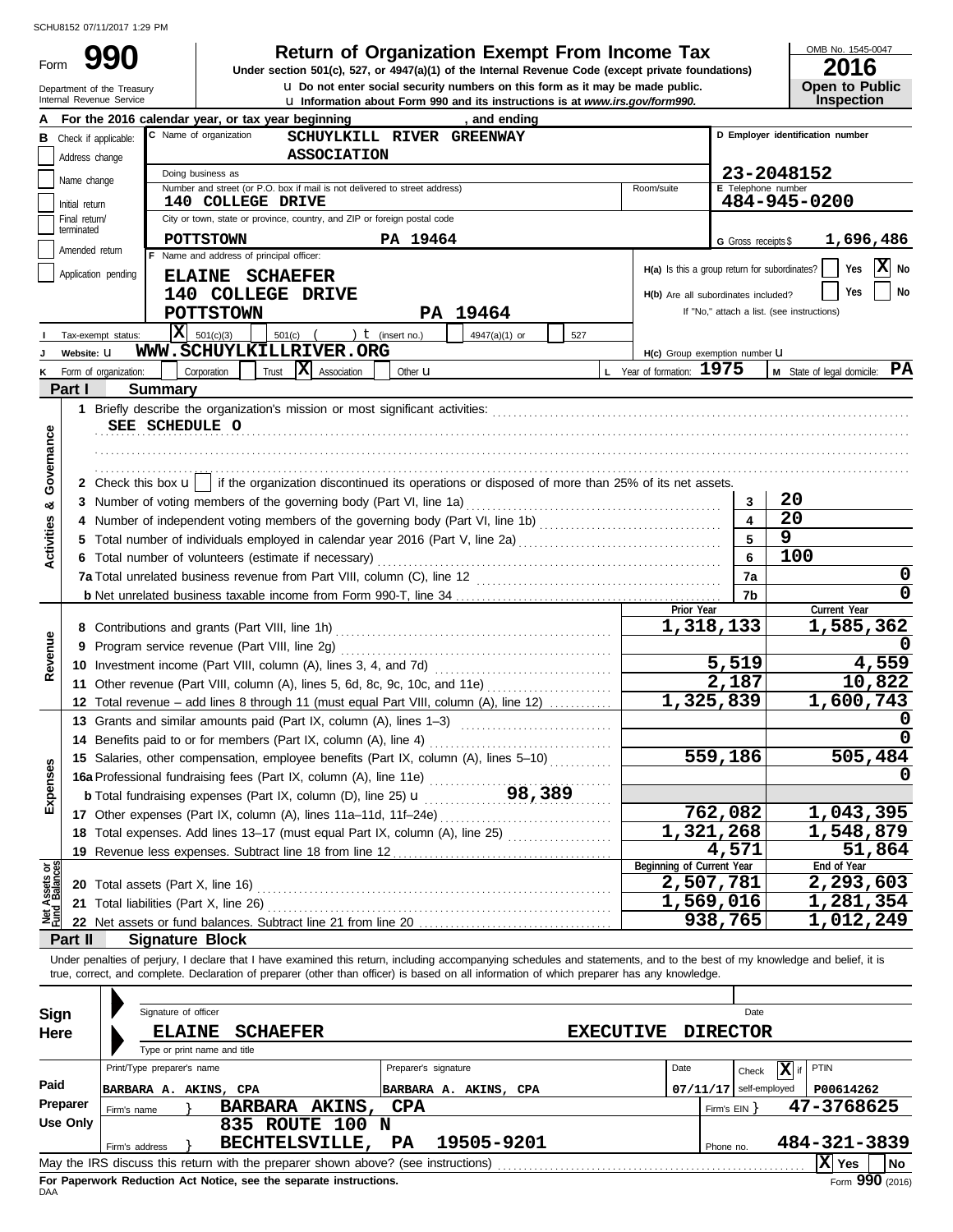|                           | Form 990 (2016) SCHUYLKILL RIVER GREENWAY                                                                      | 23-2048152                                                                                                                                                                                                                                                                                                                                                      | Page 2                                                           |
|---------------------------|----------------------------------------------------------------------------------------------------------------|-----------------------------------------------------------------------------------------------------------------------------------------------------------------------------------------------------------------------------------------------------------------------------------------------------------------------------------------------------------------|------------------------------------------------------------------|
| Part III                  | <b>Statement of Program Service Accomplishments</b>                                                            |                                                                                                                                                                                                                                                                                                                                                                 |                                                                  |
|                           |                                                                                                                |                                                                                                                                                                                                                                                                                                                                                                 | $\overline{\mathbf{x}}$                                          |
|                           | 1 Briefly describe the organization's mission:<br>SEE SCHEDULE O                                               |                                                                                                                                                                                                                                                                                                                                                                 |                                                                  |
|                           |                                                                                                                |                                                                                                                                                                                                                                                                                                                                                                 |                                                                  |
|                           | 2 Did the organization undertake any significant program services during the year which were not listed on the |                                                                                                                                                                                                                                                                                                                                                                 | Yes $ X $ No                                                     |
|                           | If "Yes," describe these new services on Schedule O.                                                           |                                                                                                                                                                                                                                                                                                                                                                 |                                                                  |
| services?                 | Did the organization cease conducting, or make significant changes in how it conducts, any program             |                                                                                                                                                                                                                                                                                                                                                                 | Yes $ \overline{X} $ No                                          |
|                           | If "Yes," describe these changes on Schedule O.                                                                |                                                                                                                                                                                                                                                                                                                                                                 |                                                                  |
|                           |                                                                                                                | Describe the organization's program service accomplishments for each of its three largest program services, as measured by                                                                                                                                                                                                                                      |                                                                  |
|                           |                                                                                                                | expenses. Section 501(c)(3) and 501(c)(4) organizations are required to report the amount of grants and allocations to others,                                                                                                                                                                                                                                  |                                                                  |
|                           | the total expenses, and revenue, if any, for each program service reported.                                    |                                                                                                                                                                                                                                                                                                                                                                 |                                                                  |
|                           | THROUGHOUT THE SCHUYLKILL RIVER HERITAGE AREA.                                                                 | CONSERVATION, RECREATION AND OPEN SPACE, AND EDUCATION AND INTERPRETATION<br>FUNDS FOR RESOURCE CONSERVATION AND ENHANCEMENT; EDUCATION AND                                                                                                                                                                                                                     | PROGRAMS TO ENHANCE ECONOMIC DEVELOPMENT, PARTNERSHIPS, CULTURAL |
|                           | THE SCHUYLKILL RIVER HERITAGE AREA.                                                                            | INTERPRETATION; RECREATION; AND COMMUNITY REVITALIZATION.<br>THE ORGANIZATION IS RESPONSIBLE FOR THE CONSTRUCTION, SIGNAGE AND<br>MAINTENANCE OF LAND AND WATER TRAILS WITHIN THE SCHUYLKILL RIVER HERITAGE<br>PROGRAMS ALSO INCLUDE THE DEVELOPMENT, PRODUCTION AND PROMOTIOON OF<br>MULTI-MEDIA TOURIST INFORMATION RESOURCES AND GUIDES FOR SITES THROUGHOUT | IT ALSO ADMINISTERS FEDERAL                                      |
|                           | ) (Expenses \$                                                                                                 | $\ldots$ including grants of \$ $\ldots$ (Revenue \$ $\ldots$ ) and $\ldots$                                                                                                                                                                                                                                                                                    |                                                                  |
|                           |                                                                                                                |                                                                                                                                                                                                                                                                                                                                                                 |                                                                  |
|                           |                                                                                                                |                                                                                                                                                                                                                                                                                                                                                                 |                                                                  |
|                           |                                                                                                                |                                                                                                                                                                                                                                                                                                                                                                 |                                                                  |
|                           |                                                                                                                |                                                                                                                                                                                                                                                                                                                                                                 |                                                                  |
|                           |                                                                                                                |                                                                                                                                                                                                                                                                                                                                                                 |                                                                  |
|                           |                                                                                                                |                                                                                                                                                                                                                                                                                                                                                                 |                                                                  |
|                           |                                                                                                                |                                                                                                                                                                                                                                                                                                                                                                 |                                                                  |
|                           |                                                                                                                |                                                                                                                                                                                                                                                                                                                                                                 |                                                                  |
| <b>AREA.</b><br>4b (Code: |                                                                                                                |                                                                                                                                                                                                                                                                                                                                                                 |                                                                  |

| 4c (Code:            | ) (Expenses \$                                      | including grants of \$ |             | ) (Revenue \$ |  |
|----------------------|-----------------------------------------------------|------------------------|-------------|---------------|--|
| $\cdots$             |                                                     |                        |             |               |  |
| $\sim$ $\sim$ $\sim$ |                                                     |                        |             |               |  |
|                      |                                                     |                        |             |               |  |
|                      |                                                     |                        |             |               |  |
| 1.1.1.1              |                                                     |                        |             |               |  |
| $\cdots$             |                                                     |                        |             |               |  |
|                      |                                                     |                        |             |               |  |
|                      |                                                     |                        |             |               |  |
|                      |                                                     |                        |             |               |  |
|                      |                                                     |                        |             |               |  |
|                      |                                                     |                        |             |               |  |
|                      | 4d Other program services (Describe in Schedule O.) |                        |             |               |  |
| (Expenses \$         |                                                     | including grants of \$ | (Revenue \$ |               |  |
|                      | 4e Total program service expenses u                 | 1,217,131              |             |               |  |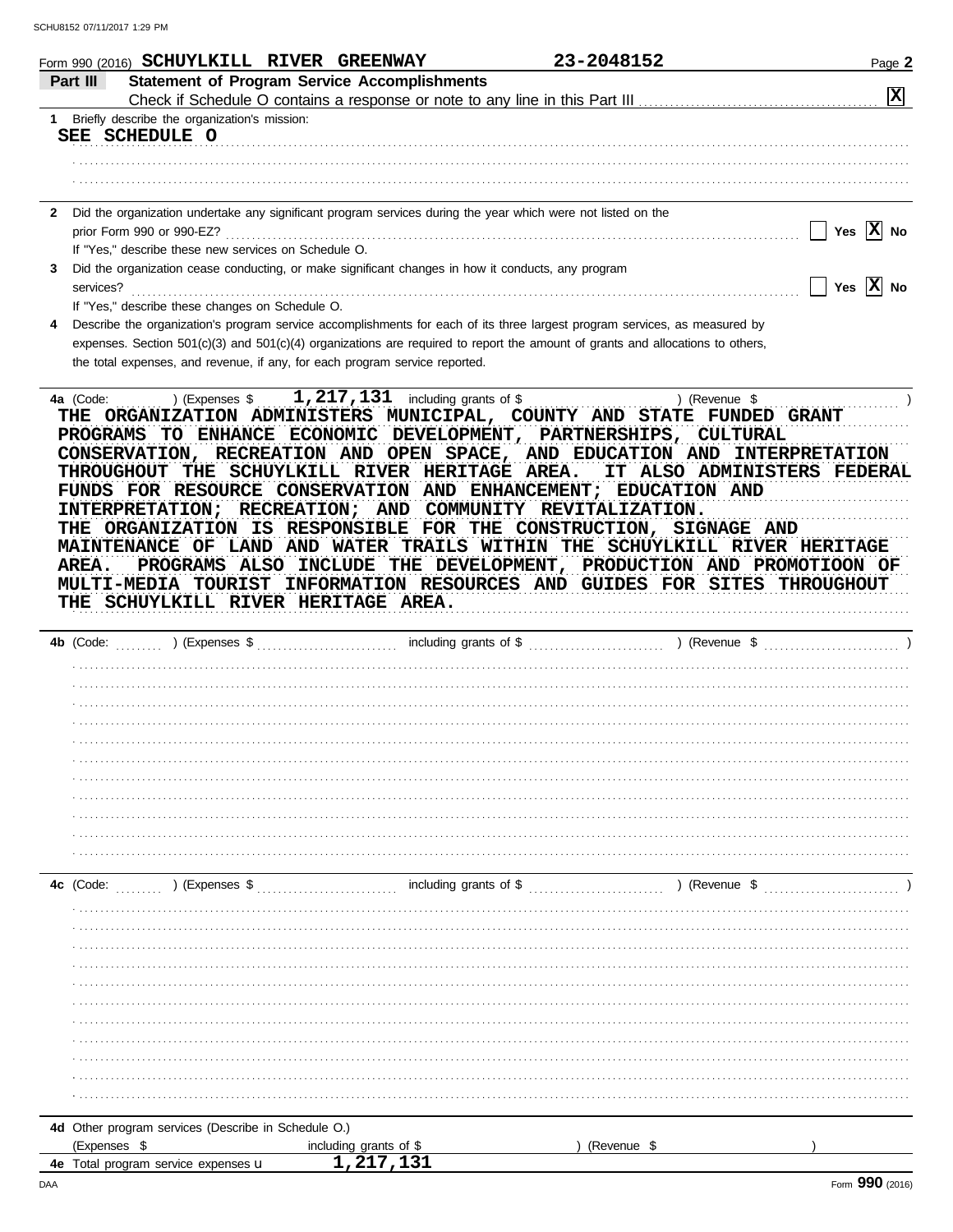|                | Form 990 (2016) SCHUYLKILL RIVER       | <b>GREENWAY</b> | 2048152 | $P$ aqe $\ddot{\phantom{2}}$ |
|----------------|----------------------------------------|-----------------|---------|------------------------------|
| <b>Part IV</b> | <b>Checklist of Required Schedules</b> |                 |         |                              |

|     |                                                                                                                                                    |                 | Yes    | No |
|-----|----------------------------------------------------------------------------------------------------------------------------------------------------|-----------------|--------|----|
| 1   | Is the organization described in section $501(c)(3)$ or $4947(a)(1)$ (other than a private foundation)? If "Yes,"                                  |                 |        |    |
|     | complete Schedule A expression contract a contract of the schedule A experimental contract of A expression contract $\mathcal{A}$                  | 1               | х<br>X |    |
| 2   |                                                                                                                                                    | $\mathbf{2}$    |        |    |
| 3   | Did the organization engage in direct or indirect political campaign activities on behalf of or in opposition to                                   |                 |        |    |
|     | candidates for public office? If "Yes," complete Schedule C, Part I                                                                                | 3               |        | x  |
| 4   | Section 501(c)(3) organizations. Did the organization engage in lobbying activities, or have a section 501(h)                                      |                 |        |    |
|     | election in effect during the tax year? If "Yes," complete Schedule C, Part II                                                                     | 4               |        | x  |
| 5   | Is the organization a section $501(c)(4)$ , $501(c)(5)$ , or $501(c)(6)$ organization that receives membership dues,                               |                 |        |    |
|     | assessments, or similar amounts as defined in Revenue Procedure 98-19? If "Yes," complete Schedule C,                                              |                 |        | x  |
|     |                                                                                                                                                    | 5               |        |    |
| 6   | Did the organization maintain any donor advised funds or any similar funds or accounts for which donors                                            |                 |        |    |
|     | have the right to provide advice on the distribution or investment of amounts in such funds or accounts? If                                        |                 |        | x  |
|     | "Yes," complete Schedule D, Part I                                                                                                                 | 6               |        |    |
| 7   | Did the organization receive or hold a conservation easement, including easements to preserve open space,                                          |                 |        | x  |
|     | the environment, historic land areas, or historic structures? If "Yes," complete Schedule D, Part II                                               | 7               |        |    |
| 8   | Did the organization maintain collections of works of art, historical treasures, or other similar assets? If "Yes,"                                |                 |        | x  |
|     | complete Schedule D, Part III                                                                                                                      | 8               |        |    |
| 9   | Did the organization report an amount in Part X, line 21, for escrow or custodial account liability, serve as a                                    |                 |        |    |
|     | custodian for amounts not listed in Part X; or provide credit counseling, debt management, credit repair, or                                       |                 |        | x  |
|     | debt negotiation services? If "Yes," complete Schedule D, Part IV                                                                                  | 9               |        |    |
| 10  | Did the organization, directly or through a related organization, hold assets in temporarily restricted                                            |                 | х      |    |
|     | endowments, permanent endowments, or quasi-endowments? If "Yes," complete Schedule D, Part V                                                       | 10              |        |    |
| 11  | If the organization's answer to any of the following questions is "Yes," then complete Schedule D, Parts VI,<br>VII, VIII, IX, or X as applicable. |                 |        |    |
| a   | Did the organization report an amount for land, buildings, and equipment in Part X, line 10? If "Yes,"<br>complete Schedule D, Part VI             | 11a             | х      |    |
|     | <b>b</b> Did the organization report an amount for investments—other securities in Part X, line 12 that is 5% or more                              |                 |        |    |
|     |                                                                                                                                                    | 11b             | х      |    |
| C   | Did the organization report an amount for investments—program related in Part X, line 13 that is 5% or more                                        |                 |        |    |
|     |                                                                                                                                                    | 11c             |        | X  |
| d   | Did the organization report an amount for other assets in Part X, line 15 that is 5% or more of its total assets                                   |                 |        |    |
|     | reported in Part X, line 16? If "Yes," complete Schedule D, Part IX                                                                                | 11d             |        | x  |
| е   | Did the organization report an amount for other liabilities in Part X, line 25? If "Yes," complete Schedule D, Part X                              | 11e             |        | X  |
| f   | Did the organization's separate or consolidated financial statements for the tax year include a footnote that addresses                            |                 |        |    |
|     | the organization's liability for uncertain tax positions under FIN 48 (ASC 740)? If "Yes," complete Schedule D, Part X                             | 11f             | X      |    |
|     | 12a Did the organization obtain separate, independent audited financial statements for the tax year? If "Yes," complete                            |                 |        |    |
|     |                                                                                                                                                    | 12a             | X      |    |
| b   | Was the organization included in consolidated, independent audited financial statements for the tax year? If                                       |                 |        |    |
|     | "Yes," and if the organization answered "No" to line 12a, then completing Schedule D, Parts XI and XII is optional                                 | 12 <sub>b</sub> |        | X  |
| 13  |                                                                                                                                                    | 13              |        | X  |
| 14a |                                                                                                                                                    | 14a             |        | X  |
| b   | Did the organization have aggregate revenues or expenses of more than \$10,000 from grantmaking,                                                   |                 |        |    |
|     | fundraising, business, investment, and program service activities outside the United States, or aggregate                                          |                 |        |    |
|     |                                                                                                                                                    | 14b             |        | x  |
| 15  | Did the organization report on Part IX, column (A), line 3, more than \$5,000 of grants or other assistance to or                                  |                 |        |    |
|     | for any foreign organization? If "Yes," complete Schedule F, Parts II and IV                                                                       | 15              |        | x  |
| 16  | Did the organization report on Part IX, column (A), line 3, more than \$5,000 of aggregate grants or other                                         |                 |        |    |
|     | assistance to or for foreign individuals? If "Yes," complete Schedule F, Parts III and IV [[[[[[[[[[[[[[[[[[[                                      | 16              |        | x  |
| 17  | Did the organization report a total of more than \$15,000 of expenses for professional fundraising services on                                     |                 |        |    |
|     |                                                                                                                                                    | 17              |        | x  |
| 18  | Did the organization report more than \$15,000 total of fundraising event gross income and contributions on                                        |                 |        |    |
|     | Part VIII, lines 1c and 8a? If "Yes," complete Schedule G, Part II                                                                                 | 18              | X      |    |
| 19  | Did the organization report more than \$15,000 of gross income from gaming activities on Part VIII, line 9a?                                       |                 |        |    |
|     |                                                                                                                                                    | 19              |        | X. |

Form **990** (2016)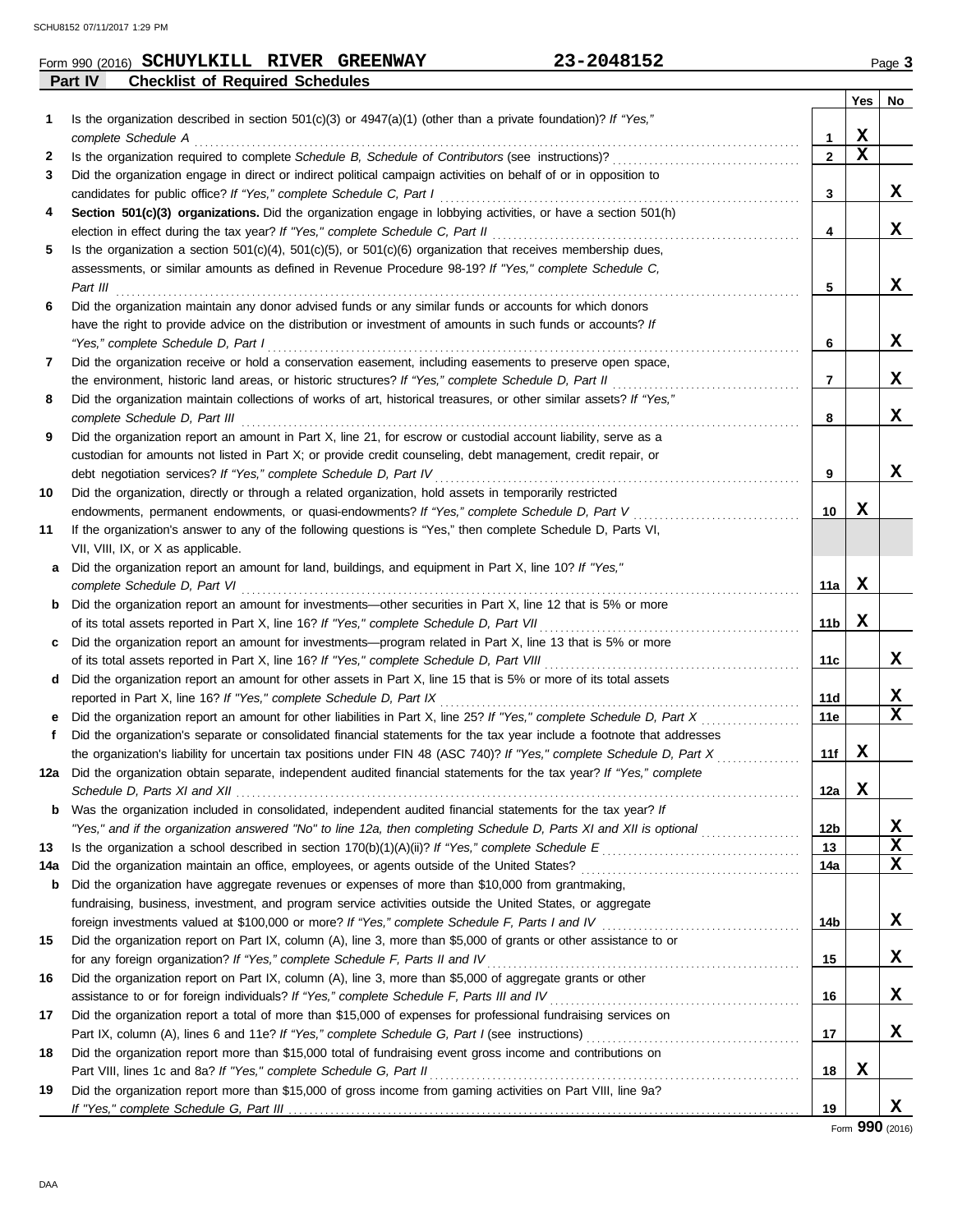|     | 23-2048152<br>Form 990 (2016) SCHUYLKILL RIVER GREENWAY                                                          |                 |     | Page 4                  |
|-----|------------------------------------------------------------------------------------------------------------------|-----------------|-----|-------------------------|
|     | <b>Checklist of Required Schedules (continued)</b><br>Part IV                                                    |                 |     |                         |
|     |                                                                                                                  |                 | Yes | No                      |
| 20a | Did the organization operate one or more hospital facilities? If "Yes," complete Schedule H                      | 20a             |     | X                       |
| b   |                                                                                                                  | 20b             |     |                         |
| 21  | Did the organization report more than \$5,000 of grants or other assistance to any domestic organization or      |                 |     |                         |
|     | domestic government on Part IX, column (A), line 1? If "Yes," complete Schedule I, Parts I and II                | 21              |     | X                       |
| 22  | Did the organization report more than \$5,000 of grants or other assistance to or for domestic individuals on    |                 |     |                         |
|     | Part IX, column (A), line 2? If "Yes," complete Schedule I, Parts I and III                                      | 22              |     | X                       |
| 23  | Did the organization answer "Yes" to Part VII, Section A, line 3, 4, or 5 about compensation of the              |                 |     |                         |
|     | organization's current and former officers, directors, trustees, key employees, and highest compensated          |                 |     |                         |
|     | employees? If "Yes," complete Schedule J                                                                         | 23              |     | X                       |
|     | 24a Did the organization have a tax-exempt bond issue with an outstanding principal amount of more than          |                 |     |                         |
|     | \$100,000 as of the last day of the year, that was issued after December 31, 2002? If "Yes," answer lines 24b    |                 |     |                         |
|     | through 24d and complete Schedule K. If "No," go to line 25a                                                     | 24a             |     | X                       |
| b   | Did the organization invest any proceeds of tax-exempt bonds beyond a temporary period exception?                | 24b             |     |                         |
| С   | Did the organization maintain an escrow account other than a refunding escrow at any time during the year        |                 |     |                         |
|     | to defease any tax-exempt bonds?                                                                                 | 24c             |     |                         |
|     | d Did the organization act as an "on behalf of" issuer for bonds outstanding at any time during the year?        | 24d             |     |                         |
|     | 25a Section 501(c)(3), 501(c)(4), and 501(c)(29) organizations. Did the organization engage in an excess benefit |                 |     |                         |
|     | transaction with a disqualified person during the year? If "Yes," complete Schedule L, Part I                    | 25a             |     | X                       |
| b   | Is the organization aware that it engaged in an excess benefit transaction with a disqualified person in a prior |                 |     |                         |
|     | year, and that the transaction has not been reported on any of the organization's prior Forms 990 or 990-EZ?     |                 |     |                         |
|     | If "Yes," complete Schedule L, Part I                                                                            | 25b             |     | X                       |
| 26  | Did the organization report any amount on Part X, line 5, 6, or 22 for receivables from or payables to any       |                 |     |                         |
|     | current or former officers, directors, trustees, key employees, highest compensated employees, or                |                 |     |                         |
|     | disqualified persons? If "Yes," complete Schedule L, Part II                                                     | 26              |     | X                       |
| 27  | Did the organization provide a grant or other assistance to an officer, director, trustee, key employee,         |                 |     |                         |
|     | substantial contributor or employee thereof, a grant selection committee member, or to a 35% controlled          |                 |     |                         |
|     | entity or family member of any of these persons? If "Yes," complete Schedule L, Part III                         | 27              |     | X                       |
| 28  | Was the organization a party to a business transaction with one of the following parties (see Schedule L,        |                 |     |                         |
|     | Part IV instructions for applicable filing thresholds, conditions, and exceptions):                              |                 |     |                         |
| а   | A current or former officer, director, trustee, or key employee? If "Yes," complete Schedule L, Part IV          | 28a             |     | X                       |
| b   | A family member of a current or former officer, director, trustee, or key employee? If "Yes," complete           |                 |     |                         |
|     | Schedule L, Part IV                                                                                              | 28b             |     | x                       |
| c   | An entity of which a current or former officer, director, trustee, or key employee (or a family member thereof)  |                 |     |                         |
|     | was an officer, director, trustee, or direct or indirect owner? If "Yes," complete Schedule L, Part IV           | 28c             |     | X                       |
| 29  |                                                                                                                  | 29              |     | $\overline{\textbf{x}}$ |
| 30  | Did the organization receive contributions of art, historical treasures, or other similar assets, or qualified   |                 |     |                         |
|     | conservation contributions? If "Yes," complete Schedule M                                                        | 30              |     | X                       |
| 31  | Did the organization liquidate, terminate, or dissolve and cease operations? If "Yes," complete Schedule N,      |                 |     |                         |
|     | Part I                                                                                                           | 31              |     | X                       |
| 32  | Did the organization sell, exchange, dispose of, or transfer more than 25% of its net assets? If "Yes,"          |                 |     |                         |
|     | complete Schedule N, Part II                                                                                     | 32              |     | X                       |
| 33  | Did the organization own 100% of an entity disregarded as separate from the organization under Regulations       |                 |     |                         |
|     | sections 301.7701-2 and 301.7701-3? If "Yes," complete Schedule R, Part I                                        | 33              |     | X                       |
| 34  | Was the organization related to any tax-exempt or taxable entity? If "Yes," complete Schedule R, Parts II, III,  |                 |     |                         |
|     | or IV, and Part V, line 1                                                                                        | 34              |     | X                       |
| 35a | Did the organization have a controlled entity within the meaning of section 512(b)(13)?                          | 35a             |     | X                       |
| b   | If "Yes" to line 35a, did the organization receive any payment from or engage in any transaction with a          |                 |     |                         |
|     |                                                                                                                  | 35 <sub>b</sub> |     |                         |
| 36  | Section 501(c)(3) organizations. Did the organization make any transfers to an exempt non-charitable             |                 |     |                         |
|     | related organization? If "Yes," complete Schedule R, Part V, line 2                                              | 36              |     | X                       |
| 37  | Did the organization conduct more than 5% of its activities through an entity that is not a related organization |                 |     |                         |
|     | and that is treated as a partnership for federal income tax purposes? If "Yes," complete Schedule R,             |                 |     |                         |
|     | Part VI                                                                                                          | 37              |     | X                       |
| 38  | Did the organization complete Schedule O and provide explanations in Schedule O for Part VI, lines 11b and       |                 |     |                         |
|     | 19? Note. All Form 990 filers are required to complete Schedule O.                                               | 38              | X   |                         |

DAA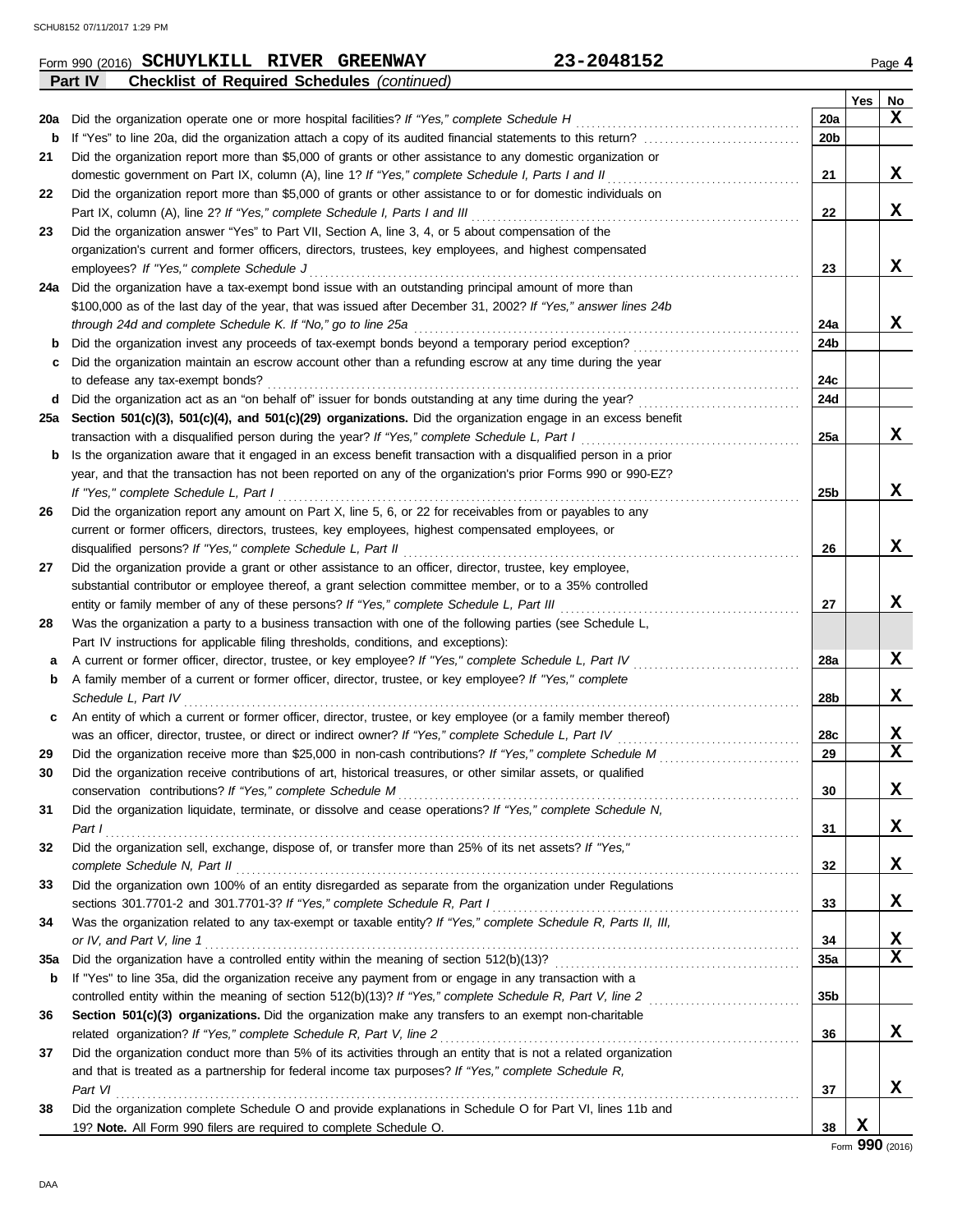|     | 23-2048152<br>Form 990 (2016) SCHUYLKILL RIVER GREENWAY                                                                                                                                                     |                 |                |                |            | Page 5 |
|-----|-------------------------------------------------------------------------------------------------------------------------------------------------------------------------------------------------------------|-----------------|----------------|----------------|------------|--------|
|     | Statements Regarding Other IRS Filings and Tax Compliance<br>Part V                                                                                                                                         |                 |                |                |            |        |
|     | Check if Schedule O contains a response or note to any line in this Part V                                                                                                                                  |                 |                |                |            |        |
|     |                                                                                                                                                                                                             |                 |                |                | <b>Yes</b> | No     |
| 1a  | Enter the number reported in Box 3 of Form 1096. Enter -0- if not applicable                                                                                                                                | 1a              | 16             |                |            |        |
| b   | Enter the number of Forms W-2G included in line 1a. Enter -0- if not applicable                                                                                                                             | 1 <sub>b</sub>  | $\overline{0}$ |                |            |        |
| c   | Did the organization comply with backup withholding rules for reportable payments to vendors and                                                                                                            |                 |                |                |            |        |
|     | reportable gaming (gambling) winnings to prize winners?                                                                                                                                                     |                 |                | 1c             | X          |        |
|     | 2a Enter the number of employees reported on Form W-3, Transmittal of Wage and Tax                                                                                                                          |                 |                |                |            |        |
|     | Statements, filed for the calendar year ending with or within the year covered by this return                                                                                                               | 2a              | 9              |                |            |        |
| b   | If at least one is reported on line 2a, did the organization file all required federal employment tax returns?                                                                                              |                 |                | 2b             | X          |        |
|     | Note. If the sum of lines 1a and 2a is greater than 250, you may be required to e-file (see instructions)                                                                                                   |                 |                |                |            |        |
| За  | Did the organization have unrelated business gross income of \$1,000 or more during the year?                                                                                                               |                 |                | 3a             |            | x      |
| b   | If "Yes," has it filed a Form 990-T for this year? If "No" to line 3b, provide an explanation in Schedule O                                                                                                 |                 |                | 3b             |            |        |
| 4a  | At any time during the calendar year, did the organization have an interest in, or a signature or other authority                                                                                           |                 |                |                |            |        |
|     | over, a financial account in a foreign country (such as a bank account, securities account, or other financial                                                                                              |                 |                |                |            |        |
|     | account)?                                                                                                                                                                                                   |                 |                | 4a             |            | X      |
| b   | If "Yes," enter the name of the foreign country: u                                                                                                                                                          |                 |                |                |            |        |
|     | See instructions for filing requirements for FinCEN Form 114, Report of Foreign Bank and Financial Accounts                                                                                                 |                 |                |                |            |        |
|     | (FBAR).                                                                                                                                                                                                     |                 |                |                |            |        |
| 5a  | Was the organization a party to a prohibited tax shelter transaction at any time during the tax year?                                                                                                       |                 |                | 5a             |            | X      |
| b   | Did any taxable party notify the organization that it was or is a party to a prohibited tax shelter transaction?                                                                                            |                 |                | 5 <sub>b</sub> |            | X      |
| c   | If "Yes" to line 5a or 5b, did the organization file Form 8886-T?                                                                                                                                           |                 |                | 5c             |            |        |
| 6а  | Does the organization have annual gross receipts that are normally greater than \$100,000, and did the                                                                                                      |                 |                |                |            | X      |
|     | organization solicit any contributions that were not tax deductible as charitable contributions?                                                                                                            |                 |                | 6a             |            |        |
| b   | If "Yes," did the organization include with every solicitation an express statement that such contributions or                                                                                              |                 |                |                |            |        |
|     | gifts were not tax deductible?                                                                                                                                                                              |                 |                | 6b             |            |        |
| 7   | Organizations that may receive deductible contributions under section 170(c).                                                                                                                               |                 |                |                |            |        |
| а   | Did the organization receive a payment in excess of \$75 made partly as a contribution and partly for goods                                                                                                 |                 |                |                |            |        |
|     | and services provided to the payor?                                                                                                                                                                         |                 |                | 7a<br>7b       |            |        |
| b   | If "Yes," did the organization notify the donor of the value of the goods or services provided?<br>Did the organization sell, exchange, or otherwise dispose of tangible personal property for which it was |                 |                |                |            |        |
| c   | required to file Form 8282?                                                                                                                                                                                 |                 |                | 7c             |            |        |
| d   |                                                                                                                                                                                                             | 7d              |                |                |            |        |
| е   | Did the organization receive any funds, directly or indirectly, to pay premiums on a personal benefit contract?                                                                                             |                 |                | 7e             |            |        |
|     | Did the organization, during the year, pay premiums, directly or indirectly, on a personal benefit contract?                                                                                                |                 |                | 7f             |            |        |
|     | If the organization received a contribution of qualified intellectual property, did the organization file Form 8899 as required?                                                                            |                 |                | 7g             |            |        |
|     | If the organization received a contribution of cars, boats, airplanes, or other vehicles, did the organization file a Form 1098-C?                                                                          |                 |                | 7h             |            |        |
| 8   | Sponsoring organizations maintaining donor advised funds. Did a donor advised fund maintained by the                                                                                                        |                 |                |                |            |        |
|     |                                                                                                                                                                                                             |                 |                | 8              |            |        |
| 9   | Sponsoring organizations maintaining donor advised funds.                                                                                                                                                   |                 |                |                |            |        |
| a   | Did the sponsoring organization make any taxable distributions under section 4966?                                                                                                                          |                 |                | 9a             |            |        |
| b   | Did the sponsoring organization make a distribution to a donor, donor advisor, or related person?                                                                                                           |                 |                | 9b             |            |        |
| 10  | Section 501(c)(7) organizations. Enter:                                                                                                                                                                     |                 |                |                |            |        |
| а   | Initiation fees and capital contributions included on Part VIII, line 12 [11] [11] [12] [11] [11] [12] [11] [1                                                                                              | 10a             |                |                |            |        |
| b   | Gross receipts, included on Form 990, Part VIII, line 12, for public use of club facilities                                                                                                                 | 10 <sub>b</sub> |                |                |            |        |
| 11  | Section 501(c)(12) organizations. Enter:                                                                                                                                                                    |                 |                |                |            |        |
| а   | Gross income from members or shareholders                                                                                                                                                                   | 11a             |                |                |            |        |
| b   | Gross income from other sources (Do not net amounts due or paid to other sources                                                                                                                            |                 |                |                |            |        |
|     | against amounts due or received from them.)                                                                                                                                                                 | 11 <sub>b</sub> |                |                |            |        |
| 12a | Section 4947(a)(1) non-exempt charitable trusts. Is the organization filing Form 990 in lieu of Form 1041?                                                                                                  |                 |                | 12a            |            |        |
| b   | If "Yes," enter the amount of tax-exempt interest received or accrued during the year                                                                                                                       | 12b             |                |                |            |        |
| 13  | Section 501(c)(29) qualified nonprofit health insurance issuers.                                                                                                                                            |                 |                |                |            |        |
| а   | Is the organization licensed to issue qualified health plans in more than one state?                                                                                                                        |                 |                | 13а            |            |        |
|     | Note. See the instructions for additional information the organization must report on Schedule O.                                                                                                           |                 |                |                |            |        |
| b   | Enter the amount of reserves the organization is required to maintain by the states in which                                                                                                                |                 |                |                |            |        |
|     |                                                                                                                                                                                                             | 13b             |                |                |            |        |
| c   | Enter the amount of reserves on hand                                                                                                                                                                        | 13 <sub>c</sub> |                |                |            |        |
| 14a | Did the organization receive any payments for indoor tanning services during the tax year?                                                                                                                  |                 |                | 14a            |            | X      |
|     |                                                                                                                                                                                                             |                 |                | 14b            |            |        |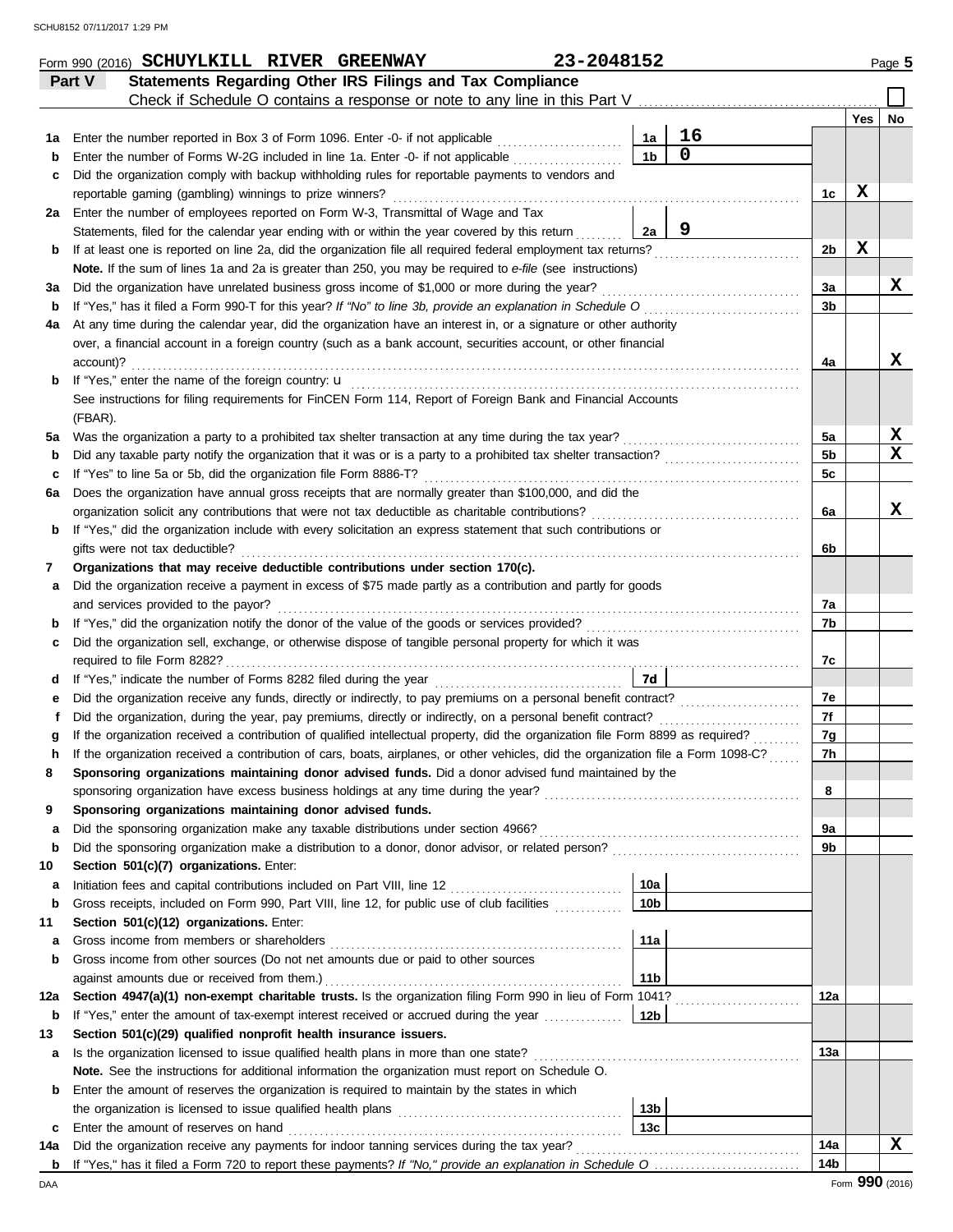|     | 23-2048152<br>Form 990 (2016) SCHUYLKILL RIVER GREENWAY                                                                             |                 |             | Page 6          |
|-----|-------------------------------------------------------------------------------------------------------------------------------------|-----------------|-------------|-----------------|
|     | Part VI<br>Governance, Management, and Disclosure For each "Yes" response to lines 2 through 7b below, and for a "No"               |                 |             |                 |
|     | response to line 8a, 8b, or 10b below, describe the circumstances, processes, or changes in Schedule O. See instructions.           |                 |             |                 |
|     |                                                                                                                                     |                 |             | ΙXΙ             |
|     | Section A. Governing Body and Management                                                                                            |                 |             |                 |
|     |                                                                                                                                     |                 | Yes         | No              |
|     | 20<br>1a<br>1a Enter the number of voting members of the governing body at the end of the tax year                                  |                 |             |                 |
|     | If there are material differences in voting rights among members of the governing body, or                                          |                 |             |                 |
|     | if the governing body delegated broad authority to an executive committee or similar                                                |                 |             |                 |
|     | committee, explain in Schedule O.                                                                                                   |                 |             |                 |
| b   | 20<br>1 <sub>b</sub><br>Enter the number of voting members included in line 1a, above, who are independent                          |                 |             |                 |
| 2   | Did any officer, director, trustee, or key employee have a family relationship or a business relationship with                      |                 |             |                 |
|     | any other officer, director, trustee, or key employee?                                                                              | $\mathbf{2}$    |             | X               |
| 3   | Did the organization delegate control over management duties customarily performed by or under the direct                           |                 |             |                 |
|     | supervision of officers, directors, or trustees, or key employees to a management company or other person?                          | 3               |             | X               |
| 4   | Did the organization make any significant changes to its governing documents since the prior Form 990 was filed?                    | 4               |             | X               |
| 5   | Did the organization become aware during the year of a significant diversion of the organization's assets?                          | 5               |             | X               |
| 6   | Did the organization have members or stockholders?                                                                                  | 6               |             | $\mathbf x$     |
| 7а  | Did the organization have members, stockholders, or other persons who had the power to elect or appoint                             |                 |             |                 |
|     | one or more members of the governing body?                                                                                          | 7a              |             | X               |
| b   | Are any governance decisions of the organization reserved to (or subject to approval by) members,                                   |                 |             |                 |
|     | stockholders, or persons other than the governing body?                                                                             | 7b              |             | X               |
| 8   | Did the organization contemporaneously document the meetings held or written actions undertaken during the year by the following:   |                 |             |                 |
| а   | The governing body?                                                                                                                 | 8а              | X           |                 |
| b   | Each committee with authority to act on behalf of the governing body?                                                               | 8b              | $\mathbf x$ |                 |
| 9   | Is there any officer, director, trustee, or key employee listed in Part VII, Section A, who cannot be reached at                    |                 |             |                 |
|     |                                                                                                                                     | 9               |             | x               |
|     | <b>Section B. Policies</b> (This Section B requests information about policies not required by the Internal Revenue Code.)          |                 |             |                 |
|     |                                                                                                                                     |                 |             |                 |
|     |                                                                                                                                     |                 | Yes         | No<br>x         |
| 10a | Did the organization have local chapters, branches, or affiliates?                                                                  | 10a             |             |                 |
| b   | If "Yes," did the organization have written policies and procedures governing the activities of such chapters,                      |                 |             |                 |
|     | affiliates, and branches to ensure their operations are consistent with the organization's exempt purposes?                         | 10b             |             |                 |
| 11a | Has the organization provided a complete copy of this Form 990 to all members of its governing body before filing the form?         | 11a             | X           |                 |
| b   | Describe in Schedule O the process, if any, used by the organization to review this Form 990.                                       |                 |             |                 |
| 12a | Did the organization have a written conflict of interest policy? If "No," go to line 13                                             | 12a             | X           |                 |
| b   | Were officers, directors, or trustees, and key employees required to disclose annually interests that could give rise to conflicts? | 12 <sub>b</sub> | X           |                 |
| c   | Did the organization regularly and consistently monitor and enforce compliance with the policy? If "Yes,"                           |                 |             |                 |
|     | describe in Schedule O how this was done                                                                                            | 12c             | X           |                 |
| 13  | Did the organization have a written whistleblower policy?                                                                           | 13              |             | X               |
| 14  | Did the organization have a written document retention and destruction policy?                                                      | 14              |             | X               |
| 15  | Did the process for determining compensation of the following persons include a review and approval by                              |                 |             |                 |
|     | independent persons, comparability data, and contemporaneous substantiation of the deliberation and decision?                       |                 |             |                 |
| a   | The organization's CEO, Executive Director, or top management official                                                              | 15a             |             | х               |
| b   | Other officers or key employees of the organization                                                                                 | 15b             |             | X               |
|     | If "Yes" to line 15a or 15b, describe the process in Schedule O (see instructions).                                                 |                 |             |                 |
| 16a | Did the organization invest in, contribute assets to, or participate in a joint venture or similar arrangement                      |                 |             |                 |
|     | with a taxable entity during the year?                                                                                              | 16a             |             | х               |
|     | <b>b</b> If "Yes," did the organization follow a written policy or procedure requiring the organization to evaluate its             |                 |             |                 |
|     | participation in joint venture arrangements under applicable federal tax law, and take steps to safeguard the                       |                 |             |                 |
|     |                                                                                                                                     | 16 <sub>b</sub> |             |                 |
|     | <b>Section C. Disclosure</b>                                                                                                        |                 |             |                 |
| 17  | List the states with which a copy of this Form 990 is required to be filed $\mathbf{u}$ PA                                          |                 |             |                 |
| 18  | Section 6104 requires an organization to make its Forms 1023 (or 1024 if applicable), 990, and 990-T (Section 501(c)(3)s only)      |                 |             |                 |
|     | available for public inspection. Indicate how you made these available. Check all that apply.                                       |                 |             |                 |
|     | $ \mathbf{X} $ Other (explain in Schedule O)<br>$ \mathbf{X} $ Another's website $ \mathbf{X} $ Upon request<br>Own website         |                 |             |                 |
| 19  | Describe in Schedule O whether (and if so, how) the organization made its governing documents, conflict of interest policy, and     |                 |             |                 |
|     | financial statements available to the public during the tax year.                                                                   |                 |             |                 |
| 20  | State the name, address, and telephone number of the person who possesses the organization's books and records: u                   |                 |             |                 |
|     | 140 COLLEGE DRIVE<br><b>ORGANIZATION</b>                                                                                            |                 |             |                 |
|     | PA 19464<br>POTTSTOWN                                                                                                               | 484-945-0200    |             |                 |
| DAA |                                                                                                                                     |                 |             | Form 990 (2016) |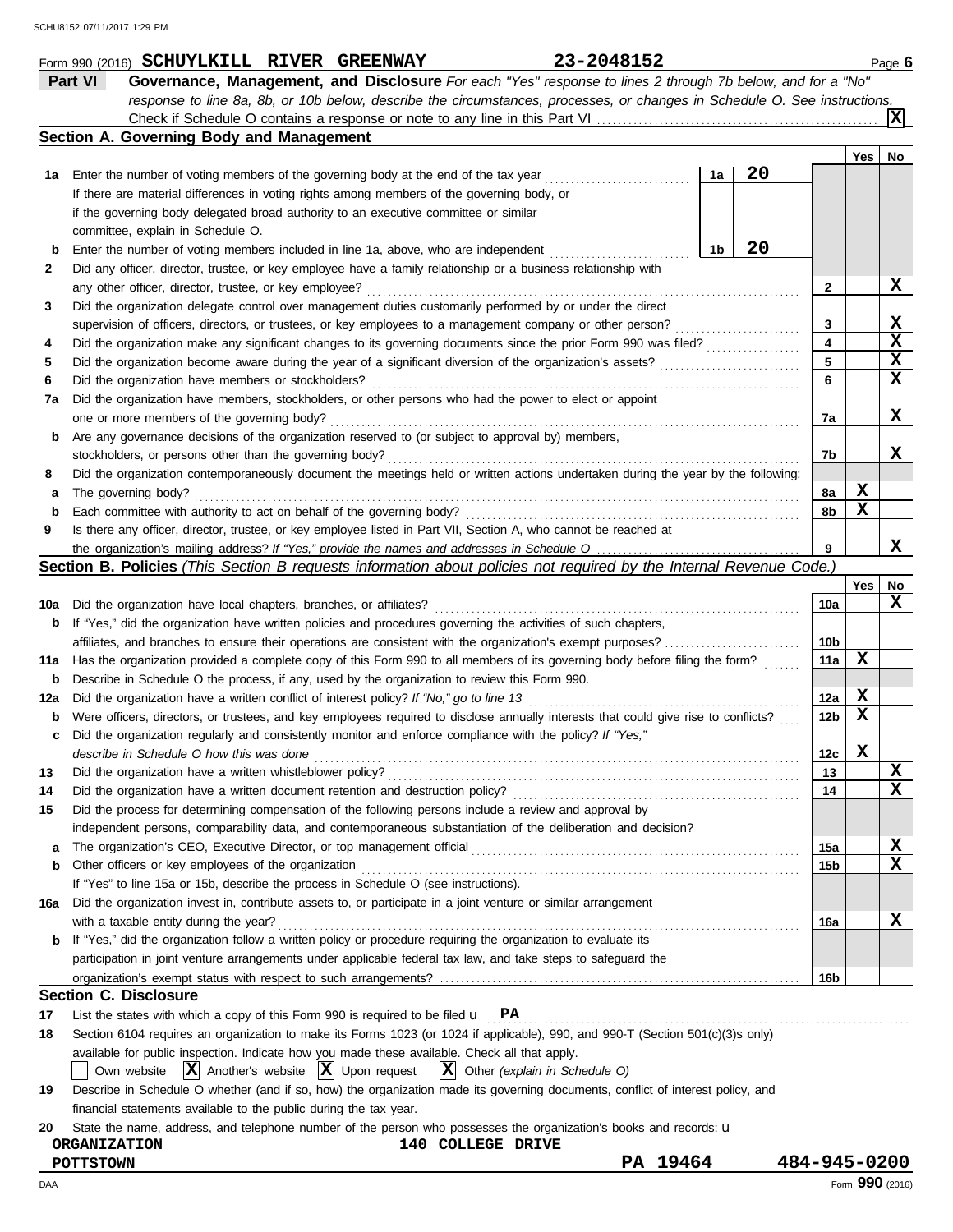|                          | Form 990 (2016) SCHUYLKILL RIVER GREENWAY                                                 | 23-2048152                                                                                                                             | Page 7 |
|--------------------------|-------------------------------------------------------------------------------------------|----------------------------------------------------------------------------------------------------------------------------------------|--------|
| Part VII                 |                                                                                           | Compensation of Officers, Directors, Trustees, Key Employees, Highest Compensated Employees, and                                       |        |
|                          | <b>Independent Contractors</b>                                                            |                                                                                                                                        |        |
|                          |                                                                                           | Check if Schedule O contains a response or note to any line in this Part VII                                                           |        |
| Section A.               | Officers, Directors, Trustees, Key Employees, and Highest Compensated Employees           |                                                                                                                                        |        |
| organization's tax year. |                                                                                           | 1a Complete this table for all persons required to be listed. Report compensation for the calendar year ending with or within the      |        |
|                          | compensation. Enter -0- in columns $(D)$ , $(E)$ , and $(F)$ if no compensation was paid. | • List all of the organization's current officers, directors, trustees (whether individuals or organizations), regardless of amount of |        |

● List all of the organization's **current** key employees, if any. See instructions for definition of "key employee."

who received reportable compensation (Box 5 of Form W-2 and/or Box 7 of Form 1099-MISC) of more than \$100,000 from the ■ List the organization's five **current** highest compensated employees (other than an officer, director, trustee, or key employee)<br> **•** Preceived reportable compensation (Box 5 of Form W.2 and/or Box 7 of Form 1000 MISC)

organization and any related organizations. ■ List all of the organization's **former** officers, key employees, and highest compensated employees who received more than<br> **•** 00,000 of reportable compensation from the ergonization and any related ergonizations \$100,000 of reportable compensation from the organization and any related organizations.

■ List all of the organization's **former directors or trustees** that received, in the capacity as a former director or trustee of the<br>paization, more than \$10,000 of reportable compensation from the organization and any r organization, more than \$10,000 of reportable compensation from the organization and any related organizations. List persons in the following order: individual trustees or directors; institutional trustees; officers; key employees; highest

compensated employees; and former such persons.

 $\overline{X}$  Check this box if neither the organization nor any related organization compensated any current officer, director, or trustee.

| (A)<br>Name and Title                       | (B)<br>Average<br>hours per<br>week<br>(list any               |                                      |                          | (C)<br>Position |              | (do not check more than one<br>box, unless person is both an<br>officer and a director/trustee) |        | (D)<br>Reportable<br>compensation<br>from<br>the<br>organization | (E)<br>Reportable<br>compensation from<br>related<br>organizations<br>(W-2/1099-MISC) | (F)<br>Estimated<br>amount of<br>other<br>compensation<br>from the |
|---------------------------------------------|----------------------------------------------------------------|--------------------------------------|--------------------------|-----------------|--------------|-------------------------------------------------------------------------------------------------|--------|------------------------------------------------------------------|---------------------------------------------------------------------------------------|--------------------------------------------------------------------|
|                                             | hours for<br>related<br>organizations<br>below dotted<br>line) | Individual<br>or director<br>trustee | Institutional<br>trustee | Officer         | Key employee | Highest compensated<br>employee                                                                 | Former | (W-2/1099-MISC)                                                  |                                                                                       | organization<br>and related<br>organizations                       |
| (1) BILL GLADDEN                            |                                                                |                                      |                          |                 |              |                                                                                                 |        |                                                                  |                                                                                       |                                                                    |
|                                             | 5.00<br>0.00                                                   |                                      |                          |                 |              |                                                                                                 |        |                                                                  | 0                                                                                     | 0                                                                  |
| <b>PRESIDENT</b><br>(2) HELEN WENDI WHEELER |                                                                | $\mathbf x$                          |                          | $\mathbf x$     |              |                                                                                                 |        | 0                                                                |                                                                                       |                                                                    |
|                                             | 1.00                                                           |                                      |                          |                 |              |                                                                                                 |        |                                                                  |                                                                                       |                                                                    |
| <b>VICE PRESIDENT</b>                       | 0.00                                                           | $\mathbf x$                          |                          | $\mathbf x$     |              |                                                                                                 |        | 0                                                                | 0                                                                                     | 0                                                                  |
| (3) KELLY ANDERSON                          |                                                                |                                      |                          |                 |              |                                                                                                 |        |                                                                  |                                                                                       |                                                                    |
|                                             | 1.00                                                           |                                      |                          |                 |              |                                                                                                 |        |                                                                  |                                                                                       |                                                                    |
| <b>SECRETARY</b>                            | 0.00                                                           | X                                    |                          | $\mathbf x$     |              |                                                                                                 |        | 0                                                                | 0                                                                                     | 0                                                                  |
| (4) EDIE SHEAN-HAMMOND                      |                                                                |                                      |                          |                 |              |                                                                                                 |        |                                                                  |                                                                                       |                                                                    |
|                                             | 1.00                                                           |                                      |                          |                 |              |                                                                                                 |        |                                                                  |                                                                                       |                                                                    |
| <b>TREASURER</b>                            | 0.00                                                           | $\mathbf x$                          |                          | $\mathbf x$     |              |                                                                                                 |        | 0                                                                | 0                                                                                     | 0                                                                  |
| (5) NATHANIEL GUEST                         | 0.50                                                           |                                      |                          |                 |              |                                                                                                 |        |                                                                  |                                                                                       |                                                                    |
| <b>MEMBER</b>                               | 0.00                                                           | $\mathbf x$                          |                          |                 |              |                                                                                                 |        | 0                                                                | 0                                                                                     | 0                                                                  |
| (6) DAVID COYNE                             |                                                                |                                      |                          |                 |              |                                                                                                 |        |                                                                  |                                                                                       |                                                                    |
|                                             | 0.50                                                           |                                      |                          |                 |              |                                                                                                 |        |                                                                  |                                                                                       |                                                                    |
| <b>MEMBER</b>                               | 0.00                                                           | $\mathbf x$                          |                          |                 |              |                                                                                                 |        | 0                                                                | 0                                                                                     | 0                                                                  |
| (7) ROB KUHLMAN                             |                                                                |                                      |                          |                 |              |                                                                                                 |        |                                                                  |                                                                                       |                                                                    |
|                                             | 0.50                                                           |                                      |                          |                 |              |                                                                                                 |        |                                                                  |                                                                                       |                                                                    |
| <b>MEMBER</b>                               | 0.00                                                           | $\mathbf x$                          |                          |                 |              |                                                                                                 |        | 0                                                                | 0                                                                                     | $\mathbf 0$                                                        |
| (8) JOHN KOURY, JR.                         |                                                                |                                      |                          |                 |              |                                                                                                 |        |                                                                  |                                                                                       |                                                                    |
|                                             | 0.50                                                           |                                      |                          |                 |              |                                                                                                 |        |                                                                  |                                                                                       |                                                                    |
| <b>MEMBER</b>                               | 0.00                                                           | $\mathbf x$                          |                          |                 |              |                                                                                                 |        | 0                                                                | 0                                                                                     | 0                                                                  |
| (9) RODGER KRAUSE                           | 0.50                                                           |                                      |                          |                 |              |                                                                                                 |        |                                                                  |                                                                                       |                                                                    |
| <b>MEMBER</b>                               | 0.00                                                           | $\mathbf x$                          |                          |                 |              |                                                                                                 |        | 0                                                                | 0                                                                                     | 0                                                                  |
| (10) CHRISTOPHER<br><b>LINN</b>             |                                                                |                                      |                          |                 |              |                                                                                                 |        |                                                                  |                                                                                       |                                                                    |
|                                             | 0.50                                                           |                                      |                          |                 |              |                                                                                                 |        |                                                                  |                                                                                       |                                                                    |
| <b>MEMBER</b>                               | 0.00                                                           | $\mathbf x$                          |                          |                 |              |                                                                                                 |        | 0                                                                | 0                                                                                     | $\mathbf 0$                                                        |
| (11) DONALD MOLL                            |                                                                |                                      |                          |                 |              |                                                                                                 |        |                                                                  |                                                                                       |                                                                    |
|                                             | 0.50                                                           |                                      |                          |                 |              |                                                                                                 |        |                                                                  |                                                                                       |                                                                    |
| <b>MEMBER</b>                               | 0.00                                                           | $\mathbf x$                          |                          |                 |              |                                                                                                 |        | 0                                                                | 0                                                                                     | 0                                                                  |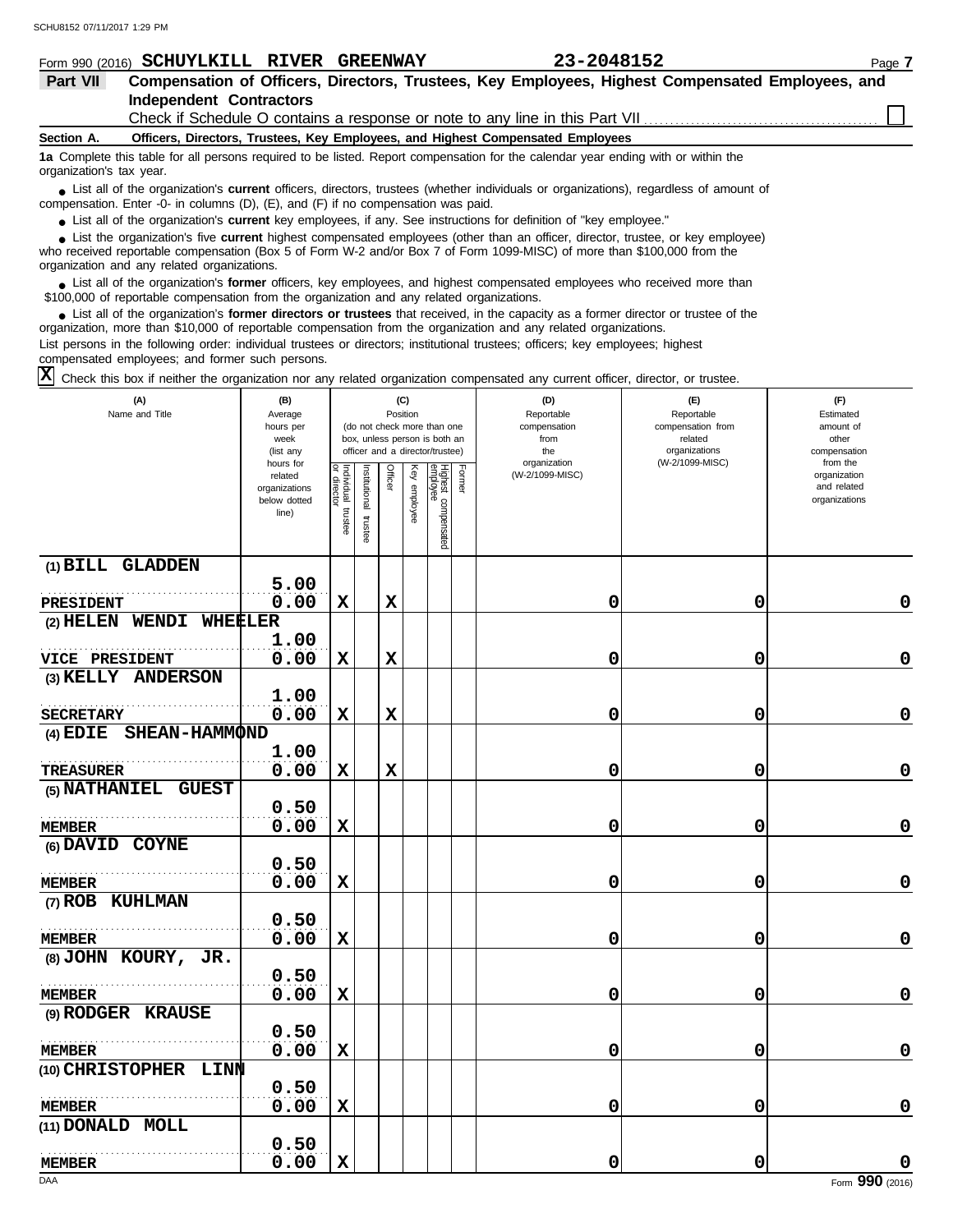| SCHU8152 07/11/2017 1:29 PM<br>Form 990 (2016) SCHUYLKILL RIVER GREENWAY<br><b>Part VII</b>                                                                                                                                                                                                                                                          |                                                                |                                      |                         |          |                 |                                                                                                 |             | 23-2048152<br>Section A. Officers, Directors, Trustees, Key Employees, and Highest Compensated Employees (continued) |                                                                    | Page 8                                                             |
|------------------------------------------------------------------------------------------------------------------------------------------------------------------------------------------------------------------------------------------------------------------------------------------------------------------------------------------------------|----------------------------------------------------------------|--------------------------------------|-------------------------|----------|-----------------|-------------------------------------------------------------------------------------------------|-------------|----------------------------------------------------------------------------------------------------------------------|--------------------------------------------------------------------|--------------------------------------------------------------------|
| (A)<br>Name and title                                                                                                                                                                                                                                                                                                                                | (B)<br>Average<br>hours per<br>week<br>(list any               |                                      |                         | Position | (C)             | (do not check more than one<br>box, unless person is both an<br>officer and a director/trustee) |             | (D)<br>Reportable<br>compensation<br>from<br>the                                                                     | (F)<br>Reportable<br>compensation from<br>related<br>organizations | (F)<br>Estimated<br>amount of<br>other<br>compensation<br>from the |
|                                                                                                                                                                                                                                                                                                                                                      | hours for<br>related<br>organizations<br>below dotted<br>line) | Individual<br>or director<br>trustee | nstitutional<br>trustee | Officer  | Ķey<br>employee | Highest compensated<br>employee                                                                 | Former      | organization<br>(W-2/1099-MISC)                                                                                      | (W-2/1099-MISC)                                                    | organization<br>and related<br>organizations                       |
| <b>JOSHUA NIMS</b><br>(12)                                                                                                                                                                                                                                                                                                                           |                                                                |                                      |                         |          |                 |                                                                                                 |             |                                                                                                                      |                                                                    |                                                                    |
| <b>MEMBER</b>                                                                                                                                                                                                                                                                                                                                        | 0.50<br>0.00                                                   | X                                    |                         |          |                 |                                                                                                 |             | 0                                                                                                                    | 0                                                                  | 0                                                                  |
| <b>FRANK</b><br><b>STURNIQLO</b><br>(13)                                                                                                                                                                                                                                                                                                             |                                                                |                                      |                         |          |                 |                                                                                                 |             |                                                                                                                      |                                                                    |                                                                    |
|                                                                                                                                                                                                                                                                                                                                                      | 0.50                                                           |                                      |                         |          |                 |                                                                                                 |             |                                                                                                                      |                                                                    |                                                                    |
| <b>MEMBER</b><br>WILLIAM REICHERT<br>(14)                                                                                                                                                                                                                                                                                                            | 0.00                                                           | X                                    |                         |          |                 |                                                                                                 |             | 0                                                                                                                    | 0                                                                  | $\mathbf 0$                                                        |
|                                                                                                                                                                                                                                                                                                                                                      | 0.50                                                           |                                      |                         |          |                 |                                                                                                 |             |                                                                                                                      |                                                                    |                                                                    |
| <b>MEMBER</b>                                                                                                                                                                                                                                                                                                                                        | 0.00                                                           | X                                    |                         |          |                 |                                                                                                 |             | 0                                                                                                                    | 0                                                                  | $\mathbf 0$                                                        |
| <b>ALICIA SPROW</b><br>(15)                                                                                                                                                                                                                                                                                                                          |                                                                |                                      |                         |          |                 |                                                                                                 |             |                                                                                                                      |                                                                    |                                                                    |
| <b>MEMBER</b>                                                                                                                                                                                                                                                                                                                                        | 0.50<br>0.00                                                   | X                                    |                         |          |                 |                                                                                                 |             | 0                                                                                                                    | 0                                                                  | $\mathbf 0$                                                        |
| <b>STOKES</b><br>(16)<br><b>MIKE</b>                                                                                                                                                                                                                                                                                                                 |                                                                |                                      |                         |          |                 |                                                                                                 |             |                                                                                                                      |                                                                    |                                                                    |
|                                                                                                                                                                                                                                                                                                                                                      | 0.50                                                           |                                      |                         |          |                 |                                                                                                 |             |                                                                                                                      |                                                                    |                                                                    |
| MEMBER<br>(17)<br><b>ALLEN</b><br><b>SACHSE</b>                                                                                                                                                                                                                                                                                                      | 0.00                                                           | X                                    |                         |          |                 |                                                                                                 |             | 0                                                                                                                    | 0                                                                  | $\mathbf 0$                                                        |
|                                                                                                                                                                                                                                                                                                                                                      | 0.50                                                           |                                      |                         |          |                 |                                                                                                 |             |                                                                                                                      |                                                                    |                                                                    |
| MEMBER                                                                                                                                                                                                                                                                                                                                               | 0.00                                                           | X                                    |                         |          |                 |                                                                                                 |             | 0                                                                                                                    | 0                                                                  | $\mathbf 0$                                                        |
| (18)<br><b>DAVID</b><br><b>THUN</b>                                                                                                                                                                                                                                                                                                                  |                                                                |                                      |                         |          |                 |                                                                                                 |             |                                                                                                                      |                                                                    |                                                                    |
| <b>MEMBER</b>                                                                                                                                                                                                                                                                                                                                        | 0.50<br>0.00                                                   | X                                    |                         |          |                 |                                                                                                 |             | 0                                                                                                                    | 0                                                                  | $\mathbf 0$                                                        |
| CARL RARING<br>(19)                                                                                                                                                                                                                                                                                                                                  |                                                                |                                      |                         |          |                 |                                                                                                 |             |                                                                                                                      |                                                                    |                                                                    |
|                                                                                                                                                                                                                                                                                                                                                      | 0.50                                                           |                                      |                         |          |                 |                                                                                                 |             |                                                                                                                      |                                                                    |                                                                    |
| <b>MEMBER</b>                                                                                                                                                                                                                                                                                                                                        | 0.00                                                           | $\mathbf x$                          |                         |          |                 |                                                                                                 |             | 0                                                                                                                    | 0                                                                  | $\mathbf 0$                                                        |
| 1b Sub-total<br>c Total from continuation sheets to Part VII, Section A                                                                                                                                                                                                                                                                              |                                                                |                                      |                         |          |                 |                                                                                                 | u<br>u      |                                                                                                                      |                                                                    |                                                                    |
| Total (add lines 1b and 1c)<br>d                                                                                                                                                                                                                                                                                                                     |                                                                |                                      |                         |          |                 |                                                                                                 | $\mathbf u$ |                                                                                                                      |                                                                    |                                                                    |
| Total number of individuals (including but not limited to those listed above) who received more than \$100,000 of<br>$\mathbf{2}$                                                                                                                                                                                                                    |                                                                |                                      |                         |          |                 |                                                                                                 |             |                                                                                                                      |                                                                    |                                                                    |
| reportable compensation from the organization $\mathbf u$ 0                                                                                                                                                                                                                                                                                          |                                                                |                                      |                         |          |                 |                                                                                                 |             |                                                                                                                      |                                                                    | Yes<br>No.                                                         |
| Did the organization list any former officer, director, or trustee, key employee, or highest compensated<br>3                                                                                                                                                                                                                                        |                                                                |                                      |                         |          |                 |                                                                                                 |             |                                                                                                                      |                                                                    | X                                                                  |
| For any individual listed on line 1a, is the sum of reportable compensation and other compensation from the<br>4                                                                                                                                                                                                                                     |                                                                |                                      |                         |          |                 |                                                                                                 |             |                                                                                                                      |                                                                    | 3                                                                  |
| organization and related organizations greater than \$150,000? If "Yes," complete Schedule J for such                                                                                                                                                                                                                                                |                                                                |                                      |                         |          |                 |                                                                                                 |             |                                                                                                                      |                                                                    | X<br>4                                                             |
| individual with a construction of the construction of the construction of the construction of the construction of the construction of the construction of the construction of the construction of the construction of the cons<br>Did any person listed on line 1a receive or accrue compensation from any unrelated organization or individual<br>5 |                                                                |                                      |                         |          |                 |                                                                                                 |             |                                                                                                                      |                                                                    |                                                                    |
|                                                                                                                                                                                                                                                                                                                                                      |                                                                |                                      |                         |          |                 |                                                                                                 |             |                                                                                                                      |                                                                    | X<br>5                                                             |
| <b>Section B. Independent Contractors</b><br>Complete this table for your five highest compensated independent contractors that received more than \$100,000 of<br>1                                                                                                                                                                                 |                                                                |                                      |                         |          |                 |                                                                                                 |             |                                                                                                                      |                                                                    |                                                                    |
| compensation from the organization. Report compensation for the calendar year ending with or within the organization's tax year.                                                                                                                                                                                                                     |                                                                |                                      |                         |          |                 |                                                                                                 |             |                                                                                                                      |                                                                    |                                                                    |
|                                                                                                                                                                                                                                                                                                                                                      | (A)<br>Name and business address                               |                                      |                         |          |                 |                                                                                                 |             |                                                                                                                      | (B)<br>Description of services                                     | (C)<br>Compensation                                                |
|                                                                                                                                                                                                                                                                                                                                                      |                                                                |                                      |                         |          |                 |                                                                                                 |             |                                                                                                                      |                                                                    |                                                                    |
|                                                                                                                                                                                                                                                                                                                                                      |                                                                |                                      |                         |          |                 |                                                                                                 |             |                                                                                                                      |                                                                    |                                                                    |
|                                                                                                                                                                                                                                                                                                                                                      |                                                                |                                      |                         |          |                 |                                                                                                 |             |                                                                                                                      |                                                                    |                                                                    |
|                                                                                                                                                                                                                                                                                                                                                      |                                                                |                                      |                         |          |                 |                                                                                                 |             |                                                                                                                      |                                                                    |                                                                    |
|                                                                                                                                                                                                                                                                                                                                                      |                                                                |                                      |                         |          |                 |                                                                                                 |             |                                                                                                                      |                                                                    |                                                                    |
|                                                                                                                                                                                                                                                                                                                                                      |                                                                |                                      |                         |          |                 |                                                                                                 |             |                                                                                                                      |                                                                    |                                                                    |
|                                                                                                                                                                                                                                                                                                                                                      |                                                                |                                      |                         |          |                 |                                                                                                 |             |                                                                                                                      |                                                                    |                                                                    |
|                                                                                                                                                                                                                                                                                                                                                      |                                                                |                                      |                         |          |                 |                                                                                                 |             |                                                                                                                      |                                                                    |                                                                    |
| Total number of independent contractors (including but not limited to those listed above) who<br>2<br>received more than \$100,000 of compensation from the organization u                                                                                                                                                                           |                                                                |                                      |                         |          |                 |                                                                                                 |             |                                                                                                                      | 0                                                                  |                                                                    |

| received more than \$100,000 of compensation from the organization u |  |  |  |  |
|----------------------------------------------------------------------|--|--|--|--|
|                                                                      |  |  |  |  |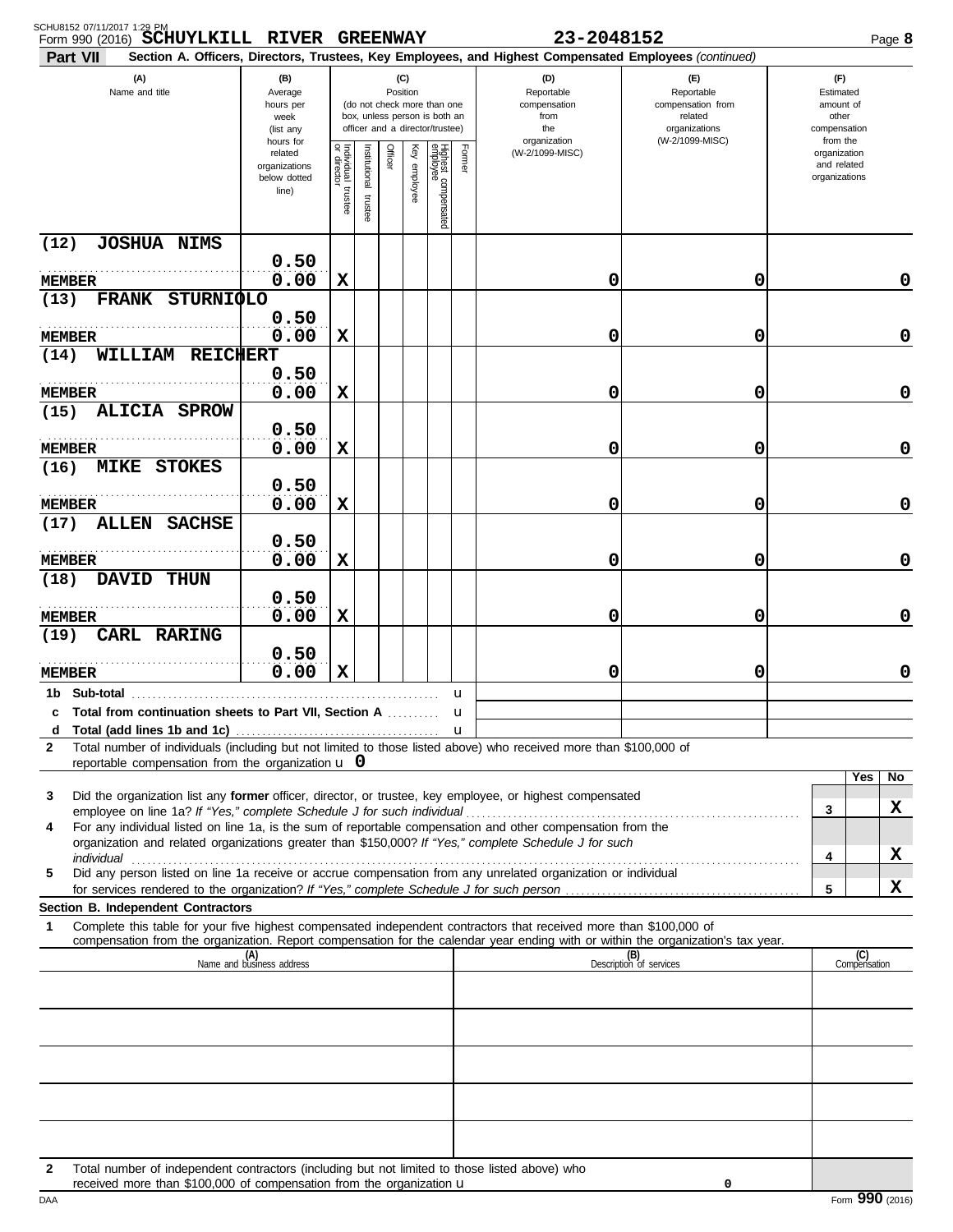#### Form 990 (2016) Page **9 SCHUYLKILL RIVER GREENWAY 23-2048152**

|                              | Part VIII                                                        | <b>Statement of Revenue</b>                                                                 |                |    |               |                      |                                                    |                                         |                                                                  |
|------------------------------|------------------------------------------------------------------|---------------------------------------------------------------------------------------------|----------------|----|---------------|----------------------|----------------------------------------------------|-----------------------------------------|------------------------------------------------------------------|
|                              |                                                                  |                                                                                             |                |    |               | (A)<br>Total revenue | (B)<br>Related or<br>exempt<br>function<br>revenue | (C)<br>Unrelated<br>business<br>revenue | (D)<br>Revenue<br>excluded from tax<br>under sections<br>512-514 |
|                              |                                                                  | 1a Federated campaigns                                                                      | 1a             |    |               |                      |                                                    |                                         |                                                                  |
| Contributions, Gifts, Grants |                                                                  | <b>b</b> Membership dues                                                                    | 1 <sub>b</sub> |    | 32,730        |                      |                                                    |                                         |                                                                  |
|                              |                                                                  | c Fundraising events                                                                        | 1 <sub>c</sub> |    | 32,123        |                      |                                                    |                                         |                                                                  |
|                              |                                                                  | d Related organizations                                                                     | 1 <sub>d</sub> |    |               |                      |                                                    |                                         |                                                                  |
|                              |                                                                  | <b>e</b> Government grants (contributions)                                                  | 1e             |    | 933,717       |                      |                                                    |                                         |                                                                  |
|                              |                                                                  | f All other contributions, gifts, grants,                                                   |                |    |               |                      |                                                    |                                         |                                                                  |
|                              |                                                                  | and similar amounts not included above                                                      | 1f             |    | 586,792       |                      |                                                    |                                         |                                                                  |
|                              |                                                                  | <b>g</b> Noncash contributions included in lines 1a-1f:                                     |                | \$ |               |                      |                                                    |                                         |                                                                  |
|                              |                                                                  |                                                                                             |                |    |               | 1,585,362            |                                                    |                                         |                                                                  |
|                              |                                                                  |                                                                                             |                |    | Busn. Code    |                      |                                                    |                                         |                                                                  |
| Service Revenue              | 2a                                                               |                                                                                             |                |    |               |                      |                                                    |                                         |                                                                  |
|                              | b                                                                |                                                                                             |                |    |               |                      |                                                    |                                         |                                                                  |
|                              | c                                                                |                                                                                             |                |    |               |                      |                                                    |                                         |                                                                  |
|                              | d                                                                |                                                                                             |                |    |               |                      |                                                    |                                         |                                                                  |
|                              |                                                                  |                                                                                             |                |    |               |                      |                                                    |                                         |                                                                  |
| Program                      |                                                                  | f All other program service revenue                                                         |                |    |               |                      |                                                    |                                         |                                                                  |
|                              |                                                                  |                                                                                             |                |    |               |                      |                                                    |                                         |                                                                  |
|                              | 3                                                                | Investment income (including dividends, interest,                                           |                |    |               |                      |                                                    |                                         |                                                                  |
|                              |                                                                  |                                                                                             |                |    | u             | 4,559                |                                                    |                                         | 4,559                                                            |
|                              | Income from investment of tax-exempt bond proceeds <b>u</b><br>4 |                                                                                             |                |    |               |                      |                                                    |                                         |                                                                  |
|                              | 5                                                                |                                                                                             |                |    |               |                      |                                                    |                                         |                                                                  |
|                              |                                                                  | (i) Real                                                                                    |                |    | (ii) Personal |                      |                                                    |                                         |                                                                  |
|                              |                                                                  | <b>6a</b> Gross rents                                                                       | 1,000          |    |               |                      |                                                    |                                         |                                                                  |
|                              | b                                                                | Less: rental exps.                                                                          |                |    |               |                      |                                                    |                                         |                                                                  |
|                              |                                                                  | Rental inc. or (loss)                                                                       | 1,000          |    |               |                      |                                                    |                                         |                                                                  |
|                              | d                                                                |                                                                                             |                |    | u             | 1,000                | 1,000                                              |                                         |                                                                  |
|                              |                                                                  | <b>7a</b> Gross amount from<br>(i) Securities                                               |                |    | (ii) Other    |                      |                                                    |                                         |                                                                  |
|                              |                                                                  | sales of assets                                                                             |                |    |               |                      |                                                    |                                         |                                                                  |
|                              |                                                                  | other than inventory<br><b>b</b> Less: cost or other                                        |                |    |               |                      |                                                    |                                         |                                                                  |
|                              |                                                                  | basis & sales exps.                                                                         |                |    |               |                      |                                                    |                                         |                                                                  |
|                              |                                                                  | c Gain or (loss)                                                                            |                |    |               |                      |                                                    |                                         |                                                                  |
|                              |                                                                  |                                                                                             |                |    | u             |                      |                                                    |                                         |                                                                  |
|                              |                                                                  | 8a Gross income from fundraising events                                                     |                |    |               |                      |                                                    |                                         |                                                                  |
|                              |                                                                  | 32,123<br>(not including \$                                                                 |                |    |               |                      |                                                    |                                         |                                                                  |
|                              |                                                                  | of contributions reported on line 1c).                                                      |                |    |               |                      |                                                    |                                         |                                                                  |
|                              |                                                                  | See Part IV, line 18                                                                        |                |    | 102,773       |                      |                                                    |                                         |                                                                  |
| <b>Other Revenue</b>         |                                                                  | <u>.</u><br>1986 - Paul Barbara, papa pada ang pangangan                                    | a              |    | 94,325        |                      |                                                    |                                         |                                                                  |
|                              |                                                                  | <b>b</b> Less: direct expenses<br>c Net income or (loss) from fundraising events  u         |                |    |               | 8,448                |                                                    |                                         | 8,448                                                            |
|                              |                                                                  | 9a Gross income from gaming activities.                                                     |                |    |               |                      |                                                    |                                         |                                                                  |
|                              |                                                                  | See Part IV, line 19                                                                        |                |    |               |                      |                                                    |                                         |                                                                  |
|                              |                                                                  | .                                                                                           | a              |    |               |                      |                                                    |                                         |                                                                  |
|                              |                                                                  | <b>b</b> Less: direct expenses                                                              |                |    |               |                      |                                                    |                                         |                                                                  |
|                              |                                                                  | c Net income or (loss) from gaming activities  u                                            |                |    |               |                      |                                                    |                                         |                                                                  |
|                              |                                                                  | 10a Gross sales of inventory, less                                                          |                |    | 2,694         |                      |                                                    |                                         |                                                                  |
|                              |                                                                  | returns and allowances                                                                      | а              |    | 1,418         |                      |                                                    |                                         |                                                                  |
|                              |                                                                  | <b>b</b> Less: cost of goods sold                                                           |                |    |               | 1,276                | 1,276                                              |                                         |                                                                  |
|                              |                                                                  | <b>c</b> Net income or (loss) from sales of inventory $\mathbf{u}$<br>Miscellaneous Revenue |                |    | Busn. Code    |                      |                                                    |                                         |                                                                  |
|                              |                                                                  |                                                                                             |                |    | 900099        | 98                   | 98                                                 |                                         |                                                                  |
|                              | 11a                                                              | <b>OTHER REVENUES</b>                                                                       |                |    |               |                      |                                                    |                                         |                                                                  |
|                              | b                                                                |                                                                                             |                |    |               |                      |                                                    |                                         |                                                                  |
|                              |                                                                  |                                                                                             |                |    |               |                      |                                                    |                                         |                                                                  |
|                              |                                                                  | <b>d</b> All other revenue $\ldots$ $\ldots$ $\ldots$ $\ldots$ $\ldots$                     |                |    |               | 98                   |                                                    |                                         |                                                                  |
|                              |                                                                  | e Total. Add lines 11a-11d                                                                  |                |    | $\mathbf{u}$  | 1,600,743            | 2,374                                              | 0                                       | 13,007                                                           |
|                              |                                                                  |                                                                                             |                |    |               |                      |                                                    |                                         |                                                                  |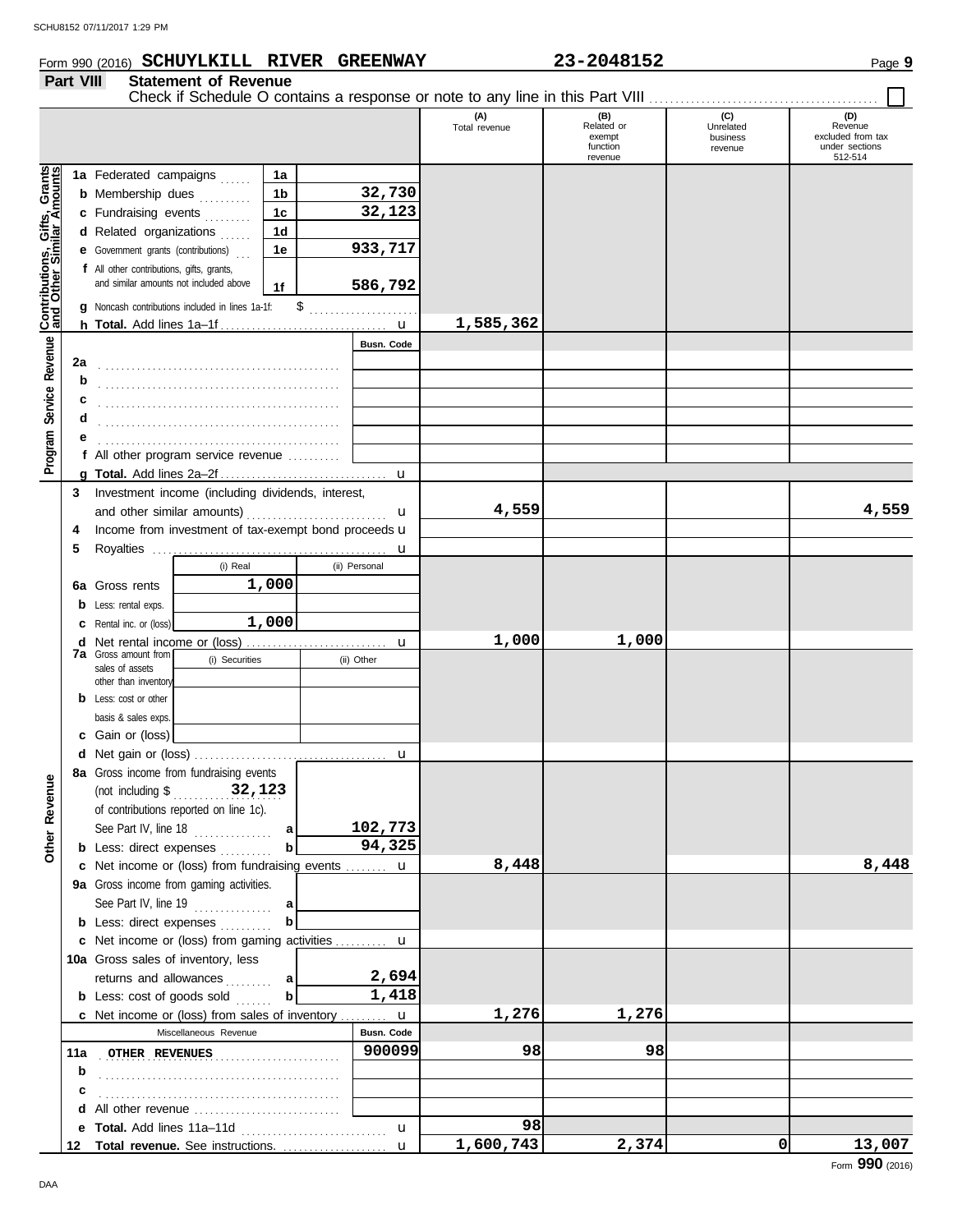# **Part IX Statement of Functional Expenses** Form 990 (2016) Page **10 SCHUYLKILL RIVER GREENWAY 23-2048152**

|             | Section 501(c)(3) and 501(c)(4) organizations must complete all columns. All other organizations must complete column (A).<br>Check if Schedule O contains a response or note to any line in this Part IX                                                                                                                                                                                                                                                                                                                   |                   |                             |                                    |                           |
|-------------|-----------------------------------------------------------------------------------------------------------------------------------------------------------------------------------------------------------------------------------------------------------------------------------------------------------------------------------------------------------------------------------------------------------------------------------------------------------------------------------------------------------------------------|-------------------|-----------------------------|------------------------------------|---------------------------|
|             | Do not include amounts reported on lines 6b,                                                                                                                                                                                                                                                                                                                                                                                                                                                                                | (A)               | (B)                         | (C)                                | (D)                       |
|             | 7b, 8b, 9b, and 10b of Part VIII.                                                                                                                                                                                                                                                                                                                                                                                                                                                                                           | Total expenses    | Program service<br>expenses | Management and<br>general expenses | Fundraising<br>expenses   |
| $\mathbf 1$ | Grants and other assistance to domestic organizations                                                                                                                                                                                                                                                                                                                                                                                                                                                                       |                   |                             |                                    |                           |
|             | and domestic governments. See Part IV, line 21                                                                                                                                                                                                                                                                                                                                                                                                                                                                              |                   |                             |                                    |                           |
| 2           | Grants and other assistance to domestic                                                                                                                                                                                                                                                                                                                                                                                                                                                                                     |                   |                             |                                    |                           |
|             | individuals. See Part IV, line 22                                                                                                                                                                                                                                                                                                                                                                                                                                                                                           |                   |                             |                                    |                           |
| 3           | Grants and other assistance to foreign                                                                                                                                                                                                                                                                                                                                                                                                                                                                                      |                   |                             |                                    |                           |
|             | organizations, foreign governments, and foreign                                                                                                                                                                                                                                                                                                                                                                                                                                                                             |                   |                             |                                    |                           |
|             | individuals. See Part IV, lines 15 and 16                                                                                                                                                                                                                                                                                                                                                                                                                                                                                   |                   |                             |                                    |                           |
| 4           | Benefits paid to or for members                                                                                                                                                                                                                                                                                                                                                                                                                                                                                             |                   |                             |                                    |                           |
| 5           | Compensation of current officers, directors,                                                                                                                                                                                                                                                                                                                                                                                                                                                                                |                   |                             |                                    |                           |
|             | trustees, and key employees                                                                                                                                                                                                                                                                                                                                                                                                                                                                                                 |                   |                             |                                    |                           |
| 6           | Compensation not included above, to disqualified                                                                                                                                                                                                                                                                                                                                                                                                                                                                            |                   |                             |                                    |                           |
|             | persons (as defined under section 4958(f)(1)) and                                                                                                                                                                                                                                                                                                                                                                                                                                                                           |                   |                             |                                    |                           |
|             | persons described in section 4958(c)(3)(B)                                                                                                                                                                                                                                                                                                                                                                                                                                                                                  |                   |                             |                                    |                           |
| 7           | Other salaries and wages                                                                                                                                                                                                                                                                                                                                                                                                                                                                                                    | 417,595           | 206,870                     | 141,111                            | 69,614                    |
| 8           | Pension plan accruals and contributions (include                                                                                                                                                                                                                                                                                                                                                                                                                                                                            |                   |                             |                                    |                           |
|             | section 401(k) and 403(b) employer contributions)                                                                                                                                                                                                                                                                                                                                                                                                                                                                           | 7,698<br>48,419   | 3,699<br>24,982             | 2,661<br>15,016                    | $\frac{1,338}{8,421}$     |
| 9           | Other employee benefits                                                                                                                                                                                                                                                                                                                                                                                                                                                                                                     | 31,772            | 15,739                      | 10,736                             | 5,297                     |
| 10          | Payroll taxes                                                                                                                                                                                                                                                                                                                                                                                                                                                                                                               |                   |                             |                                    |                           |
| 11          | Fees for services (non-employees):                                                                                                                                                                                                                                                                                                                                                                                                                                                                                          |                   |                             |                                    |                           |
| a<br>b      | Management                                                                                                                                                                                                                                                                                                                                                                                                                                                                                                                  | 2,340             | 1,128                       | 1,212                              |                           |
|             | Legal                                                                                                                                                                                                                                                                                                                                                                                                                                                                                                                       | 11,265            |                             | 11,265                             |                           |
| d           | Lobbying                                                                                                                                                                                                                                                                                                                                                                                                                                                                                                                    |                   |                             |                                    |                           |
| е           | Professional fundraising services. See Part IV, line 17                                                                                                                                                                                                                                                                                                                                                                                                                                                                     |                   |                             |                                    |                           |
| f           | Investment management fees                                                                                                                                                                                                                                                                                                                                                                                                                                                                                                  |                   |                             |                                    |                           |
| g           | Other. (If line 11g amount exceeds 10% of line 25, column                                                                                                                                                                                                                                                                                                                                                                                                                                                                   |                   |                             |                                    |                           |
|             | (A) amount, list line 11g expenses on Schedule O.)                                                                                                                                                                                                                                                                                                                                                                                                                                                                          | 25,139            | 24,889                      |                                    | 250                       |
| 12          | Advertising and promotion                                                                                                                                                                                                                                                                                                                                                                                                                                                                                                   | $\frac{1}{2,474}$ | 1,723                       |                                    | 751                       |
| 13          |                                                                                                                                                                                                                                                                                                                                                                                                                                                                                                                             | 12,439            | 4,738                       | 4,206                              | 3,495                     |
| 14          | Information technology                                                                                                                                                                                                                                                                                                                                                                                                                                                                                                      |                   |                             |                                    |                           |
| 15          |                                                                                                                                                                                                                                                                                                                                                                                                                                                                                                                             |                   |                             |                                    |                           |
| 16          |                                                                                                                                                                                                                                                                                                                                                                                                                                                                                                                             | 29,857            | 14,929                      | 9,952                              | 4,976                     |
| 17          | $\begin{minipage}[c]{0.9\linewidth} \begin{tabular}{l} \textbf{True} \end{tabular} \end{minipage} \begin{minipage}[c]{0.9\linewidth} \begin{tabular}{l} \textbf{True} \end{tabular} \end{minipage} \end{minipage} \begin{minipage}[c]{0.9\linewidth} \begin{tabular}{l} \textbf{True} \end{tabular} \end{minipage} \end{minipage} \begin{minipage}[c]{0.9\linewidth} \begin{tabular}{l} \textbf{True} \end{tabular} \end{minipage} \end{minipage} \begin{minipage}[c]{0.9\linewidth} \begin{tabular}{l} \textbf{True} \end$ | 3,117             | 3,117                       |                                    |                           |
|             | Payments of travel or entertainment expenses                                                                                                                                                                                                                                                                                                                                                                                                                                                                                |                   |                             |                                    |                           |
|             | for any federal, state, or local public officials                                                                                                                                                                                                                                                                                                                                                                                                                                                                           |                   |                             |                                    |                           |
| 19          | Conferences, conventions, and meetings                                                                                                                                                                                                                                                                                                                                                                                                                                                                                      | 12,287            | 11,028                      | 1,259                              |                           |
| 20          | Interest                                                                                                                                                                                                                                                                                                                                                                                                                                                                                                                    |                   |                             |                                    |                           |
| 21          | Payments to affiliates                                                                                                                                                                                                                                                                                                                                                                                                                                                                                                      |                   |                             |                                    |                           |
| 22          | Depreciation, depletion, and amortization                                                                                                                                                                                                                                                                                                                                                                                                                                                                                   | 17,318            | 13,268                      | 2,701                              | 1,349<br>$\overline{571}$ |
| 23          |                                                                                                                                                                                                                                                                                                                                                                                                                                                                                                                             | 20,486            | 5,083                       | 14,832                             |                           |
| 24          | Other expenses. Itemize expenses not covered                                                                                                                                                                                                                                                                                                                                                                                                                                                                                |                   |                             |                                    |                           |
|             | above (List miscellaneous expenses in line 24e. If<br>line 24e amount exceeds 10% of line 25, column                                                                                                                                                                                                                                                                                                                                                                                                                        |                   |                             |                                    |                           |
|             | (A) amount, list line 24e expenses on Schedule O.)                                                                                                                                                                                                                                                                                                                                                                                                                                                                          |                   |                             |                                    |                           |
| a           | PROJECT EXPENSES                                                                                                                                                                                                                                                                                                                                                                                                                                                                                                            | 867,672           | 867,672                     |                                    |                           |
| b           | EQUIPMENT RENTAL & MTC                                                                                                                                                                                                                                                                                                                                                                                                                                                                                                      | 10,247            | 4,099                       | 4,099                              | 2,049                     |
| c           | TRAIL MTC/AMBASSADORS                                                                                                                                                                                                                                                                                                                                                                                                                                                                                                       | 9,560             | 9,560                       |                                    |                           |
| d           | BANK AND CREDIT CARD FEES                                                                                                                                                                                                                                                                                                                                                                                                                                                                                                   | 7,778             | 3,464                       | 4,314                              |                           |
| е           | All other expenses                                                                                                                                                                                                                                                                                                                                                                                                                                                                                                          | 11,416            | 1,143                       | 9,995                              | 278                       |
| 25          | Total functional expenses. Add lines 1 through 24e                                                                                                                                                                                                                                                                                                                                                                                                                                                                          | 1,548,879         | 1,217,131                   | 233,359                            | 98,389                    |
| 26          | Joint costs. Complete this line only if the                                                                                                                                                                                                                                                                                                                                                                                                                                                                                 |                   |                             |                                    |                           |
|             | organization reported in column (B) joint costs<br>from a combined educational campaign and                                                                                                                                                                                                                                                                                                                                                                                                                                 |                   |                             |                                    |                           |
|             | fundraising solicitation. Check here $\mathbf{u}$<br>if                                                                                                                                                                                                                                                                                                                                                                                                                                                                     |                   |                             |                                    |                           |
|             | following SOP 98-2 (ASC 958-720)                                                                                                                                                                                                                                                                                                                                                                                                                                                                                            |                   |                             |                                    |                           |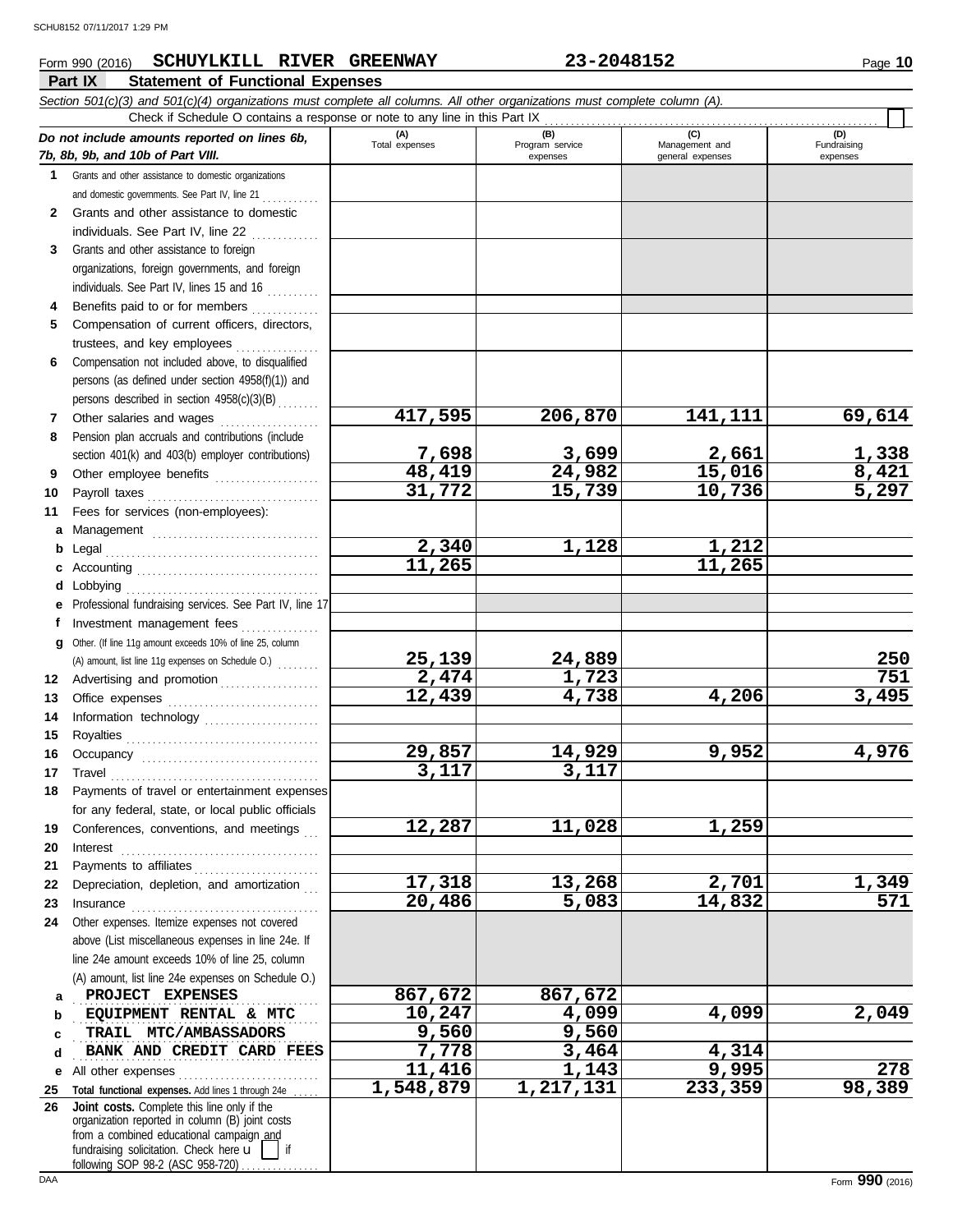**Part X Balance Sheet**

### **Form 990 (2016) SCHUYLKILL RIVER GREENWAY 23-2048152** Page 11

|                         |    |                                                                                               |     |                                                   | (A)                  |                 | (B)                    |
|-------------------------|----|-----------------------------------------------------------------------------------------------|-----|---------------------------------------------------|----------------------|-----------------|------------------------|
|                         |    |                                                                                               |     |                                                   | Beginning of year    |                 | End of year            |
|                         | 1  |                                                                                               |     |                                                   | 326                  | $\mathbf{1}$    | $\overline{2}$ , 815   |
|                         | 2  |                                                                                               |     |                                                   | 1,272,506            | $\mathbf{2}$    | 1,299,740              |
|                         | 3  |                                                                                               |     |                                                   | $\overline{715,963}$ | 3               | 474,838                |
|                         | 4  | Accounts receivable, net                                                                      |     |                                                   |                      | 4               |                        |
|                         | 5  | Loans and other receivables from current and former officers, directors,                      |     |                                                   |                      |                 |                        |
|                         |    | trustees, key employees, and highest compensated employees.                                   |     |                                                   |                      |                 |                        |
|                         |    | Complete Part II of Schedule L                                                                |     |                                                   |                      | 5               |                        |
|                         | 6  | Loans and other receivables from other disqualified persons (as defined under section         |     |                                                   |                      |                 |                        |
|                         |    | $4958(f)(1)$ ), persons described in section $4958(c)(3)(B)$ , and contributing employers and |     |                                                   |                      |                 |                        |
|                         |    | sponsoring organizations of section 501(c)(9) voluntary employees' beneficiary                |     |                                                   |                      |                 |                        |
|                         |    | organizations (see instructions). Complete Part II of Schedule L                              |     | <u> 1986 - Johann Stoff, Amerikaansk kanton (</u> |                      | 6               |                        |
| Assets                  | 7  |                                                                                               |     | $\overline{7}$                                    |                      |                 |                        |
|                         | 8  | Inventories for sale or use                                                                   |     |                                                   | 9,725                | 8               | 6,164                  |
|                         | 9  | Prepaid expenses and deferred charges                                                         |     |                                                   | 3,753                | 9               | 4,370                  |
|                         |    | 10a Land, buildings, and equipment: cost or                                                   |     |                                                   |                      |                 |                        |
|                         |    | other basis. Complete Part VI of Schedule D 10a                                               |     | 361,014                                           |                      |                 |                        |
|                         |    | $\frac{1}{10b}$<br><b>b</b> Less: accumulated depreciation                                    |     | 155,579                                           | 221,706              | 10 <sub>c</sub> | 205,435                |
|                         | 11 | Investments-publicly traded securities                                                        |     |                                                   | 21,700               | 11              | 24,326                 |
|                         | 12 |                                                                                               |     |                                                   | 261,452              | 12              | 275,265                |
|                         | 13 |                                                                                               |     |                                                   |                      | 13              |                        |
|                         | 14 | Intangible assets                                                                             |     |                                                   |                      | 14              |                        |
|                         | 15 | Other assets. See Part IV, line 11                                                            |     |                                                   | 650                  | 15              | 650                    |
|                         | 16 |                                                                                               |     |                                                   | 2,507,781            | 16              | 2,293,603              |
|                         | 17 |                                                                                               |     | 46,195                                            | 17                   | 60,403          |                        |
|                         | 18 | Grants payable                                                                                |     |                                                   | 18                   |                 |                        |
|                         | 19 | Deferred revenue                                                                              |     |                                                   | 1,522,821            | 19              | 1,220,951              |
|                         | 20 | Tax-exempt bond liabilities                                                                   |     |                                                   |                      | 20              |                        |
|                         | 21 | Escrow or custodial account liability. Complete Part IV of Schedule D                         |     |                                                   |                      | 21              |                        |
|                         | 22 | Loans and other payables to current and former officers, directors,                           |     |                                                   |                      |                 |                        |
| Liabilities             |    | trustees, key employees, highest compensated employees, and                                   |     |                                                   |                      |                 |                        |
|                         |    | disqualified persons. Complete Part II of Schedule L                                          |     |                                                   |                      | 22              |                        |
|                         | 23 |                                                                                               |     |                                                   |                      | 23              |                        |
|                         | 24 | Unsecured notes and loans payable to unrelated third parties                                  |     |                                                   |                      | 24              |                        |
|                         | 25 | Other liabilities (including federal income tax, payables to related third                    |     |                                                   |                      |                 |                        |
|                         |    | parties, and other liabilities not included on lines 17-24). Complete Part X                  |     |                                                   |                      |                 |                        |
|                         |    | of Schedule D                                                                                 |     |                                                   |                      | 25              |                        |
|                         | 26 |                                                                                               |     |                                                   | 1,569,016            | 26              | 1,281,354              |
|                         |    | Organizations that follow SFAS 117 (ASC 958), check here $\mathbf{u}$ $\overline{X}$ and      |     |                                                   |                      |                 |                        |
|                         |    | complete lines 27 through 29, and lines 33 and 34.                                            |     |                                                   |                      |                 |                        |
|                         | 27 | Unrestricted net assets                                                                       |     |                                                   | 816,899              | 27              | 882,824                |
|                         | 28 |                                                                                               |     |                                                   | 45,655               | 28              | 52,639                 |
|                         | 29 | Permanently restricted net assets                                                             |     |                                                   | 76,211               | 29              | 76, 786                |
|                         |    | Organizations that do not follow SFAS 117 (ASC 958), check here u                             | and |                                                   |                      |                 |                        |
| Assets or Fund Balances |    | complete lines 30 through 34.                                                                 |     |                                                   |                      |                 |                        |
|                         | 30 | Capital stock or trust principal, or current funds                                            |     |                                                   |                      | 30              |                        |
|                         | 31 | Paid-in or capital surplus, or land, building, or equipment fund                              |     |                                                   |                      | 31              |                        |
| ğ                       | 32 | Retained earnings, endowment, accumulated income, or other funds                              |     |                                                   |                      | 32              |                        |
|                         | 33 | Total net assets or fund balances                                                             |     |                                                   | 938,765              | 33              | <u>1,012,249</u>       |
|                         | 34 |                                                                                               |     |                                                   | 2,507,781            | 34              | $\overline{2,293,603}$ |

Form **990** (2016)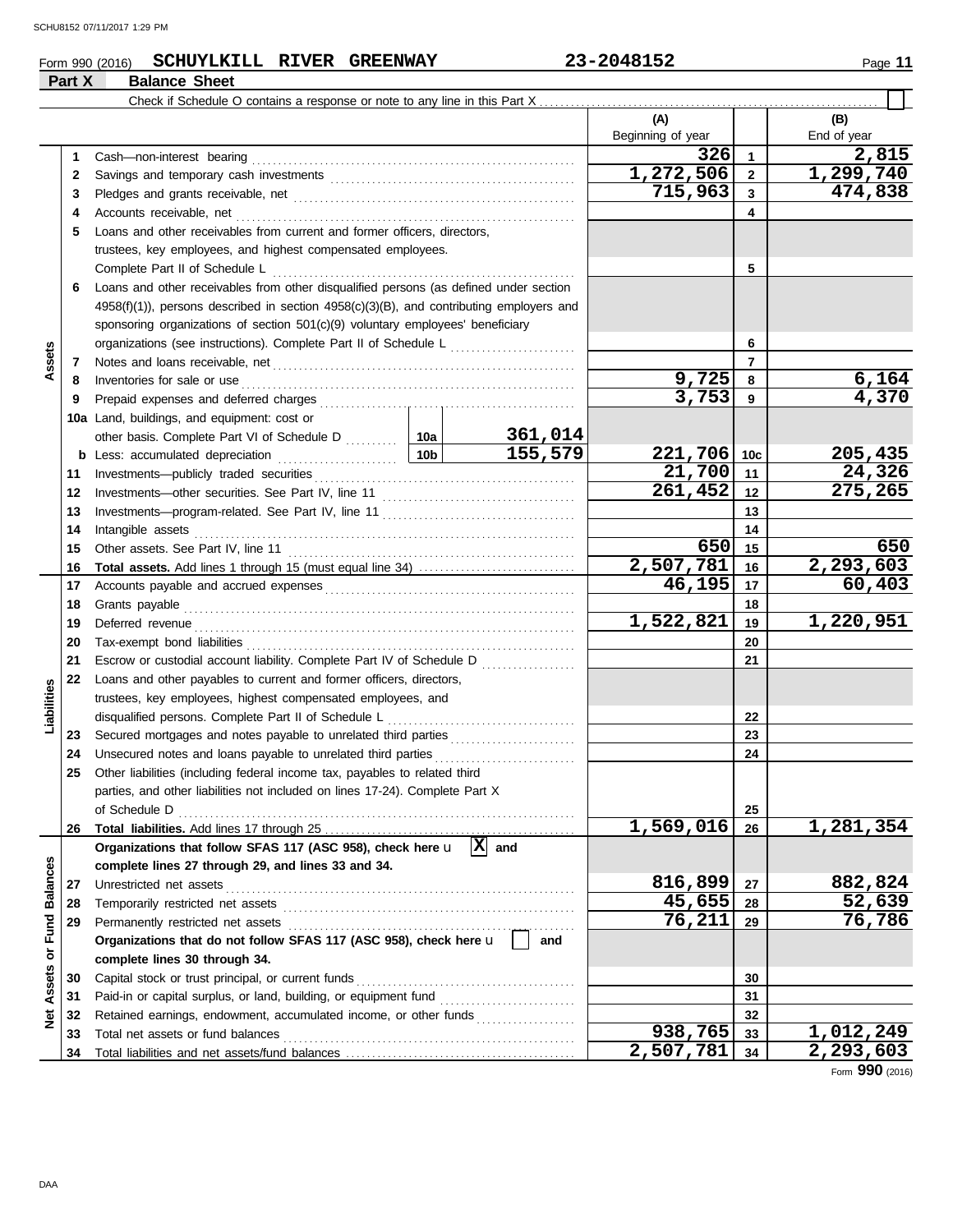| Part XI<br><b>Reconciliation of Net Assets</b><br>1,600,743<br>$\mathbf{1}$<br>1<br>1,548,879<br>$\overline{2}$<br>2<br>51,864<br>$\overline{3}$<br>Revenue less expenses. Subtract line 2 from line 1<br>3<br>938,765<br>$\overline{\mathbf{4}}$<br>4<br>5<br>16,970<br>5<br>4,650<br>6<br>6<br>$\overline{7}$<br>Investment expenses<br>7<br>8<br>Prior period adjustments<br>8<br>9<br>9<br>Net assets or fund balances at end of year. Combine lines 3 through 9 (must equal Part X, line<br>10<br>1,012,249<br>10<br><b>Financial Statements and Reporting</b><br>Part XII<br>Yes I<br>$\mathbf{X}$ Accrual<br>Accounting method used to prepare the Form 990:<br>Cash<br>Other<br>1<br>If the organization changed its method of accounting from a prior year or checked "Other," explain in<br>Schedule O.<br>2a Were the organization's financial statements compiled or reviewed by an independent accountant?<br>2a<br>If "Yes," check a box below to indicate whether the financial statements for the year were compiled or<br>reviewed on a separate basis, consolidated basis, or both:<br>Separate basis<br>  Consolidated basis<br>  Both consolidated and separate basis<br>$\mathbf x$<br><b>b</b> Were the organization's financial statements audited by an independent accountant?<br>2 <sub>b</sub><br>If "Yes," check a box below to indicate whether the financial statements for the year were audited on a<br>separate basis, consolidated basis, or both:<br>Separate basis<br>  Consolidated basis<br>Both consolidated and separate basis<br>c If "Yes" to line 2a or 2b, does the organization have a committee that assumes responsibility for oversight<br>X<br>of the audit, review, or compilation of its financial statements and selection of an independent accountant?<br>2c<br>If the organization changed either its oversight process or selection process during the tax year, explain in<br>Schedule O.<br>3a As a result of a federal award, was the organization required to undergo an audit or audits as set forth in<br>the Single Audit Act and OMB Circular A-133?<br>3a<br><b>b</b> If "Yes," did the organization undergo the required audit or audits? If the organization did not undergo the | 23-2048152<br>Form 990 (2016) SCHUYLKILL RIVER GREENWAY |  |    | Page 12 |
|-----------------------------------------------------------------------------------------------------------------------------------------------------------------------------------------------------------------------------------------------------------------------------------------------------------------------------------------------------------------------------------------------------------------------------------------------------------------------------------------------------------------------------------------------------------------------------------------------------------------------------------------------------------------------------------------------------------------------------------------------------------------------------------------------------------------------------------------------------------------------------------------------------------------------------------------------------------------------------------------------------------------------------------------------------------------------------------------------------------------------------------------------------------------------------------------------------------------------------------------------------------------------------------------------------------------------------------------------------------------------------------------------------------------------------------------------------------------------------------------------------------------------------------------------------------------------------------------------------------------------------------------------------------------------------------------------------------------------------------------------------------------------------------------------------------------------------------------------------------------------------------------------------------------------------------------------------------------------------------------------------------------------------------------------------------------------------------------------------------------------------------------------------------------------------------------------------------------------------------------------------|---------------------------------------------------------|--|----|---------|
|                                                                                                                                                                                                                                                                                                                                                                                                                                                                                                                                                                                                                                                                                                                                                                                                                                                                                                                                                                                                                                                                                                                                                                                                                                                                                                                                                                                                                                                                                                                                                                                                                                                                                                                                                                                                                                                                                                                                                                                                                                                                                                                                                                                                                                                     |                                                         |  |    |         |
|                                                                                                                                                                                                                                                                                                                                                                                                                                                                                                                                                                                                                                                                                                                                                                                                                                                                                                                                                                                                                                                                                                                                                                                                                                                                                                                                                                                                                                                                                                                                                                                                                                                                                                                                                                                                                                                                                                                                                                                                                                                                                                                                                                                                                                                     |                                                         |  |    |         |
|                                                                                                                                                                                                                                                                                                                                                                                                                                                                                                                                                                                                                                                                                                                                                                                                                                                                                                                                                                                                                                                                                                                                                                                                                                                                                                                                                                                                                                                                                                                                                                                                                                                                                                                                                                                                                                                                                                                                                                                                                                                                                                                                                                                                                                                     |                                                         |  |    |         |
|                                                                                                                                                                                                                                                                                                                                                                                                                                                                                                                                                                                                                                                                                                                                                                                                                                                                                                                                                                                                                                                                                                                                                                                                                                                                                                                                                                                                                                                                                                                                                                                                                                                                                                                                                                                                                                                                                                                                                                                                                                                                                                                                                                                                                                                     |                                                         |  |    |         |
|                                                                                                                                                                                                                                                                                                                                                                                                                                                                                                                                                                                                                                                                                                                                                                                                                                                                                                                                                                                                                                                                                                                                                                                                                                                                                                                                                                                                                                                                                                                                                                                                                                                                                                                                                                                                                                                                                                                                                                                                                                                                                                                                                                                                                                                     |                                                         |  |    |         |
|                                                                                                                                                                                                                                                                                                                                                                                                                                                                                                                                                                                                                                                                                                                                                                                                                                                                                                                                                                                                                                                                                                                                                                                                                                                                                                                                                                                                                                                                                                                                                                                                                                                                                                                                                                                                                                                                                                                                                                                                                                                                                                                                                                                                                                                     |                                                         |  |    |         |
|                                                                                                                                                                                                                                                                                                                                                                                                                                                                                                                                                                                                                                                                                                                                                                                                                                                                                                                                                                                                                                                                                                                                                                                                                                                                                                                                                                                                                                                                                                                                                                                                                                                                                                                                                                                                                                                                                                                                                                                                                                                                                                                                                                                                                                                     |                                                         |  |    |         |
|                                                                                                                                                                                                                                                                                                                                                                                                                                                                                                                                                                                                                                                                                                                                                                                                                                                                                                                                                                                                                                                                                                                                                                                                                                                                                                                                                                                                                                                                                                                                                                                                                                                                                                                                                                                                                                                                                                                                                                                                                                                                                                                                                                                                                                                     |                                                         |  |    |         |
|                                                                                                                                                                                                                                                                                                                                                                                                                                                                                                                                                                                                                                                                                                                                                                                                                                                                                                                                                                                                                                                                                                                                                                                                                                                                                                                                                                                                                                                                                                                                                                                                                                                                                                                                                                                                                                                                                                                                                                                                                                                                                                                                                                                                                                                     |                                                         |  |    |         |
|                                                                                                                                                                                                                                                                                                                                                                                                                                                                                                                                                                                                                                                                                                                                                                                                                                                                                                                                                                                                                                                                                                                                                                                                                                                                                                                                                                                                                                                                                                                                                                                                                                                                                                                                                                                                                                                                                                                                                                                                                                                                                                                                                                                                                                                     |                                                         |  |    |         |
|                                                                                                                                                                                                                                                                                                                                                                                                                                                                                                                                                                                                                                                                                                                                                                                                                                                                                                                                                                                                                                                                                                                                                                                                                                                                                                                                                                                                                                                                                                                                                                                                                                                                                                                                                                                                                                                                                                                                                                                                                                                                                                                                                                                                                                                     |                                                         |  |    |         |
|                                                                                                                                                                                                                                                                                                                                                                                                                                                                                                                                                                                                                                                                                                                                                                                                                                                                                                                                                                                                                                                                                                                                                                                                                                                                                                                                                                                                                                                                                                                                                                                                                                                                                                                                                                                                                                                                                                                                                                                                                                                                                                                                                                                                                                                     |                                                         |  |    |         |
|                                                                                                                                                                                                                                                                                                                                                                                                                                                                                                                                                                                                                                                                                                                                                                                                                                                                                                                                                                                                                                                                                                                                                                                                                                                                                                                                                                                                                                                                                                                                                                                                                                                                                                                                                                                                                                                                                                                                                                                                                                                                                                                                                                                                                                                     |                                                         |  |    |         |
|                                                                                                                                                                                                                                                                                                                                                                                                                                                                                                                                                                                                                                                                                                                                                                                                                                                                                                                                                                                                                                                                                                                                                                                                                                                                                                                                                                                                                                                                                                                                                                                                                                                                                                                                                                                                                                                                                                                                                                                                                                                                                                                                                                                                                                                     |                                                         |  |    |         |
|                                                                                                                                                                                                                                                                                                                                                                                                                                                                                                                                                                                                                                                                                                                                                                                                                                                                                                                                                                                                                                                                                                                                                                                                                                                                                                                                                                                                                                                                                                                                                                                                                                                                                                                                                                                                                                                                                                                                                                                                                                                                                                                                                                                                                                                     |                                                         |  |    |         |
|                                                                                                                                                                                                                                                                                                                                                                                                                                                                                                                                                                                                                                                                                                                                                                                                                                                                                                                                                                                                                                                                                                                                                                                                                                                                                                                                                                                                                                                                                                                                                                                                                                                                                                                                                                                                                                                                                                                                                                                                                                                                                                                                                                                                                                                     |                                                         |  |    | No      |
|                                                                                                                                                                                                                                                                                                                                                                                                                                                                                                                                                                                                                                                                                                                                                                                                                                                                                                                                                                                                                                                                                                                                                                                                                                                                                                                                                                                                                                                                                                                                                                                                                                                                                                                                                                                                                                                                                                                                                                                                                                                                                                                                                                                                                                                     |                                                         |  |    |         |
|                                                                                                                                                                                                                                                                                                                                                                                                                                                                                                                                                                                                                                                                                                                                                                                                                                                                                                                                                                                                                                                                                                                                                                                                                                                                                                                                                                                                                                                                                                                                                                                                                                                                                                                                                                                                                                                                                                                                                                                                                                                                                                                                                                                                                                                     |                                                         |  |    |         |
|                                                                                                                                                                                                                                                                                                                                                                                                                                                                                                                                                                                                                                                                                                                                                                                                                                                                                                                                                                                                                                                                                                                                                                                                                                                                                                                                                                                                                                                                                                                                                                                                                                                                                                                                                                                                                                                                                                                                                                                                                                                                                                                                                                                                                                                     |                                                         |  |    |         |
|                                                                                                                                                                                                                                                                                                                                                                                                                                                                                                                                                                                                                                                                                                                                                                                                                                                                                                                                                                                                                                                                                                                                                                                                                                                                                                                                                                                                                                                                                                                                                                                                                                                                                                                                                                                                                                                                                                                                                                                                                                                                                                                                                                                                                                                     |                                                         |  |    | X       |
|                                                                                                                                                                                                                                                                                                                                                                                                                                                                                                                                                                                                                                                                                                                                                                                                                                                                                                                                                                                                                                                                                                                                                                                                                                                                                                                                                                                                                                                                                                                                                                                                                                                                                                                                                                                                                                                                                                                                                                                                                                                                                                                                                                                                                                                     |                                                         |  |    |         |
|                                                                                                                                                                                                                                                                                                                                                                                                                                                                                                                                                                                                                                                                                                                                                                                                                                                                                                                                                                                                                                                                                                                                                                                                                                                                                                                                                                                                                                                                                                                                                                                                                                                                                                                                                                                                                                                                                                                                                                                                                                                                                                                                                                                                                                                     |                                                         |  |    |         |
|                                                                                                                                                                                                                                                                                                                                                                                                                                                                                                                                                                                                                                                                                                                                                                                                                                                                                                                                                                                                                                                                                                                                                                                                                                                                                                                                                                                                                                                                                                                                                                                                                                                                                                                                                                                                                                                                                                                                                                                                                                                                                                                                                                                                                                                     |                                                         |  |    |         |
|                                                                                                                                                                                                                                                                                                                                                                                                                                                                                                                                                                                                                                                                                                                                                                                                                                                                                                                                                                                                                                                                                                                                                                                                                                                                                                                                                                                                                                                                                                                                                                                                                                                                                                                                                                                                                                                                                                                                                                                                                                                                                                                                                                                                                                                     |                                                         |  |    |         |
|                                                                                                                                                                                                                                                                                                                                                                                                                                                                                                                                                                                                                                                                                                                                                                                                                                                                                                                                                                                                                                                                                                                                                                                                                                                                                                                                                                                                                                                                                                                                                                                                                                                                                                                                                                                                                                                                                                                                                                                                                                                                                                                                                                                                                                                     |                                                         |  |    |         |
|                                                                                                                                                                                                                                                                                                                                                                                                                                                                                                                                                                                                                                                                                                                                                                                                                                                                                                                                                                                                                                                                                                                                                                                                                                                                                                                                                                                                                                                                                                                                                                                                                                                                                                                                                                                                                                                                                                                                                                                                                                                                                                                                                                                                                                                     |                                                         |  |    |         |
|                                                                                                                                                                                                                                                                                                                                                                                                                                                                                                                                                                                                                                                                                                                                                                                                                                                                                                                                                                                                                                                                                                                                                                                                                                                                                                                                                                                                                                                                                                                                                                                                                                                                                                                                                                                                                                                                                                                                                                                                                                                                                                                                                                                                                                                     |                                                         |  |    |         |
|                                                                                                                                                                                                                                                                                                                                                                                                                                                                                                                                                                                                                                                                                                                                                                                                                                                                                                                                                                                                                                                                                                                                                                                                                                                                                                                                                                                                                                                                                                                                                                                                                                                                                                                                                                                                                                                                                                                                                                                                                                                                                                                                                                                                                                                     |                                                         |  |    |         |
|                                                                                                                                                                                                                                                                                                                                                                                                                                                                                                                                                                                                                                                                                                                                                                                                                                                                                                                                                                                                                                                                                                                                                                                                                                                                                                                                                                                                                                                                                                                                                                                                                                                                                                                                                                                                                                                                                                                                                                                                                                                                                                                                                                                                                                                     |                                                         |  |    |         |
|                                                                                                                                                                                                                                                                                                                                                                                                                                                                                                                                                                                                                                                                                                                                                                                                                                                                                                                                                                                                                                                                                                                                                                                                                                                                                                                                                                                                                                                                                                                                                                                                                                                                                                                                                                                                                                                                                                                                                                                                                                                                                                                                                                                                                                                     |                                                         |  |    |         |
|                                                                                                                                                                                                                                                                                                                                                                                                                                                                                                                                                                                                                                                                                                                                                                                                                                                                                                                                                                                                                                                                                                                                                                                                                                                                                                                                                                                                                                                                                                                                                                                                                                                                                                                                                                                                                                                                                                                                                                                                                                                                                                                                                                                                                                                     |                                                         |  |    |         |
|                                                                                                                                                                                                                                                                                                                                                                                                                                                                                                                                                                                                                                                                                                                                                                                                                                                                                                                                                                                                                                                                                                                                                                                                                                                                                                                                                                                                                                                                                                                                                                                                                                                                                                                                                                                                                                                                                                                                                                                                                                                                                                                                                                                                                                                     |                                                         |  |    |         |
|                                                                                                                                                                                                                                                                                                                                                                                                                                                                                                                                                                                                                                                                                                                                                                                                                                                                                                                                                                                                                                                                                                                                                                                                                                                                                                                                                                                                                                                                                                                                                                                                                                                                                                                                                                                                                                                                                                                                                                                                                                                                                                                                                                                                                                                     |                                                         |  |    | x       |
|                                                                                                                                                                                                                                                                                                                                                                                                                                                                                                                                                                                                                                                                                                                                                                                                                                                                                                                                                                                                                                                                                                                                                                                                                                                                                                                                                                                                                                                                                                                                                                                                                                                                                                                                                                                                                                                                                                                                                                                                                                                                                                                                                                                                                                                     |                                                         |  |    |         |
|                                                                                                                                                                                                                                                                                                                                                                                                                                                                                                                                                                                                                                                                                                                                                                                                                                                                                                                                                                                                                                                                                                                                                                                                                                                                                                                                                                                                                                                                                                                                                                                                                                                                                                                                                                                                                                                                                                                                                                                                                                                                                                                                                                                                                                                     |                                                         |  | 3b |         |

Form **990** (2016)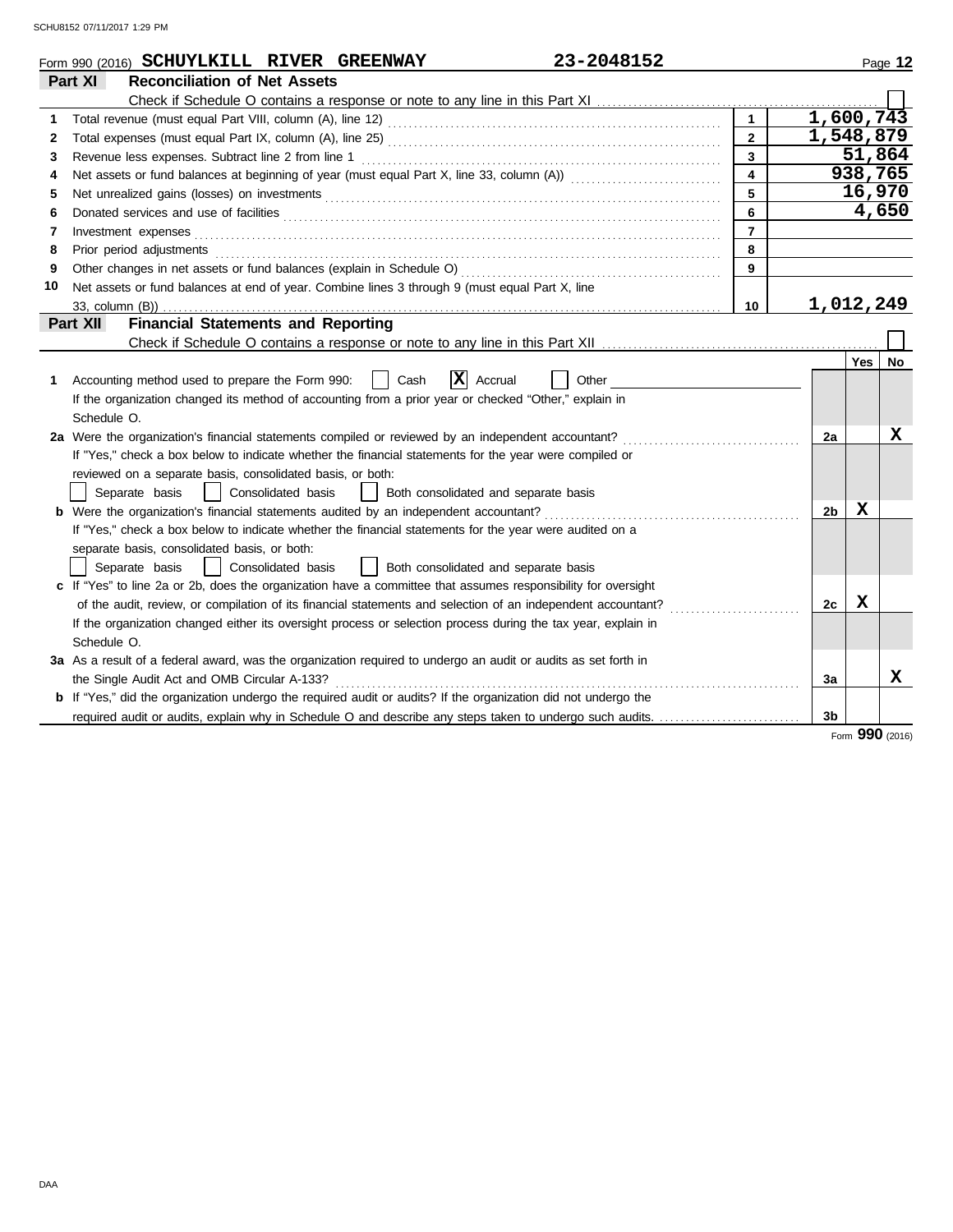| Part VII        |                                                                                                                                |                                                               |                                   |                      |          |              |                                                                                                 |        | Section A. Officers, Directors, Trustees, Key Employees, and Highest Compensated Employees (continued)                                                                                                                                                 |                                                                                       |                                                                    |    |
|-----------------|--------------------------------------------------------------------------------------------------------------------------------|---------------------------------------------------------------|-----------------------------------|----------------------|----------|--------------|-------------------------------------------------------------------------------------------------|--------|--------------------------------------------------------------------------------------------------------------------------------------------------------------------------------------------------------------------------------------------------------|---------------------------------------------------------------------------------------|--------------------------------------------------------------------|----|
|                 | (A)<br>Name and title                                                                                                          | (B)<br>Average<br>hours per<br>week<br>(list any<br>hours for |                                   |                      | Position | (C)          | (do not check more than one<br>box, unless person is both an<br>officer and a director/trustee) |        | (D)<br>Reportable<br>compensation<br>from<br>the<br>organization                                                                                                                                                                                       | (E)<br>Reportable<br>compensation from<br>related<br>organizations<br>(W-2/1099-MISC) | (F)<br>Estimated<br>amount of<br>other<br>compensation<br>from the |    |
|                 |                                                                                                                                | related<br>organizations<br>below dotted<br>line)             | Individual trustee<br>or director | nstitutional trustee | Officer  | Key employee | Highest compensated<br>employee                                                                 | Former | (W-2/1099-MISC)                                                                                                                                                                                                                                        |                                                                                       | organization<br>and related<br>organizations                       |    |
| (20)            | DAVE DIMATTIQ                                                                                                                  |                                                               |                                   |                      |          |              |                                                                                                 |        |                                                                                                                                                                                                                                                        |                                                                                       |                                                                    |    |
| <b>MEMBER</b>   |                                                                                                                                | 0.50<br>0.00                                                  | $\mathbf x$                       |                      |          |              |                                                                                                 |        | 0                                                                                                                                                                                                                                                      | 0                                                                                     |                                                                    | 0  |
|                 |                                                                                                                                |                                                               |                                   |                      |          |              |                                                                                                 |        |                                                                                                                                                                                                                                                        |                                                                                       |                                                                    |    |
|                 |                                                                                                                                |                                                               |                                   |                      |          |              |                                                                                                 |        |                                                                                                                                                                                                                                                        |                                                                                       |                                                                    |    |
|                 |                                                                                                                                |                                                               |                                   |                      |          |              |                                                                                                 |        |                                                                                                                                                                                                                                                        |                                                                                       |                                                                    |    |
|                 |                                                                                                                                |                                                               |                                   |                      |          |              |                                                                                                 |        |                                                                                                                                                                                                                                                        |                                                                                       |                                                                    |    |
|                 |                                                                                                                                |                                                               |                                   |                      |          |              |                                                                                                 |        |                                                                                                                                                                                                                                                        |                                                                                       |                                                                    |    |
|                 |                                                                                                                                |                                                               |                                   |                      |          |              |                                                                                                 |        |                                                                                                                                                                                                                                                        |                                                                                       |                                                                    |    |
|                 |                                                                                                                                |                                                               |                                   |                      |          |              |                                                                                                 |        |                                                                                                                                                                                                                                                        |                                                                                       |                                                                    |    |
|                 |                                                                                                                                |                                                               |                                   |                      |          |              |                                                                                                 |        |                                                                                                                                                                                                                                                        |                                                                                       |                                                                    |    |
|                 | c Total from continuation sheets to Part VII, Section A                                                                        |                                                               |                                   |                      |          |              |                                                                                                 | u<br>u |                                                                                                                                                                                                                                                        |                                                                                       |                                                                    |    |
| d<br>2          |                                                                                                                                |                                                               |                                   |                      |          |              |                                                                                                 | u      | Total number of individuals (including but not limited to those listed above) who received more than \$100,000 of                                                                                                                                      |                                                                                       |                                                                    |    |
|                 | reportable compensation from the organization u                                                                                |                                                               |                                   |                      |          |              |                                                                                                 |        |                                                                                                                                                                                                                                                        |                                                                                       |                                                                    |    |
| 3               |                                                                                                                                |                                                               |                                   |                      |          |              |                                                                                                 |        | Did the organization list any former officer, director, or trustee, key employee, or highest compensated                                                                                                                                               |                                                                                       | Yes<br>3                                                           | No |
| 4               |                                                                                                                                |                                                               |                                   |                      |          |              |                                                                                                 |        | For any individual listed on line 1a, is the sum of reportable compensation and other compensation from the<br>organization and related organizations greater than \$150,000? If "Yes," complete Schedule J for such                                   |                                                                                       |                                                                    |    |
| individual<br>5 |                                                                                                                                |                                                               |                                   |                      |          |              |                                                                                                 |        | Did any person listed on line 1a receive or accrue compensation from any unrelated organization or individual                                                                                                                                          |                                                                                       | 4                                                                  |    |
|                 | for services rendered to the organization? If "Yes," complete Schedule J for such person<br>Section B. Independent Contractors |                                                               |                                   |                      |          |              |                                                                                                 |        |                                                                                                                                                                                                                                                        |                                                                                       | 5                                                                  |    |
| 1               |                                                                                                                                |                                                               |                                   |                      |          |              |                                                                                                 |        | Complete this table for your five highest compensated independent contractors that received more than \$100,000 of<br>compensation from the organization. Report compensation for the calendar year ending with or within the organization's tax year. |                                                                                       |                                                                    |    |
|                 |                                                                                                                                | (A)<br>Name and business address                              |                                   |                      |          |              |                                                                                                 |        |                                                                                                                                                                                                                                                        | (B)<br>Description of services                                                        | (C)<br>Compensation                                                |    |
|                 |                                                                                                                                |                                                               |                                   |                      |          |              |                                                                                                 |        |                                                                                                                                                                                                                                                        |                                                                                       |                                                                    |    |
|                 |                                                                                                                                |                                                               |                                   |                      |          |              |                                                                                                 |        |                                                                                                                                                                                                                                                        |                                                                                       |                                                                    |    |
|                 |                                                                                                                                |                                                               |                                   |                      |          |              |                                                                                                 |        |                                                                                                                                                                                                                                                        |                                                                                       |                                                                    |    |
|                 |                                                                                                                                |                                                               |                                   |                      |          |              |                                                                                                 |        |                                                                                                                                                                                                                                                        |                                                                                       |                                                                    |    |
| 2               | Total number of independent contractors (including but not limited to those listed above) who                                  |                                                               |                                   |                      |          |              |                                                                                                 |        |                                                                                                                                                                                                                                                        |                                                                                       |                                                                    |    |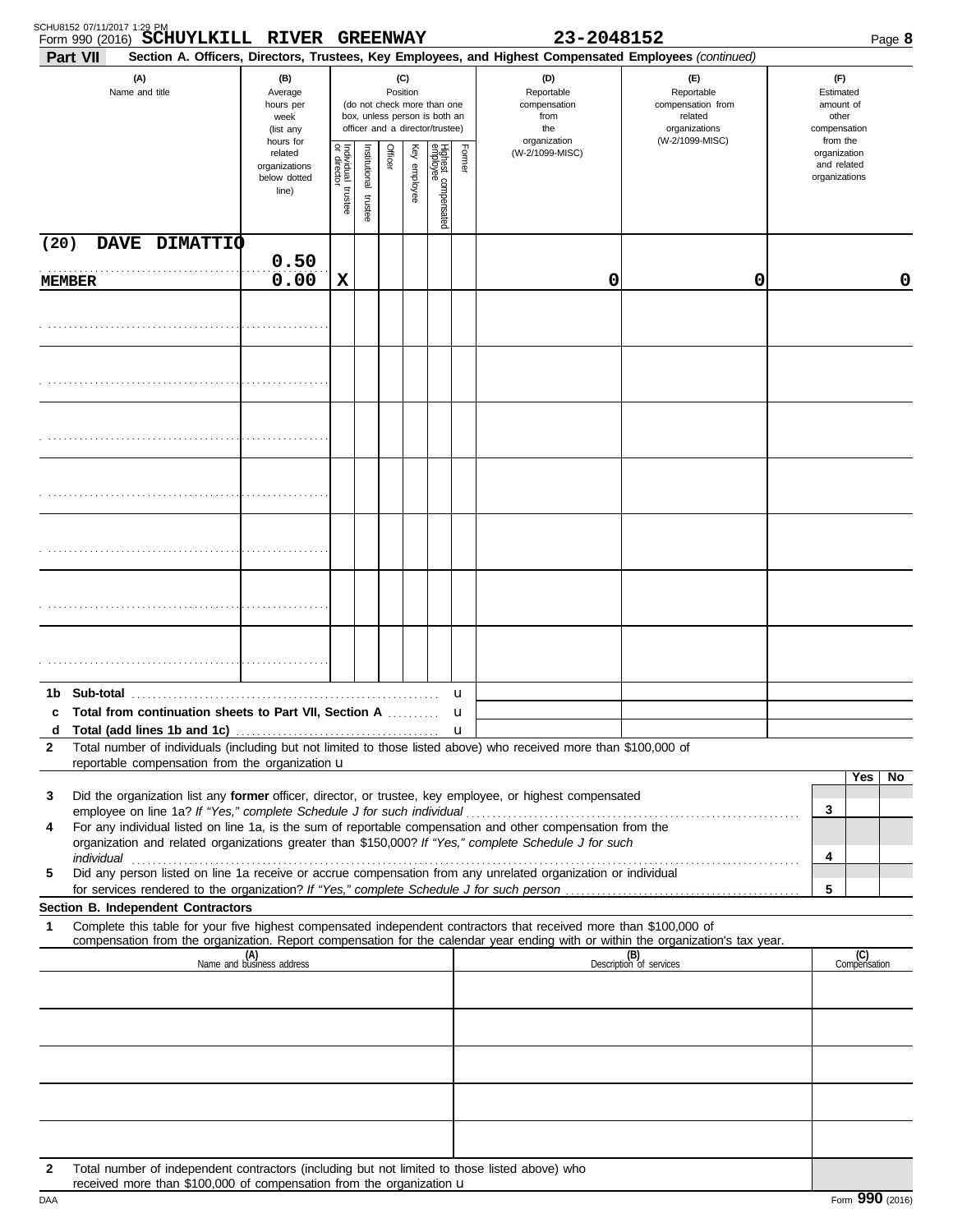|        | <b>SCHEDULE A</b>                     |                                                            | <b>Public Charity Status and Public Support</b>                                                                                                                                                                                                                 |     |                                                      |                                        | OMB No. 1545-0047                    |  |  |  |
|--------|---------------------------------------|------------------------------------------------------------|-----------------------------------------------------------------------------------------------------------------------------------------------------------------------------------------------------------------------------------------------------------------|-----|------------------------------------------------------|----------------------------------------|--------------------------------------|--|--|--|
|        | (Form 990 or 990-EZ)                  |                                                            | Complete if the organization is a section 501(c)(3) organization or a section 4947(a)(1) nonexempt charitable trust.                                                                                                                                            |     |                                                      |                                        | 2016                                 |  |  |  |
|        | Department of the Treasury            |                                                            | La Attach to Form 990 or Form 990-EZ.                                                                                                                                                                                                                           |     |                                                      |                                        | Open to Public                       |  |  |  |
|        | Internal Revenue Service              |                                                            | <b>u</b> Information about Schedule A (Form 990 or 990-EZ) and its instructions is at www.irs.gov/form990.                                                                                                                                                      |     |                                                      |                                        | Inspection                           |  |  |  |
|        | Name of the organization              | <b>ASSOCIATION</b>                                         | SCHUYLKILL RIVER GREENWAY                                                                                                                                                                                                                                       |     |                                                      | 23-2048152                             | Employer identification number       |  |  |  |
| Part I |                                       |                                                            | <b>Reason for Public Charity Status</b> (All organizations must complete this part.) See instructions.                                                                                                                                                          |     |                                                      |                                        |                                      |  |  |  |
|        |                                       |                                                            | The organization is not a private foundation because it is: (For lines 1 through 12, check only one box.)                                                                                                                                                       |     |                                                      |                                        |                                      |  |  |  |
| 1      |                                       |                                                            | A church, convention of churches, or association of churches described in section 170(b)(1)(A)(i).                                                                                                                                                              |     |                                                      |                                        |                                      |  |  |  |
| 2<br>3 |                                       |                                                            | A school described in section 170(b)(1)(A)(ii). (Attach Schedule E (Form 990 or 990-EZ).)                                                                                                                                                                       |     |                                                      |                                        |                                      |  |  |  |
| 4      |                                       |                                                            | A hospital or a cooperative hospital service organization described in section 170(b)(1)(A)(iii).<br>A medical research organization operated in conjunction with a hospital described in section 170(b)(1)(A)(iii). Enter the hospital's name,                 |     |                                                      |                                        |                                      |  |  |  |
|        | city, and state:                      |                                                            |                                                                                                                                                                                                                                                                 |     |                                                      |                                        |                                      |  |  |  |
| 5      |                                       |                                                            | An organization operated for the benefit of a college or university owned or operated by a governmental unit described in                                                                                                                                       |     |                                                      |                                        |                                      |  |  |  |
|        |                                       | section 170(b)(1)(A)(iv). (Complete Part II.)              |                                                                                                                                                                                                                                                                 |     |                                                      |                                        |                                      |  |  |  |
| 6<br>7 | X                                     |                                                            | A federal, state, or local government or governmental unit described in section 170(b)(1)(A)(v).<br>An organization that normally receives a substantial part of its support from a governmental unit or from the general public                                |     |                                                      |                                        |                                      |  |  |  |
|        |                                       | described in section 170(b)(1)(A)(vi). (Complete Part II.) |                                                                                                                                                                                                                                                                 |     |                                                      |                                        |                                      |  |  |  |
| 8      |                                       |                                                            | A community trust described in section 170(b)(1)(A)(vi). (Complete Part II.)                                                                                                                                                                                    |     |                                                      |                                        |                                      |  |  |  |
| 9      | university:                           |                                                            | An agricultural research organization described in section 170(b)(1)(A)(ix) operated in conjunction with a land-grant college<br>or university or a non-land grant college of agriculture (see instructions). Enter the name, city, and state of the college or |     |                                                      |                                        |                                      |  |  |  |
| 10     |                                       |                                                            | An organization that normally receives: (1) more than 33 1/3% of its support from contributions, membership fees, and gross                                                                                                                                     |     |                                                      |                                        |                                      |  |  |  |
|        |                                       |                                                            | receipts from activities related to its exempt functions—subject to certain exceptions, and (2) no more than 33 1/3% of its<br>support from gross investment income and unrelated business taxable income (less section 511 tax) from businesses                |     |                                                      |                                        |                                      |  |  |  |
|        |                                       |                                                            | acquired by the organization after June 30, 1975. See section 509(a)(2). (Complete Part III.)                                                                                                                                                                   |     |                                                      |                                        |                                      |  |  |  |
| 11     |                                       |                                                            | An organization organized and operated exclusively to test for public safety. See section 509(a)(4).                                                                                                                                                            |     |                                                      |                                        |                                      |  |  |  |
| 12     |                                       |                                                            | An organization organized and operated exclusively for the benefit of, to perform the functions of, or to carry out the purposes<br>of one or more publicly supported organizations described in section 509(a)(1) or section 509(a)(2). See section 509(a)(3). |     |                                                      |                                        |                                      |  |  |  |
|        |                                       |                                                            | Check the box in lines 12a through 12d that describes the type of supporting organization and complete lines 12e, 12f, and 12g.                                                                                                                                 |     |                                                      |                                        |                                      |  |  |  |
|        | a                                     |                                                            | Type I. A supporting organization operated, supervised, or controlled by its supported organization(s), typically by giving                                                                                                                                     |     |                                                      |                                        |                                      |  |  |  |
|        |                                       |                                                            | the supported organization(s) the power to regularly appoint or elect a majority of the directors or trustees of the<br>supporting organization. You must complete Part IV, Sections A and B.                                                                   |     |                                                      |                                        |                                      |  |  |  |
|        | b                                     |                                                            | Type II. A supporting organization supervised or controlled in connection with its supported organization(s), by having                                                                                                                                         |     |                                                      |                                        |                                      |  |  |  |
|        |                                       |                                                            | control or management of the supporting organization vested in the same persons that control or manage the supported<br>organization(s). You must complete Part IV, Sections A and C.                                                                           |     |                                                      |                                        |                                      |  |  |  |
|        | с                                     |                                                            | Type III functionally integrated. A supporting organization operated in connection with, and functionally integrated with,                                                                                                                                      |     |                                                      |                                        |                                      |  |  |  |
|        |                                       |                                                            | its supported organization(s) (see instructions). You must complete Part IV, Sections A, D, and E.                                                                                                                                                              |     |                                                      |                                        |                                      |  |  |  |
|        | d                                     |                                                            | Type III non-functionally integrated. A supporting organization operated in connection with its supported organization(s)<br>that is not functionally integrated. The organization generally must satisfy a distribution requirement and an attentiveness       |     |                                                      |                                        |                                      |  |  |  |
|        |                                       |                                                            | requirement (see instructions). You must complete Part IV, Sections A and D, and Part V.                                                                                                                                                                        |     |                                                      |                                        |                                      |  |  |  |
|        | е                                     |                                                            | Check this box if the organization received a written determination from the IRS that it is a Type I, Type II, Type III<br>functionally integrated, or Type III non-functionally integrated supporting organization.                                            |     |                                                      |                                        |                                      |  |  |  |
|        | f                                     | Enter the number of supported organizations                |                                                                                                                                                                                                                                                                 |     |                                                      |                                        |                                      |  |  |  |
|        | g                                     |                                                            | Provide the following information about the supported organization(s).                                                                                                                                                                                          |     |                                                      |                                        |                                      |  |  |  |
|        | (i) Name of supported<br>organization | (ii) EIN                                                   | (iii) Type of organization<br>(described on lines 1-10                                                                                                                                                                                                          |     | (iv) Is the organization<br>listed in your governing | (v) Amount of monetary<br>support (see | (vi) Amount of<br>other support (see |  |  |  |
|        |                                       |                                                            | above (see instructions))                                                                                                                                                                                                                                       |     | document?                                            | instructions)                          | instructions)                        |  |  |  |
|        |                                       |                                                            |                                                                                                                                                                                                                                                                 | Yes | No                                                   |                                        |                                      |  |  |  |
| (A)    |                                       |                                                            |                                                                                                                                                                                                                                                                 |     |                                                      |                                        |                                      |  |  |  |
| (B)    |                                       |                                                            |                                                                                                                                                                                                                                                                 |     |                                                      |                                        |                                      |  |  |  |
| (C)    |                                       |                                                            |                                                                                                                                                                                                                                                                 |     |                                                      |                                        |                                      |  |  |  |
| (D)    |                                       |                                                            |                                                                                                                                                                                                                                                                 |     |                                                      |                                        |                                      |  |  |  |
| (E)    |                                       |                                                            |                                                                                                                                                                                                                                                                 |     |                                                      |                                        |                                      |  |  |  |
| Total  |                                       |                                                            |                                                                                                                                                                                                                                                                 |     |                                                      |                                        |                                      |  |  |  |

**For Paperwork Reduction Act Notice, see the Instructions for Form 990 or 990-EZ.**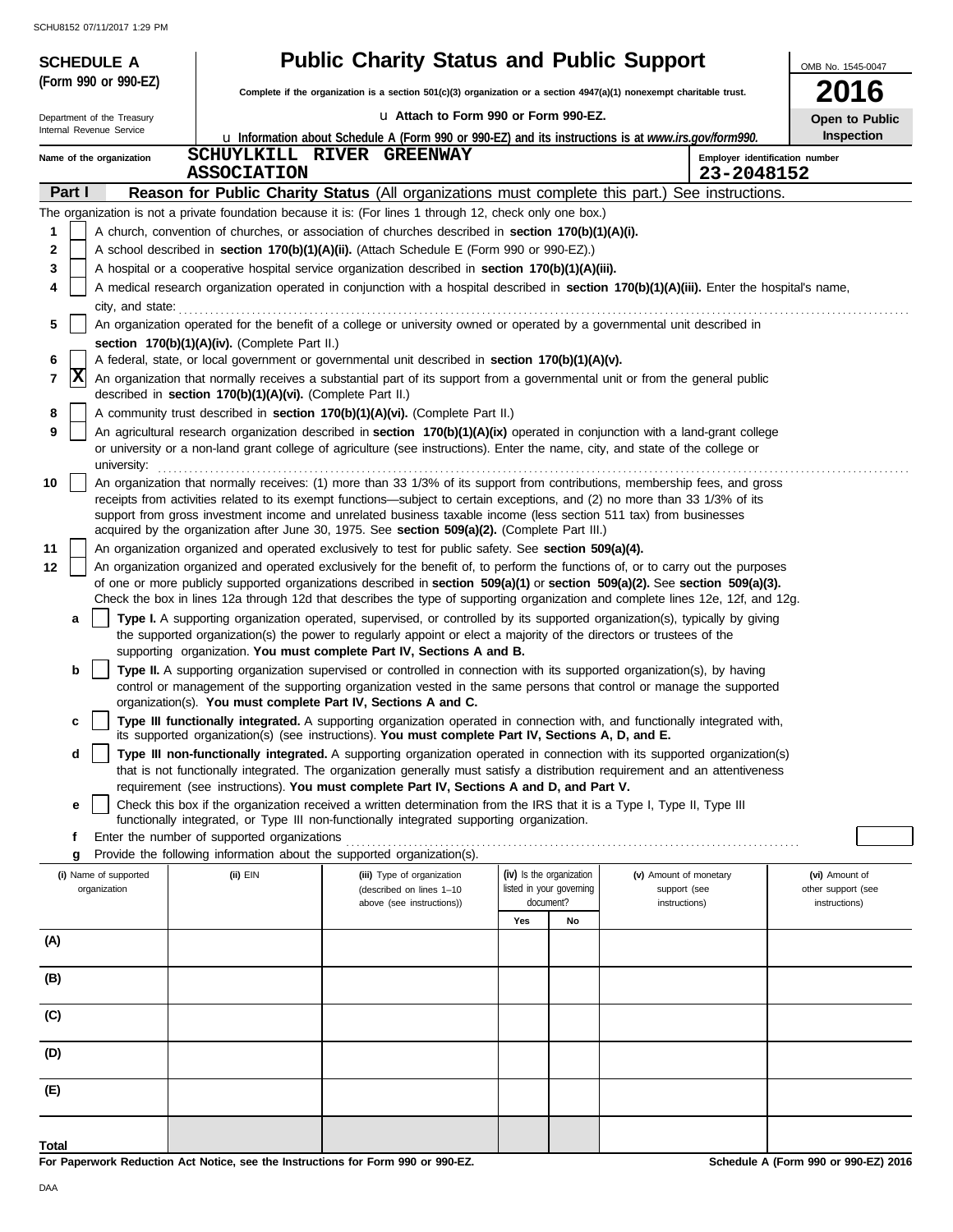|              | Schedule A (Form 990 or 990-EZ) 2016                                                                                                                                                                                                                                                                                                                          |           | SCHUYLKILL RIVER GREENWAY |            |            | 23-2048152      | Page 2                                      |
|--------------|---------------------------------------------------------------------------------------------------------------------------------------------------------------------------------------------------------------------------------------------------------------------------------------------------------------------------------------------------------------|-----------|---------------------------|------------|------------|-----------------|---------------------------------------------|
|              | Support Schedule for Organizations Described in Sections 170(b)(1)(A)(iv) and 170(b)(1)(A)(vi)<br>Part II                                                                                                                                                                                                                                                     |           |                           |            |            |                 |                                             |
|              | (Complete only if you checked the box on line 5, 7, or 8 of Part I or if the organization failed to qualify under                                                                                                                                                                                                                                             |           |                           |            |            |                 |                                             |
|              | Part III. If the organization fails to qualify under the tests listed below, please complete Part III.)                                                                                                                                                                                                                                                       |           |                           |            |            |                 |                                             |
|              | Section A. Public Support                                                                                                                                                                                                                                                                                                                                     |           |                           |            |            |                 |                                             |
|              | Calendar year (or fiscal year beginning in)<br>$\mathbf{u}$                                                                                                                                                                                                                                                                                                   | (a) 2012  | (b) $2013$                | $(c)$ 2014 | $(d)$ 2015 | (e) $2016$      | (f) Total                                   |
| 1            | Gifts, grants, contributions, and                                                                                                                                                                                                                                                                                                                             |           |                           |            |            |                 |                                             |
|              | membership fees received. (Do not                                                                                                                                                                                                                                                                                                                             |           |                           |            |            |                 |                                             |
|              | include any "unusual grants.")                                                                                                                                                                                                                                                                                                                                | 1,336,816 | 1,401,032                 | 1,565,702  | 1,318,133  | 1,585,362       | 7,207,045                                   |
| $\mathbf{2}$ | Tax revenues levied for the                                                                                                                                                                                                                                                                                                                                   |           |                           |            |            |                 |                                             |
|              | organization's benefit and either paid                                                                                                                                                                                                                                                                                                                        |           |                           |            |            |                 |                                             |
|              | to or expended on its behalf                                                                                                                                                                                                                                                                                                                                  |           |                           |            |            |                 |                                             |
| 3            | The value of services or facilities                                                                                                                                                                                                                                                                                                                           |           |                           |            |            |                 |                                             |
|              | furnished by a governmental unit to the                                                                                                                                                                                                                                                                                                                       |           |                           |            |            |                 |                                             |
|              | organization without charge                                                                                                                                                                                                                                                                                                                                   |           |                           |            |            |                 |                                             |
| 4            | Total. Add lines 1 through 3                                                                                                                                                                                                                                                                                                                                  | 1,336,816 | 1,401,032                 | 1,565,702  | 1,318,133  | 1,585,362       | 7,207,045                                   |
| 5            | The portion of total contributions by<br>each person (other than a                                                                                                                                                                                                                                                                                            |           |                           |            |            |                 |                                             |
|              | governmental unit or publicly                                                                                                                                                                                                                                                                                                                                 |           |                           |            |            |                 |                                             |
|              | supported organization) included on                                                                                                                                                                                                                                                                                                                           |           |                           |            |            |                 |                                             |
|              | line 1 that exceeds 2% of the amount                                                                                                                                                                                                                                                                                                                          |           |                           |            |            |                 |                                             |
|              | shown on line 11, column (f) $\ldots$<br>Public support. Subtract line 5 from line 4.                                                                                                                                                                                                                                                                         |           |                           |            |            |                 | 1,331,498                                   |
| 6            | <b>Section B. Total Support</b>                                                                                                                                                                                                                                                                                                                               |           |                           |            |            |                 | 5,875,547                                   |
|              | Calendar year (or fiscal year beginning in)<br>$\mathbf{u}$                                                                                                                                                                                                                                                                                                   | (a) 2012  | (b) $2013$                | $(c)$ 2014 | (d) $2015$ | $(e)$ 2016      | (f) Total                                   |
| 7            | Amounts from line 4                                                                                                                                                                                                                                                                                                                                           | 1,336,816 | 1,401,032                 | 1,565,702  | 1,318,133  | 1,585,362       | 7,207,045                                   |
| 8            | Gross income from interest, dividends,                                                                                                                                                                                                                                                                                                                        |           |                           |            |            |                 |                                             |
|              | payments received on securities loans,                                                                                                                                                                                                                                                                                                                        |           |                           |            |            |                 |                                             |
|              | rents, royalties and income from similar                                                                                                                                                                                                                                                                                                                      | 5,953     | 6,101                     | 5,882      | 5,519      | 4,559           | 28,014                                      |
|              |                                                                                                                                                                                                                                                                                                                                                               |           |                           |            |            |                 |                                             |
| 9            | Net income from unrelated business<br>activities, whether or not the business                                                                                                                                                                                                                                                                                 |           |                           |            |            |                 |                                             |
|              | is regularly carried on                                                                                                                                                                                                                                                                                                                                       |           |                           |            |            |                 |                                             |
| 10           | Other income. Do not include gain or                                                                                                                                                                                                                                                                                                                          |           |                           |            |            |                 |                                             |
|              | loss from the sale of capital assets                                                                                                                                                                                                                                                                                                                          |           |                           |            |            |                 |                                             |
|              | (Explain in Part VI.)                                                                                                                                                                                                                                                                                                                                         | 53,967    | 67,125                    | 64,266     | 81,265     | 102,773         | 369,396                                     |
| 11           | Total support. Add lines 7 through 10                                                                                                                                                                                                                                                                                                                         |           |                           |            |            |                 | 7,604,455                                   |
| 12           |                                                                                                                                                                                                                                                                                                                                                               |           |                           |            |            | 12 <sub>2</sub> | 3,792                                       |
| 13           | First five years. If the Form 990 is for the organization's first, second, third, fourth, or fifth tax year as a section 501(c)(3)                                                                                                                                                                                                                            |           |                           |            |            |                 | $\blacksquare$                              |
|              | organization, check this box and stop here                                                                                                                                                                                                                                                                                                                    |           |                           |            |            |                 |                                             |
|              | Section C. Computation of Public Support Percentage                                                                                                                                                                                                                                                                                                           |           |                           |            |            |                 |                                             |
| 14           |                                                                                                                                                                                                                                                                                                                                                               |           |                           |            |            | 14              | 77.26%                                      |
| 15           | Public support percentage from 2015 Schedule A, Part II, line 14                                                                                                                                                                                                                                                                                              |           |                           |            |            | 15              | 70.80%                                      |
| 16a          | 33 1/3% support test-2016. If the organization did not check the box on line 13, and line 14 is 33 1/3% or more, check this                                                                                                                                                                                                                                   |           |                           |            |            |                 | $\blacktriangleright \overline{\mathbf{X}}$ |
| b            | box and stop here. The organization qualifies as a publicly supported organization [11] content content content or the content of the state of the state of the state of the state of the state of the state of the state of t<br>33 1/3% support test-2015. If the organization did not check a box on line 13 or 16a, and line 15 is 33 1/3% or more, check |           |                           |            |            |                 |                                             |
|              | this box and stop here. The organization qualifies as a publicly supported organization [11] [11] [11] [11] [1                                                                                                                                                                                                                                                |           |                           |            |            |                 |                                             |
| 17a          | 10%-facts-and-circumstances test-2016. If the organization did not check a box on line 13, 16a, or 16b, and line 14 is                                                                                                                                                                                                                                        |           |                           |            |            |                 |                                             |
|              | 10% or more, and if the organization meets the "facts-and-circumstances" test, check this box and stop here. Explain in                                                                                                                                                                                                                                       |           |                           |            |            |                 |                                             |
|              | Part VI how the organization meets the "facts-and-circumstances" test. The organization qualifies as a publicly supported                                                                                                                                                                                                                                     |           |                           |            |            |                 |                                             |
|              | organization                                                                                                                                                                                                                                                                                                                                                  |           |                           |            |            |                 |                                             |
| b            | 10%-facts-and-circumstances test-2015. If the organization did not check a box on line 13, 16a, 16b, or 17a, and line                                                                                                                                                                                                                                         |           |                           |            |            |                 |                                             |
|              | 15 is 10% or more, and if the organization meets the "facts-and-circumstances" test, check this box and stop here.                                                                                                                                                                                                                                            |           |                           |            |            |                 |                                             |
|              | Explain in Part VI how the organization meets the "facts-and-circumstances" test. The organization qualifies as a publicly                                                                                                                                                                                                                                    |           |                           |            |            |                 |                                             |
|              | supported organization with the contract of the contract of the contract of the contract of the contract of the contract of the contract of the contract of the contract of the contract of the contract of the contract of th                                                                                                                                |           |                           |            |            |                 |                                             |
| 18           | Private foundation. If the organization did not check a box on line 13, 16a, 16b, 17a, or 17b, check this box and see                                                                                                                                                                                                                                         |           |                           |            |            |                 |                                             |
|              | <b>instructions</b>                                                                                                                                                                                                                                                                                                                                           |           |                           |            |            |                 |                                             |
|              |                                                                                                                                                                                                                                                                                                                                                               |           |                           |            |            |                 |                                             |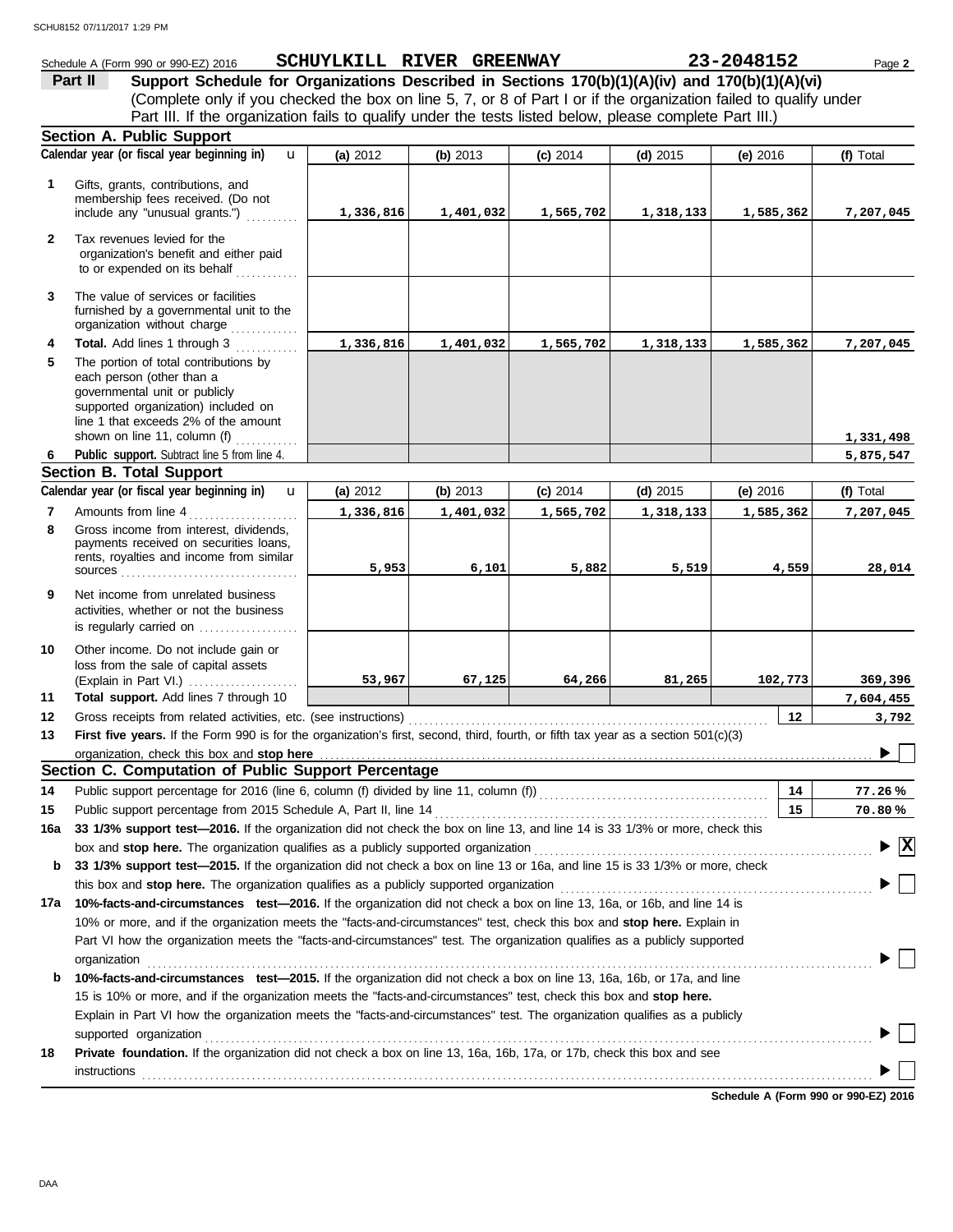### Schedule A (Form 990 or 990-EZ) 2016 Page **3 SCHUYLKILL RIVER GREENWAY 23-2048152**

**Part III** Support Schedule for Organizations Described in Section 509(a)(2) (Complete only if you checked the box on line 10 of Part I or if the organization failed to qualify under Part II. If the organization fails to qualify under the tests listed below, please complete Part II.)

|     | <b>Section A. Public Support</b>                                                                                                                                                  |            |            |            |            |            |           |
|-----|-----------------------------------------------------------------------------------------------------------------------------------------------------------------------------------|------------|------------|------------|------------|------------|-----------|
|     | Calendar year (or fiscal year beginning in)<br>u                                                                                                                                  | (a) $2012$ | (b) $2013$ | $(c)$ 2014 | (d) $2015$ | (e) $2016$ | (f) Total |
| 1   | Gifts, grants, contributions, and membership<br>fees received. (Do not include any "unusual grants.")                                                                             |            |            |            |            |            |           |
| 2   | Gross receipts from admissions, merchandise<br>sold or services performed, or facilities<br>furnished in any activity that is related to the<br>organization's tax-exempt purpose |            |            |            |            |            |           |
| 3   | Gross receipts from activities that are not an<br>unrelated trade or business under section 513                                                                                   |            |            |            |            |            |           |
| 4   | Tax revenues levied for the<br>organization's benefit and either paid<br>to or expended on its behalf<br>.                                                                        |            |            |            |            |            |           |
| 5   | The value of services or facilities<br>furnished by a governmental unit to the<br>organization without charge                                                                     |            |            |            |            |            |           |
| 6   | Total. Add lines 1 through 5<br>.                                                                                                                                                 |            |            |            |            |            |           |
| 7а  | Amounts included on lines 1, 2, and 3<br>received from disqualified persons                                                                                                       |            |            |            |            |            |           |
| b   | Amounts included on lines 2 and 3<br>received from other than disqualified<br>persons that exceed the greater of \$5,000<br>or 1% of the amount on line 13 for the year $\ldots$  |            |            |            |            |            |           |
| c   | Add lines 7a and 7b<br>.                                                                                                                                                          |            |            |            |            |            |           |
| 8   | Public support. (Subtract line 7c from                                                                                                                                            |            |            |            |            |            |           |
|     | line $6.$ )<br><b>Section B. Total Support</b>                                                                                                                                    |            |            |            |            |            |           |
|     | Calendar year (or fiscal year beginning in)<br>$\mathbf{u}$                                                                                                                       | (a) $2012$ | (b) $2013$ | $(c)$ 2014 | (d) $2015$ | (e) $2016$ | (f) Total |
| 9   | Amounts from line 6                                                                                                                                                               |            |            |            |            |            |           |
| 10a | Gross income from interest, dividends,<br>payments received on securities loans, rents,                                                                                           |            |            |            |            |            |           |
| b   | royalties and income from similar sources<br>Unrelated business taxable income (less<br>section 511 taxes) from businesses<br>acquired after June 30, 1975                        |            |            |            |            |            |           |
| C   | Add lines 10a and 10b $\ldots$ $\ldots$ $\ldots$                                                                                                                                  |            |            |            |            |            |           |
| 11  | Net income from unrelated business<br>activities not included in line 10b, whether<br>or not the business is regularly carried on                                                 |            |            |            |            |            |           |
| 12  | Other income. Do not include gain or<br>loss from the sale of capital assets<br>(Explain in Part VI.)                                                                             |            |            |            |            |            |           |
| 13  | Total support. (Add lines 9, 10c, 11,                                                                                                                                             |            |            |            |            |            |           |
|     | and 12.)                                                                                                                                                                          |            |            |            |            |            |           |
| 14  | First five years. If the Form 990 is for the organization's first, second, third, fourth, or fifth tax year as a section 501(c)(3)                                                |            |            |            |            |            |           |
|     | organization, check this box and stop here<br>Section C. Computation of Public Support Percentage                                                                                 |            |            |            |            |            |           |
|     |                                                                                                                                                                                   |            |            |            |            | 15         |           |
| 15  | Public support percentage for 2016 (line 8, column (f) divided by line 13, column (f)) [[[[[[[[[[[[[[[[[[[[[[                                                                     |            |            |            |            | 16         | %<br>%    |
| 16  | Public support percentage from 2015 Schedule A, Part III, line 15<br>Section D. Computation of Investment Income Percentage                                                       |            |            |            |            |            |           |
| 17  | Investment income percentage for 2016 (line 10c, column (f) divided by line 13, column (f)) [[[[[[[[[[[[[[[[[[                                                                    |            |            |            |            | 17         | %         |
| 18  | Investment income percentage from 2015 Schedule A, Part III, line 17                                                                                                              |            |            |            |            | 18         | %         |
| 19a | 33 1/3% support tests-2016. If the organization did not check the box on line 14, and line 15 is more than 33 1/3%, and line                                                      |            |            |            |            |            |           |
|     |                                                                                                                                                                                   |            |            |            |            |            |           |
| b   | 33 1/3% support tests-2015. If the organization did not check a box on line 14 or line 19a, and line 16 is more than 33 1/3%, and                                                 |            |            |            |            |            |           |
|     |                                                                                                                                                                                   |            |            |            |            |            |           |
| 20  |                                                                                                                                                                                   |            |            |            |            |            |           |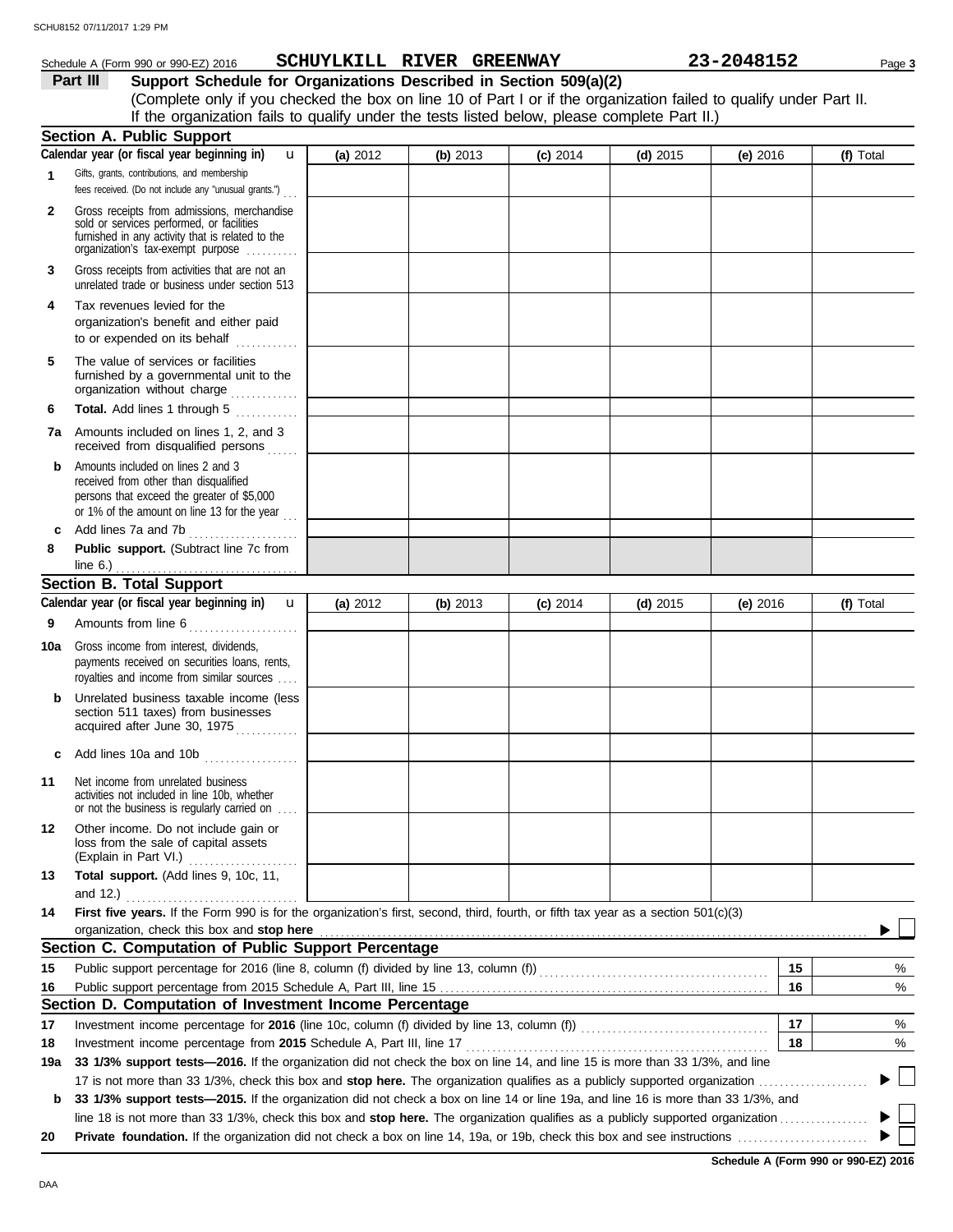|     | 23-2048152<br>SCHUYLKILL RIVER GREENWAY<br>Schedule A (Form 990 or 990-EZ) 2016                                                                                                                                    |                 |            | Page 4 |
|-----|--------------------------------------------------------------------------------------------------------------------------------------------------------------------------------------------------------------------|-----------------|------------|--------|
|     | Part IV<br><b>Supporting Organizations</b>                                                                                                                                                                         |                 |            |        |
|     | (Complete only if you checked a box in line 12 on Part I. If you checked 12a of Part I, complete Sections A                                                                                                        |                 |            |        |
|     | and B. If you checked 12b of Part I, complete Sections A and C. If you checked 12c of Part I, complete                                                                                                             |                 |            |        |
|     | Sections A, D, and E. If you checked 12d of Part I, complete Sections A and D, and complete Part V.)                                                                                                               |                 |            |        |
|     | Section A. All Supporting Organizations                                                                                                                                                                            |                 |            |        |
|     |                                                                                                                                                                                                                    |                 | <b>Yes</b> | No     |
| 1   | Are all of the organization's supported organizations listed by name in the organization's governing                                                                                                               |                 |            |        |
|     | documents? If "No," describe in Part VI how the supported organizations are designated. If designated by                                                                                                           |                 |            |        |
|     | class or purpose, describe the designation. If historic and continuing relationship, explain.                                                                                                                      | 1               |            |        |
| 2   | Did the organization have any supported organization that does not have an IRS determination of status                                                                                                             |                 |            |        |
|     | under section 509(a)(1) or (2)? If "Yes," explain in Part VI how the organization determined that the supported                                                                                                    |                 |            |        |
|     | organization was described in section 509(a)(1) or (2).                                                                                                                                                            | 2               |            |        |
| За  | Did the organization have a supported organization described in section $501(c)(4)$ , (5), or (6)? If "Yes," answer                                                                                                |                 |            |        |
|     | $(b)$ and $(c)$ below.                                                                                                                                                                                             | 3a              |            |        |
| b   | Did the organization confirm that each supported organization qualified under section $501(c)(4)$ , $(5)$ , or $(6)$ and                                                                                           |                 |            |        |
|     | satisfied the public support tests under section 509(a)(2)? If "Yes," describe in Part VI when and how the                                                                                                         |                 |            |        |
|     | organization made the determination.                                                                                                                                                                               | 3b              |            |        |
| c   | Did the organization ensure that all support to such organizations was used exclusively for section $170(c)(2)(B)$                                                                                                 | 3c              |            |        |
|     | purposes? If "Yes," explain in Part VI what controls the organization put in place to ensure such use.<br>Was any supported organization not organized in the United States ("foreign supported organization")? If |                 |            |        |
| 4a  | "Yes," and if you checked 12a or 12b in Part I, answer (b) and (c) below.                                                                                                                                          | 4a              |            |        |
| b   | Did the organization have ultimate control and discretion in deciding whether to make grants to the foreign                                                                                                        |                 |            |        |
|     | supported organization? If "Yes," describe in Part VI how the organization had such control and discretion                                                                                                         |                 |            |        |
|     | despite being controlled or supervised by or in connection with its supported organizations.                                                                                                                       | 4b              |            |        |
| c   | Did the organization support any foreign supported organization that does not have an IRS determination                                                                                                            |                 |            |        |
|     | under sections $501(c)(3)$ and $509(a)(1)$ or (2)? If "Yes," explain in Part VI what controls the organization used                                                                                                |                 |            |        |
|     | to ensure that all support to the foreign supported organization was used exclusively for section $170(c)(2)(B)$                                                                                                   |                 |            |        |
|     | purposes.                                                                                                                                                                                                          | 4c              |            |        |
| 5a  | Did the organization add, substitute, or remove any supported organizations during the tax year? If "Yes,"                                                                                                         |                 |            |        |
|     | answer (b) and (c) below (if applicable). Also, provide detail in Part VI, including (i) the names and EIN                                                                                                         |                 |            |        |
|     | numbers of the supported organizations added, substituted, or removed; (ii) the reasons for each such action;                                                                                                      |                 |            |        |
|     | (iii) the authority under the organization's organizing document authorizing such action; and (iv) how the action                                                                                                  |                 |            |        |
|     | was accomplished (such as by amendment to the organizing document).                                                                                                                                                | 5a              |            |        |
| b   | Type I or Type II only. Was any added or substituted supported organization part of a class already                                                                                                                |                 |            |        |
|     | designated in the organization's organizing document?                                                                                                                                                              | 5b              |            |        |
|     | Substitutions only. Was the substitution the result of an event beyond the organization's control?                                                                                                                 | 5c              |            |        |
| 6   | Did the organization provide support (whether in the form of grants or the provision of services or facilities) to                                                                                                 |                 |            |        |
|     | anyone other than (i) its supported organizations, (ii) individuals that are part of the charitable class benefited                                                                                                |                 |            |        |
|     | by one or more of its supported organizations, or (iii) other supporting organizations that also support or                                                                                                        |                 |            |        |
|     | benefit one or more of the filing organization's supported organizations? If "Yes," provide detail in Part VI.                                                                                                     | 6               |            |        |
| 7   | Did the organization provide a grant, loan, compensation, or other similar payment to a substantial contributor                                                                                                    |                 |            |        |
|     | (defined in section $4958(c)(3)(C)$ ), a family member of a substantial contributor, or a 35% controlled entity with                                                                                               |                 |            |        |
|     | regard to a substantial contributor? If "Yes," complete Part I of Schedule L (Form 990 or 990-EZ).                                                                                                                 | 7               |            |        |
| 8   | Did the organization make a loan to a disqualified person (as defined in section 4958) not described in line 7?                                                                                                    |                 |            |        |
|     | If "Yes," complete Part I of Schedule L (Form 990 or 990-EZ).                                                                                                                                                      | 8               |            |        |
| 9а  | Was the organization controlled directly or indirectly at any time during the tax year by one or more                                                                                                              |                 |            |        |
|     | disqualified persons as defined in section 4946 (other than foundation managers and organizations described<br>in section $509(a)(1)$ or (2))? If "Yes," provide detail in Part VI.                                | 9a              |            |        |
| b   | Did one or more disqualified persons (as defined in line 9a) hold a controlling interest in any entity in which                                                                                                    |                 |            |        |
|     | the supporting organization had an interest? If "Yes," provide detail in Part VI.                                                                                                                                  | 9b              |            |        |
| c   | Did a disqualified person (as defined in line 9a) have an ownership interest in, or derive any personal benefit                                                                                                    |                 |            |        |
|     | from, assets in which the supporting organization also had an interest? If "Yes," provide detail in Part VI.                                                                                                       | 9с              |            |        |
| 10a | Was the organization subject to the excess business holdings rules of section 4943 because of section                                                                                                              |                 |            |        |
|     | 4943(f) (regarding certain Type II supporting organizations, and all Type III non-functionally integrated                                                                                                          |                 |            |        |
|     | supporting organizations)? If "Yes," answer 10b below.                                                                                                                                                             | 10a             |            |        |
| b   | Did the organization have any excess business holdings in the tax year? (Use Schedule C, Form 4720, to                                                                                                             |                 |            |        |
|     | determine whether the organization had excess business holdings.)                                                                                                                                                  | 10 <sub>b</sub> |            |        |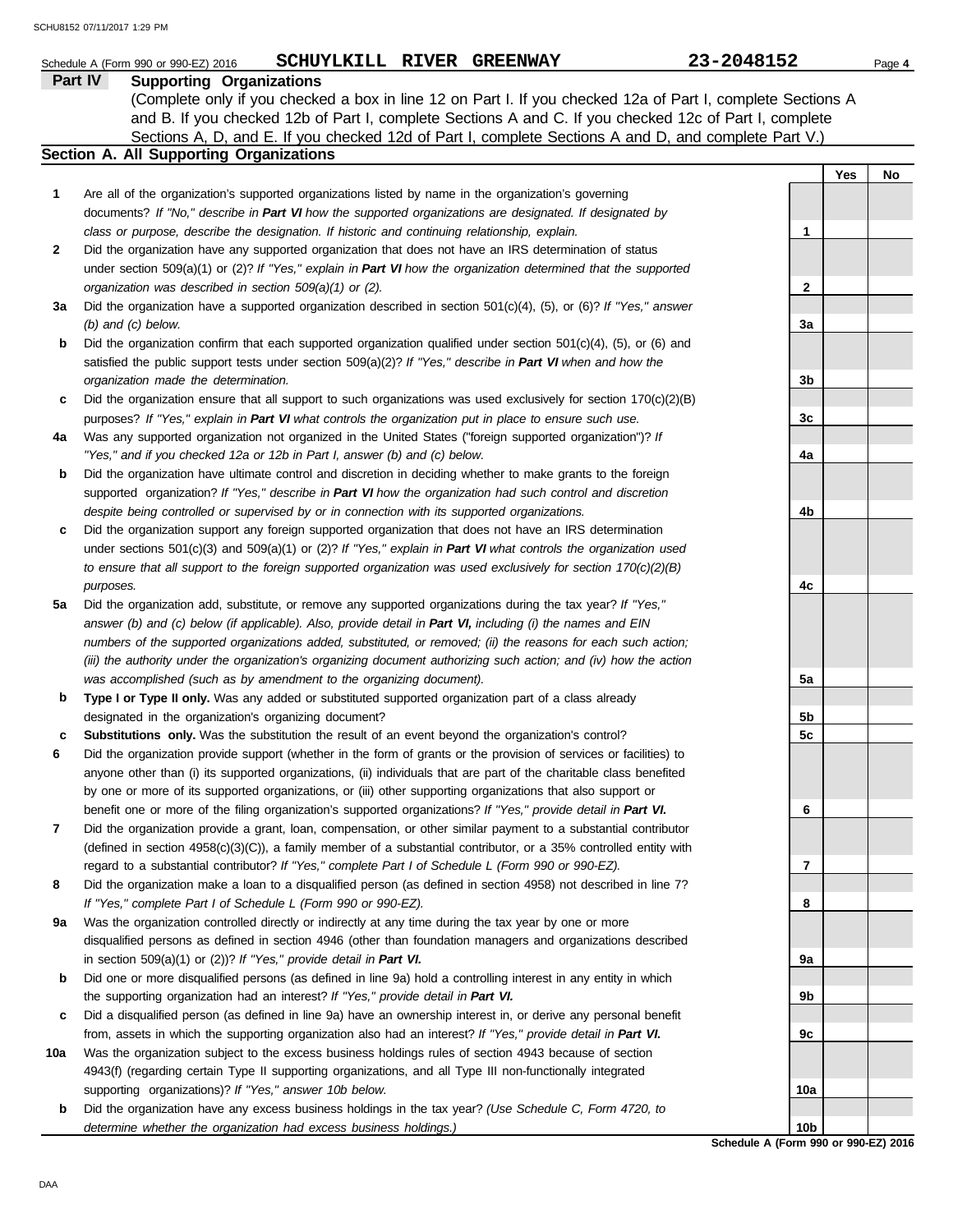|         | SCHUYLKILL RIVER GREENWAY<br>Schedule A (Form 990 or 990-EZ) 2016                                                                                                                                                                          | 23-2048152             |     | Page 5 |
|---------|--------------------------------------------------------------------------------------------------------------------------------------------------------------------------------------------------------------------------------------------|------------------------|-----|--------|
| Part IV | <b>Supporting Organizations (continued)</b>                                                                                                                                                                                                |                        |     |        |
|         |                                                                                                                                                                                                                                            |                        | Yes | No     |
| 11      | Has the organization accepted a gift or contribution from any of the following persons?                                                                                                                                                    |                        |     |        |
| a       | A person who directly or indirectly controls, either alone or together with persons described in (b) and (c)                                                                                                                               |                        |     |        |
|         | below, the governing body of a supported organization?                                                                                                                                                                                     | 11a                    |     |        |
|         | <b>b</b> A family member of a person described in (a) above?                                                                                                                                                                               | 11 <sub>b</sub><br>11c |     |        |
| c       | A 35% controlled entity of a person described in (a) or (b) above? If "Yes" to a, b, or c, provide detail in Part VI.<br><b>Section B. Type I Supporting Organizations</b>                                                                 |                        |     |        |
|         |                                                                                                                                                                                                                                            |                        | Yes | No     |
| 1       | Did the directors, trustees, or membership of one or more supported organizations have the power to                                                                                                                                        |                        |     |        |
|         | regularly appoint or elect at least a majority of the organization's directors or trustees at all times during the                                                                                                                         |                        |     |        |
|         | tax year? If "No," describe in Part VI how the supported organization(s) effectively operated, supervised, or                                                                                                                              |                        |     |        |
|         | controlled the organization's activities. If the organization had more than one supported organization,                                                                                                                                    |                        |     |        |
|         | describe how the powers to appoint and/or remove directors or trustees were allocated among the supported                                                                                                                                  |                        |     |        |
|         | organizations and what conditions or restrictions, if any, applied to such powers during the tax year.                                                                                                                                     | 1                      |     |        |
| 2       | Did the organization operate for the benefit of any supported organization other than the supported                                                                                                                                        |                        |     |        |
|         | organization(s) that operated, supervised, or controlled the supporting organization? If "Yes," explain in Part                                                                                                                            |                        |     |        |
|         | VI how providing such benefit carried out the purposes of the supported organization(s) that operated,                                                                                                                                     |                        |     |        |
|         | supervised, or controlled the supporting organization.                                                                                                                                                                                     | $\mathbf{2}$           |     |        |
|         | Section C. Type II Supporting Organizations                                                                                                                                                                                                |                        |     |        |
|         |                                                                                                                                                                                                                                            |                        | Yes | No     |
| 1       | Were a majority of the organization's directors or trustees during the tax year also a majority of the directors                                                                                                                           |                        |     |        |
|         | or trustees of each of the organization's supported organization(s)? If "No," describe in Part VI how control                                                                                                                              |                        |     |        |
|         | or management of the supporting organization was vested in the same persons that controlled or managed                                                                                                                                     |                        |     |        |
|         | the supported organization(s).                                                                                                                                                                                                             | 1                      |     |        |
|         | Section D. All Type III Supporting Organizations                                                                                                                                                                                           |                        |     |        |
|         |                                                                                                                                                                                                                                            |                        | Yes | No     |
| 1       | Did the organization provide to each of its supported organizations, by the last day of the fifth month of the                                                                                                                             |                        |     |        |
|         | organization's tax year, (i) a written notice describing the type and amount of support provided during the prior tax                                                                                                                      |                        |     |        |
|         | year, (ii) a copy of the Form 990 that was most recently filed as of the date of notification, and (iii) copies of the<br>organization's governing documents in effect on the date of notification, to the extent not previously provided? | 1                      |     |        |
| 2       | Were any of the organization's officers, directors, or trustees either (i) appointed or elected by the supported                                                                                                                           |                        |     |        |
|         | organization(s) or (ii) serving on the governing body of a supported organization? If "No," explain in Part VI how                                                                                                                         |                        |     |        |
|         | the organization maintained a close and continuous working relationship with the supported organization(s).                                                                                                                                | 2                      |     |        |
| 3       | By reason of the relationship described in (2), did the organization's supported organizations have a                                                                                                                                      |                        |     |        |
|         | significant voice in the organization's investment policies and in directing the use of the organization's                                                                                                                                 |                        |     |        |
|         | income or assets at all times during the tax year? If "Yes," describe in Part VI the role the organization's                                                                                                                               |                        |     |        |
|         | supported organizations played in this regard.                                                                                                                                                                                             | 3                      |     |        |
|         | Section E. Type III Functionally-Integrated Supporting Organizations                                                                                                                                                                       |                        |     |        |
| 1       | Check the box next to the method that the organization used to satisfy the Integral Part Test during the year (see instructions).                                                                                                          |                        |     |        |
| a       | The organization satisfied the Activities Test. Complete line 2 below.                                                                                                                                                                     |                        |     |        |
| b       | The organization is the parent of each of its supported organizations. Complete line 3 below.                                                                                                                                              |                        |     |        |
| c       | The organization supported a governmental entity. Describe in Part VI how you supported a government entity (see instructions).                                                                                                            |                        |     |        |
|         |                                                                                                                                                                                                                                            |                        |     |        |
| 2       | Activities Test. Answer (a) and (b) below.                                                                                                                                                                                                 |                        | Yes | No     |
| а       | Did substantially all of the organization's activities during the tax year directly further the exempt purposes of                                                                                                                         |                        |     |        |
|         | the supported organization(s) to which the organization was responsive? If "Yes," then in Part VI identify                                                                                                                                 |                        |     |        |
|         | those supported organizations and explain how these activities directly furthered their exempt purposes,                                                                                                                                   |                        |     |        |
|         | how the organization was responsive to those supported organizations, and how the organization determined                                                                                                                                  |                        |     |        |
|         | that these activities constituted substantially all of its activities.                                                                                                                                                                     | 2a                     |     |        |
| b       | Did the activities described in (a) constitute activities that, but for the organization's involvement, one or more<br>of the organization's supported organization(s) would have been engaged in? If "Yes," explain in Part VI the        |                        |     |        |
|         |                                                                                                                                                                                                                                            |                        |     |        |
|         | reasons for the organization's position that its supported organization(s) would have engaged in these<br>activities but for the organization's involvement.                                                                               | 2b                     |     |        |
| 3       | Parent of Supported Organizations. Answer (a) and (b) below.                                                                                                                                                                               |                        |     |        |
| а       | Did the organization have the power to regularly appoint or elect a majority of the officers, directors, or                                                                                                                                |                        |     |        |
|         | trustees of each of the supported organizations? Provide details in Part VI.                                                                                                                                                               | За                     |     |        |
| b       | Did the organization exercise a substantial degree of direction over the policies, programs, and activities of each                                                                                                                        |                        |     |        |

of its supported organizations? *If "Yes," describe in Part VI the role played by the organization in this regard.*

DAA **Schedule A (Form 990 or 990-EZ) 2016 3b**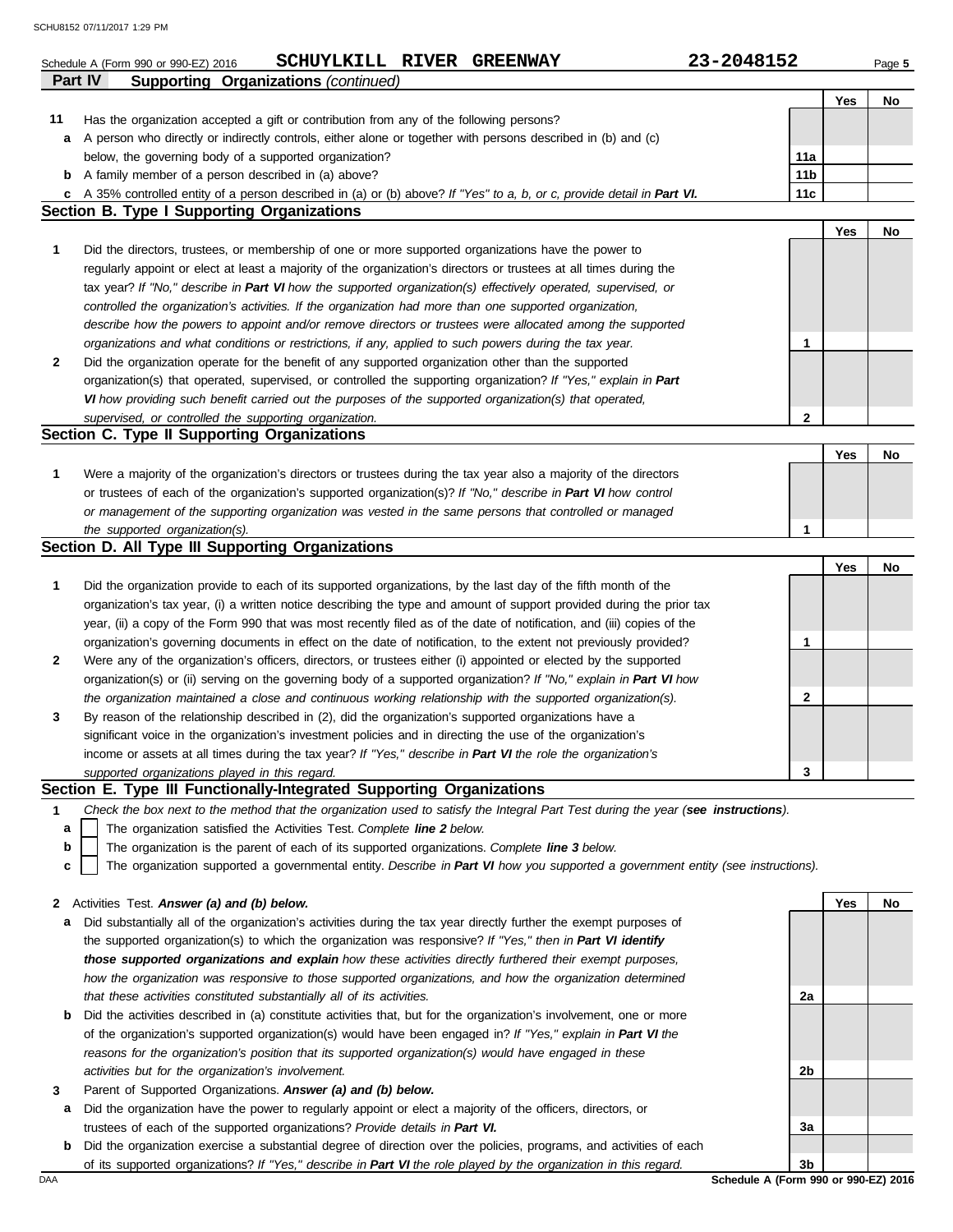| SCHUYLKILL RIVER GREENWAY<br>Schedule A (Form 990 or 990-EZ) 2016                                                                                |                         | 23-2048152     | Page 6                         |
|--------------------------------------------------------------------------------------------------------------------------------------------------|-------------------------|----------------|--------------------------------|
| Type III Non-Functionally Integrated 509(a)(3) Supporting Organizations<br>Part V                                                                |                         |                |                                |
| Check here if the organization satisfied the Integral Part Test as a qualifying trust on Nov. 20, 1970 (explain in Part VI). See<br>$\mathbf{1}$ |                         |                |                                |
| <b>instructions.</b> All other Type III non-functionally integrated supporting organizations must complete Sections A through E.                 |                         |                |                                |
| Section A - Adjusted Net Income                                                                                                                  |                         | (A) Prior Year | (B) Current Year<br>(optional) |
| Net short-term capital gain<br>1.                                                                                                                | $\mathbf{1}$            |                |                                |
| $\mathbf{2}$<br>Recoveries of prior-year distributions                                                                                           | $\mathbf{2}$            |                |                                |
| 3<br>Other gross income (see instructions)                                                                                                       | 3                       |                |                                |
| Add lines 1 through 3.<br>4                                                                                                                      | $\overline{\mathbf{4}}$ |                |                                |
| 5<br>Depreciation and depletion                                                                                                                  | 5                       |                |                                |
| Portion of operating expenses paid or incurred for production or<br>6                                                                            |                         |                |                                |
| collection of gross income or for management, conservation, or                                                                                   |                         |                |                                |
| maintenance of property held for production of income (see instructions)                                                                         | 6                       |                |                                |
| $\mathbf{7}$<br>Other expenses (see instructions)                                                                                                | $\overline{7}$          |                |                                |
| Adjusted Net Income (subtract lines 5, 6 and 7 from line 4).<br>8                                                                                | 8                       |                |                                |
| <b>Section B - Minimum Asset Amount</b>                                                                                                          |                         | (A) Prior Year | (B) Current Year<br>(optional) |
| Aggregate fair market value of all non-exempt-use assets (see<br>$\mathbf{1}$                                                                    |                         |                |                                |
| instructions for short tax year or assets held for part of year):                                                                                |                         |                |                                |
| Average monthly value of securities<br>a                                                                                                         | 1a                      |                |                                |
| <b>b</b> Average monthly cash balances                                                                                                           | 1 <sub>b</sub>          |                |                                |
| Fair market value of other non-exempt-use assets<br>C                                                                                            | 1c                      |                |                                |
| <b>Total</b> (add lines 1a, 1b, and 1c)<br>d                                                                                                     | 1d                      |                |                                |
| <b>Discount</b> claimed for blockage or other<br>е                                                                                               |                         |                |                                |
| factors (explain in detail in <b>Part VI</b> ):                                                                                                  |                         |                |                                |
| Acquisition indebtedness applicable to non-exempt-use assets<br>$\mathbf{2}$                                                                     | $\mathbf{2}$            |                |                                |
| Subtract line 2 from line 1d.<br>3                                                                                                               | 3                       |                |                                |
| Cash deemed held for exempt use. Enter 1-1/2% of line 3 (for greater amount,<br>4                                                                |                         |                |                                |
| see instructions)                                                                                                                                | 4                       |                |                                |
| 5<br>Net value of non-exempt-use assets (subtract line 4 from line 3)                                                                            | 5                       |                |                                |
| 6<br>Multiply line 5 by .035.                                                                                                                    | 6                       |                |                                |
| 7<br>Recoveries of prior-year distributions                                                                                                      | $\overline{7}$          |                |                                |
| 8<br><b>Minimum Asset Amount</b> (add line 7 to line 6)                                                                                          | 8                       |                |                                |
| Section C - Distributable Amount                                                                                                                 |                         |                | <b>Current Year</b>            |
| 1<br>Adjusted net income for prior year (from Section A, line 8, Column A)                                                                       | $\mathbf{1}$            |                |                                |
| $\mathbf{2}$<br>Enter 85% of line 1.                                                                                                             | $\mathbf{2}$            |                |                                |
| 3<br>Minimum asset amount for prior year (from Section B, line 8, Column A)                                                                      | 3                       |                |                                |
| 4<br>Enter greater of line 2 or line 3.                                                                                                          | 4                       |                |                                |
| 5<br>Income tax imposed in prior year                                                                                                            | 5                       |                |                                |
| <b>Distributable Amount.</b> Subtract line 5 from line 4, unless subject to<br>6                                                                 |                         |                |                                |
| emergency temporary reduction (see instructions).                                                                                                | 6                       |                |                                |

**7** instructions). Check here if the current year is the organization's first as a non-functionally integrated Type III supporting organization (see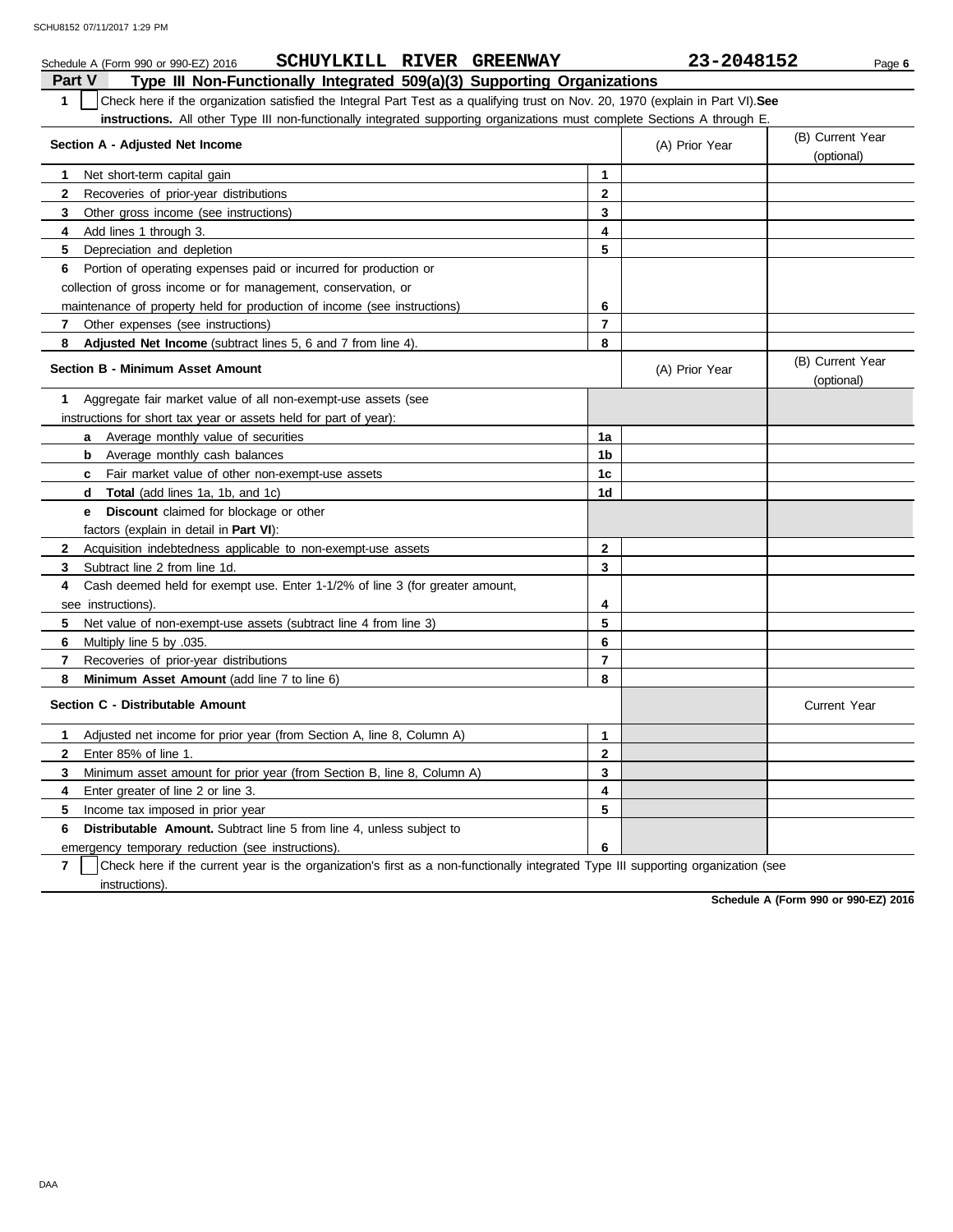| Part V         | SCHUYLKILL RIVER GREENWAY<br>Schedule A (Form 990 or 990-EZ) 2016<br>Type III Non-Functionally Integrated 509(a)(3) Supporting Organizations (continued) |                                    | 23-2048152                        | Page 7                        |
|----------------|----------------------------------------------------------------------------------------------------------------------------------------------------------|------------------------------------|-----------------------------------|-------------------------------|
|                | <b>Section D - Distributions</b>                                                                                                                         |                                    |                                   | <b>Current Year</b>           |
| 1              | Amounts paid to supported organizations to accomplish exempt purposes                                                                                    |                                    |                                   |                               |
| $\mathbf{2}$   | Amounts paid to perform activity that directly furthers exempt purposes of supported                                                                     |                                    |                                   |                               |
|                | organizations, in excess of income from activity                                                                                                         |                                    |                                   |                               |
| 3              | Administrative expenses paid to accomplish exempt purposes of supported organizations                                                                    |                                    |                                   |                               |
| 4              | Amounts paid to acquire exempt-use assets                                                                                                                |                                    |                                   |                               |
| 5              | Qualified set-aside amounts (prior IRS approval required)                                                                                                |                                    |                                   |                               |
| 6              | Other distributions (describe in Part VI). See instructions.                                                                                             |                                    |                                   |                               |
| $\overline{7}$ | Total annual distributions. Add lines 1 through 6.                                                                                                       |                                    |                                   |                               |
| 8              | Distributions to attentive supported organizations to which the organization is responsive                                                               |                                    |                                   |                               |
|                | (provide details in Part VI). See instructions.                                                                                                          |                                    |                                   |                               |
| 9              | Distributable amount for 2016 from Section C, line 6                                                                                                     |                                    |                                   |                               |
| 10             | Line 8 amount divided by Line 9 amount                                                                                                                   |                                    |                                   |                               |
|                | Section E - Distribution Allocations (see instructions)                                                                                                  | (i)<br><b>Excess Distributions</b> | (ii)<br><b>Underdistributions</b> | (iii)<br><b>Distributable</b> |
|                |                                                                                                                                                          |                                    | Pre-2016                          | Amount for 2016               |
| $\mathbf 1$    | Distributable amount for 2016 from Section C, line 6                                                                                                     |                                    |                                   |                               |
|                | Underdistributions, if any, for years prior to 2016                                                                                                      |                                    |                                   |                               |
| $\mathbf{2}$   | (reasonable cause required-explain in Part VI). See<br>instructions.                                                                                     |                                    |                                   |                               |
| 3              | Excess distributions carryover, if any, to 2016:                                                                                                         |                                    |                                   |                               |
| a              |                                                                                                                                                          |                                    |                                   |                               |
| b              |                                                                                                                                                          |                                    |                                   |                               |
|                |                                                                                                                                                          |                                    |                                   |                               |
|                |                                                                                                                                                          |                                    |                                   |                               |
|                |                                                                                                                                                          |                                    |                                   |                               |
|                | f Total of lines 3a through e                                                                                                                            |                                    |                                   |                               |
|                | g Applied to underdistributions of prior years                                                                                                           |                                    |                                   |                               |
|                | h Applied to 2016 distributable amount                                                                                                                   |                                    |                                   |                               |
|                | Carryover from 2011 not applied (see instructions)                                                                                                       |                                    |                                   |                               |
|                | Remainder. Subtract lines 3g, 3h, and 3i from 3f.                                                                                                        |                                    |                                   |                               |
| 4              | Distributions for 2016 from                                                                                                                              |                                    |                                   |                               |
|                | Section D, line 7:<br>\$                                                                                                                                 |                                    |                                   |                               |
|                | a Applied to underdistributions of prior years                                                                                                           |                                    |                                   |                               |
|                | <b>b</b> Applied to 2016 distributable amount                                                                                                            |                                    |                                   |                               |
|                | c Remainder. Subtract lines 4a and 4b from 4.                                                                                                            |                                    |                                   |                               |
| 5              | Remaining underdistributions for years prior to 2016, if                                                                                                 |                                    |                                   |                               |
|                | any. Subtract lines 3g and 4a from line 2. For result                                                                                                    |                                    |                                   |                               |
|                | greater than zero, explain in Part VI. See instructions.                                                                                                 |                                    |                                   |                               |
| 6              | Remaining underdistributions for 2016. Subtract lines 3h                                                                                                 |                                    |                                   |                               |
|                | and 4b from line 1. For result greater than zero, explain in                                                                                             |                                    |                                   |                               |
|                | Part VI. See instructions.                                                                                                                               |                                    |                                   |                               |
| 7              | Excess distributions carryover to 2017. Add lines 3j<br>and 4c.                                                                                          |                                    |                                   |                               |
| 8              | Breakdown of line 7:                                                                                                                                     |                                    |                                   |                               |
| a              |                                                                                                                                                          |                                    |                                   |                               |
|                |                                                                                                                                                          |                                    |                                   |                               |
|                | c Excess from 2014                                                                                                                                       |                                    |                                   |                               |
|                |                                                                                                                                                          |                                    |                                   |                               |
|                |                                                                                                                                                          |                                    |                                   |                               |
|                |                                                                                                                                                          |                                    |                                   |                               |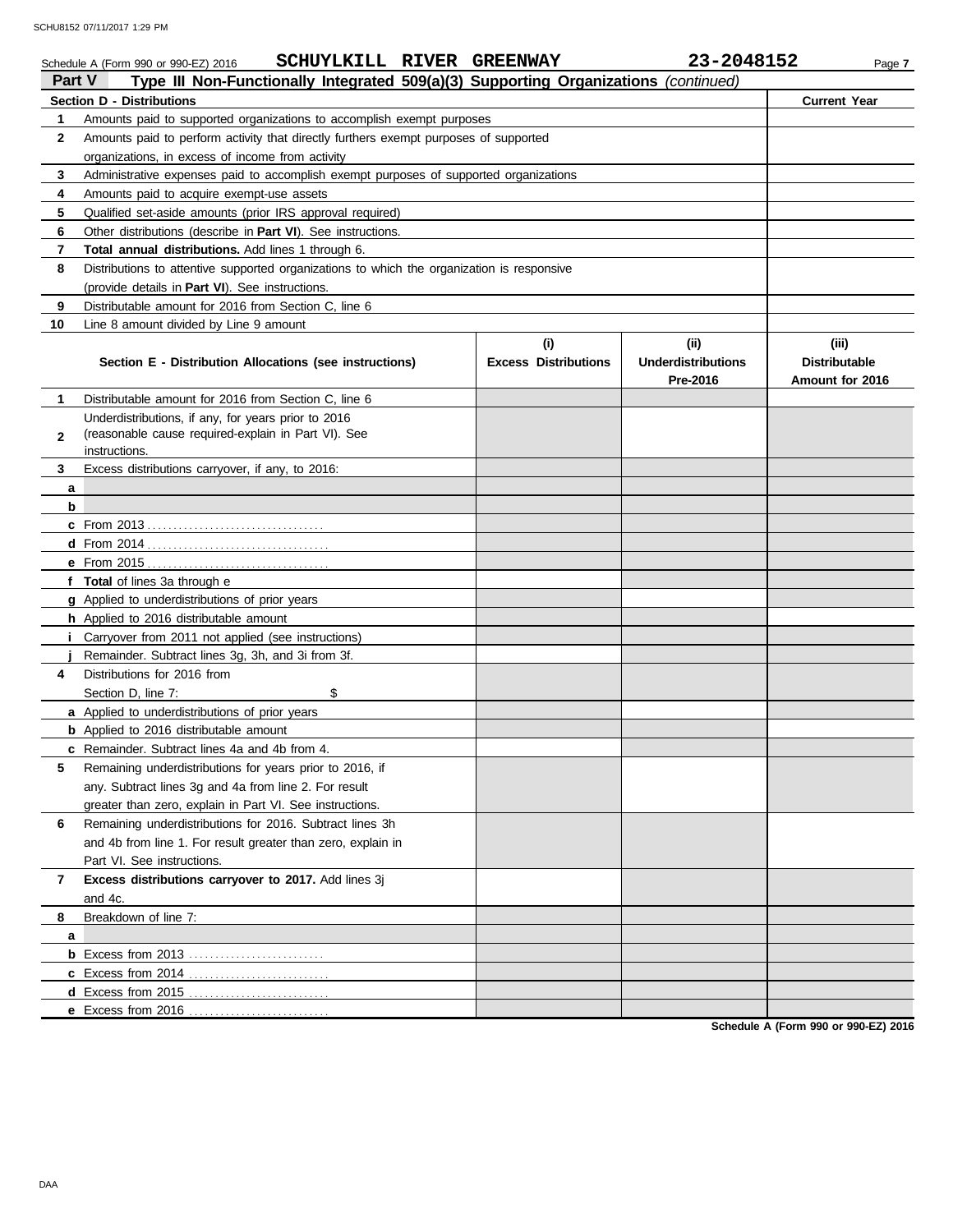| Schedule A (Form 990 or 990-EZ) 2016<br>Part VI |                                        |  | SCHUYLKILL RIVER GREENWAY |    |         | lines 2, 5, and 6. Also complete this part for any additional information. (See instructions.) | 23-2048152<br>Supplemental Information. Provide the explanations required by Part II, line 10; Part II, line 17a or 17b; Part<br>III, line 12; Part IV, Section A, lines 1, 2, 3b, 3c, 4b, 4c, 5a, 6, 9a, 9b, 9c, 11a, 11b, and 11c; Part IV, Section | Page 8<br>B, lines 1 and 2; Part IV, Section C, line 1; Part IV, Section D, lines 2 and 3; Part IV, Section E, lines 1c, 2a, 2b,<br>3a and 3b; Part V, line 1; Part V, Section B, line 1e; Part V, Section D, lines 5, 6, and 8; and Part V, Section E, |
|-------------------------------------------------|----------------------------------------|--|---------------------------|----|---------|------------------------------------------------------------------------------------------------|-------------------------------------------------------------------------------------------------------------------------------------------------------------------------------------------------------------------------------------------------------|---------------------------------------------------------------------------------------------------------------------------------------------------------------------------------------------------------------------------------------------------------|
|                                                 | PART II, LINE 10 - OTHER INCOME DETAIL |  |                           |    |         |                                                                                                |                                                                                                                                                                                                                                                       |                                                                                                                                                                                                                                                         |
|                                                 |                                        |  |                           |    |         |                                                                                                |                                                                                                                                                                                                                                                       |                                                                                                                                                                                                                                                         |
|                                                 |                                        |  |                           | \$ | 266,623 |                                                                                                |                                                                                                                                                                                                                                                       |                                                                                                                                                                                                                                                         |
|                                                 |                                        |  |                           |    |         |                                                                                                |                                                                                                                                                                                                                                                       |                                                                                                                                                                                                                                                         |
|                                                 |                                        |  |                           |    |         |                                                                                                |                                                                                                                                                                                                                                                       |                                                                                                                                                                                                                                                         |
|                                                 |                                        |  |                           |    |         |                                                                                                |                                                                                                                                                                                                                                                       |                                                                                                                                                                                                                                                         |
|                                                 |                                        |  |                           |    |         |                                                                                                |                                                                                                                                                                                                                                                       |                                                                                                                                                                                                                                                         |
|                                                 |                                        |  |                           |    |         |                                                                                                |                                                                                                                                                                                                                                                       |                                                                                                                                                                                                                                                         |
|                                                 |                                        |  |                           |    |         |                                                                                                |                                                                                                                                                                                                                                                       |                                                                                                                                                                                                                                                         |
|                                                 |                                        |  |                           |    |         |                                                                                                |                                                                                                                                                                                                                                                       |                                                                                                                                                                                                                                                         |
|                                                 |                                        |  |                           |    |         |                                                                                                |                                                                                                                                                                                                                                                       |                                                                                                                                                                                                                                                         |
|                                                 |                                        |  |                           |    |         |                                                                                                |                                                                                                                                                                                                                                                       |                                                                                                                                                                                                                                                         |
|                                                 |                                        |  |                           |    |         |                                                                                                |                                                                                                                                                                                                                                                       |                                                                                                                                                                                                                                                         |
|                                                 |                                        |  |                           |    |         |                                                                                                |                                                                                                                                                                                                                                                       |                                                                                                                                                                                                                                                         |
|                                                 |                                        |  |                           |    |         |                                                                                                |                                                                                                                                                                                                                                                       |                                                                                                                                                                                                                                                         |
|                                                 |                                        |  |                           |    |         |                                                                                                |                                                                                                                                                                                                                                                       |                                                                                                                                                                                                                                                         |
|                                                 |                                        |  |                           |    |         |                                                                                                |                                                                                                                                                                                                                                                       |                                                                                                                                                                                                                                                         |
|                                                 |                                        |  |                           |    |         |                                                                                                |                                                                                                                                                                                                                                                       |                                                                                                                                                                                                                                                         |
|                                                 |                                        |  |                           |    |         |                                                                                                |                                                                                                                                                                                                                                                       |                                                                                                                                                                                                                                                         |
|                                                 |                                        |  |                           |    |         |                                                                                                |                                                                                                                                                                                                                                                       |                                                                                                                                                                                                                                                         |
|                                                 |                                        |  |                           |    |         |                                                                                                |                                                                                                                                                                                                                                                       |                                                                                                                                                                                                                                                         |
|                                                 |                                        |  |                           |    |         |                                                                                                |                                                                                                                                                                                                                                                       |                                                                                                                                                                                                                                                         |
|                                                 |                                        |  |                           |    |         |                                                                                                |                                                                                                                                                                                                                                                       |                                                                                                                                                                                                                                                         |
|                                                 |                                        |  |                           |    |         |                                                                                                |                                                                                                                                                                                                                                                       |                                                                                                                                                                                                                                                         |
|                                                 |                                        |  |                           |    |         |                                                                                                |                                                                                                                                                                                                                                                       |                                                                                                                                                                                                                                                         |
|                                                 |                                        |  |                           |    |         |                                                                                                |                                                                                                                                                                                                                                                       |                                                                                                                                                                                                                                                         |
|                                                 |                                        |  |                           |    |         |                                                                                                |                                                                                                                                                                                                                                                       |                                                                                                                                                                                                                                                         |
|                                                 |                                        |  |                           |    |         |                                                                                                |                                                                                                                                                                                                                                                       |                                                                                                                                                                                                                                                         |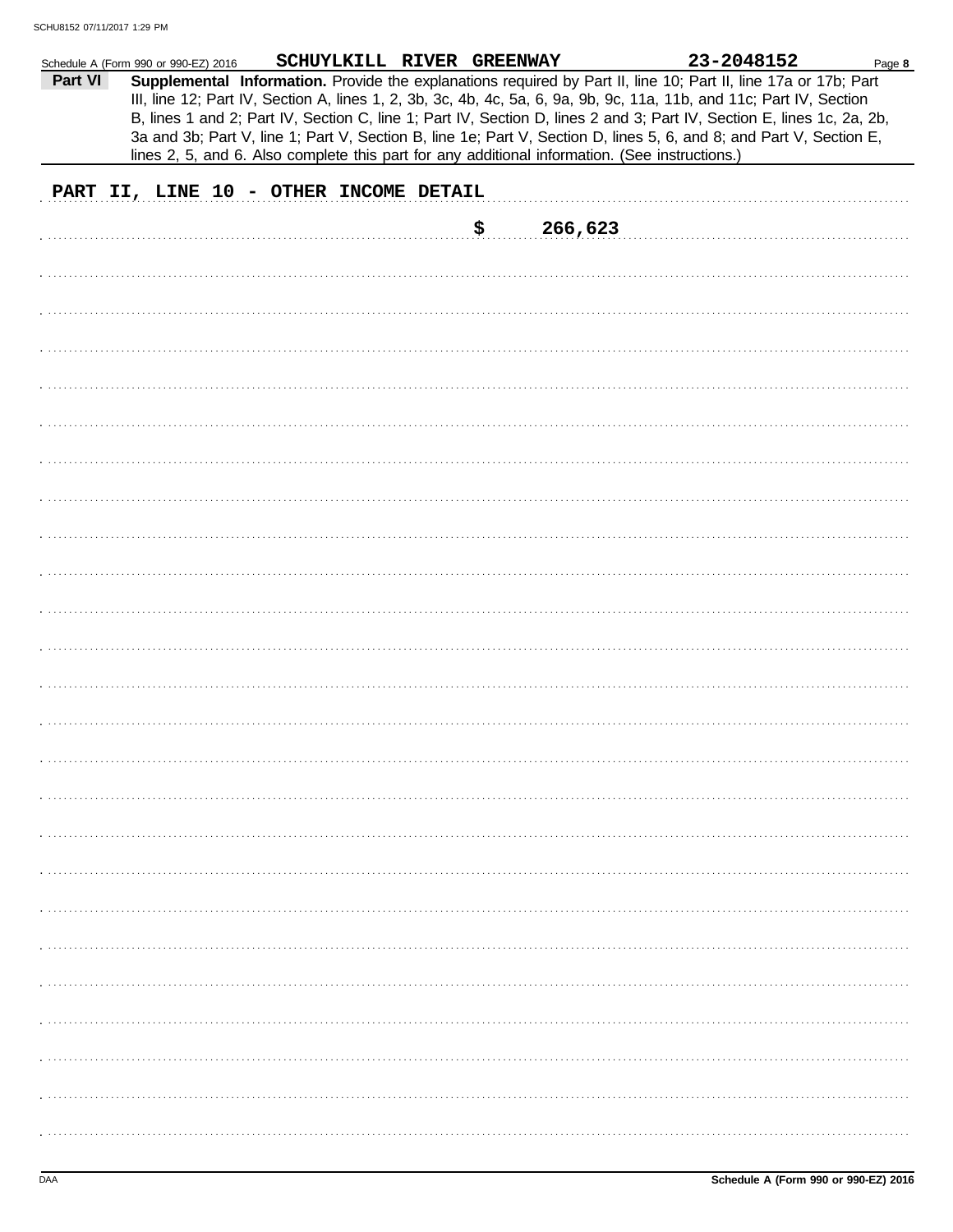**(Form 990, 990-EZ,**

# **Schedule of Contributors Schedule B**

**2016**

Department of the Treasury Internal Revenue Service **or 990-PF)** u **Attach to Form 990, Form 990-EZ, or Form 990-PF.**

u **Information about Schedule B (Form 990, 990-EZ, or 990-PF) and its instructions is at** *www.irs.gov/form990.*

**Name of the organization**

# **SCHUYLKILL RIVER GREENWAY**

**Employer identification number**

**ASSOCIATION 23-2048152**

#### **Organization type** (check one):

| Filers of:         | Section:                                                                    |
|--------------------|-----------------------------------------------------------------------------|
| Form 990 or 990-EZ | $ \mathbf{X} $ 501(c)(<br>$3$ ) (enter number) organization                 |
|                    | $4947(a)(1)$ nonexempt charitable trust not treated as a private foundation |
|                    | 527 political organization                                                  |
| Form 990-PF        | $501(c)(3)$ exempt private foundation                                       |
|                    | 4947(a)(1) nonexempt charitable trust treated as a private foundation       |
|                    | 501(c)(3) taxable private foundation                                        |

Check if your organization is covered by the **General Rule** or a **Special Rule. Note:** Only a section 501(c)(7), (8), or (10) organization can check boxes for both the General Rule and a Special Rule. See instructions.

#### **General Rule**

For an organization filing Form 990, 990-EZ, or 990-PF that received, during the year, contributions totaling \$5,000 or more (in money or property) from any one contributor. Complete Parts I and II. See instructions for determining a contributor's total contributions.

#### **Special Rules**

| X For an organization described in section 501(c)(3) filing Form 990 or 990-EZ that met the 33 <sup>1</sup> /3 % support test of the |
|--------------------------------------------------------------------------------------------------------------------------------------|
| regulations under sections 509(a)(1) and 170(b)(1)(A)(vi), that checked Schedule A (Form 990 or 990-EZ), Part II, line               |
| 13, 16a, or 16b, and that received from any one contributor, during the year, total contributions of the greater of (1)              |
| \$5,000 or (2) 2% of the amount on (i) Form 990, Part VIII, line 1h, or (ii) Form 990-EZ, line 1. Complete Parts I and II.           |

literary, or educational purposes, or for the prevention of cruelty to children or animals. Complete Parts I, II, and III. For an organization described in section 501(c)(7), (8), or (10) filing Form 990 or 990-EZ that received from any one contributor, during the year, total contributions of more than \$1,000 exclusively for religious, charitable, scientific,

For an organization described in section 501(c)(7), (8), or (10) filing Form 990 or 990-EZ that received from any one contributor, during the year, contributions *exclusively* for religious, charitable, etc., purposes, but no such contributions totaled more than \$1,000. If this box is checked, enter here the total contributions that were received during the year for an *exclusively* religious, charitable, etc., purpose. Don't complete any of the parts unless the **General Rule** applies to this organization because it received *nonexclusively* religious, charitable, etc., contributions totaling \$5,000 or more during the year . . . . . . . . . . . . . . . . . . . . . . . . . . . . . . . . . . . . . . . . . . . . . . . . . . . . . . . . . . . . . . . . . . . . . . . . . . . . . . . .

990-EZ, or 990-PF), but it **must** answer "No" on Part IV, line 2, of its Form 990; or check the box on line H of its Form 990-EZ or on its Form 990-PF, Part I, line 2, to certify that it doesn't meet the filing requirements of Schedule B (Form 990, 990-EZ, or 990-PF). **Caution:** An organization that isn't covered by the General Rule and/or the Special Rules doesn't file Schedule B (Form 990,

**For Paperwork Reduction Act Notice, see the Instructions for Form 990, 990-EZ, or 990-PF.**

 $\triangleright$  \$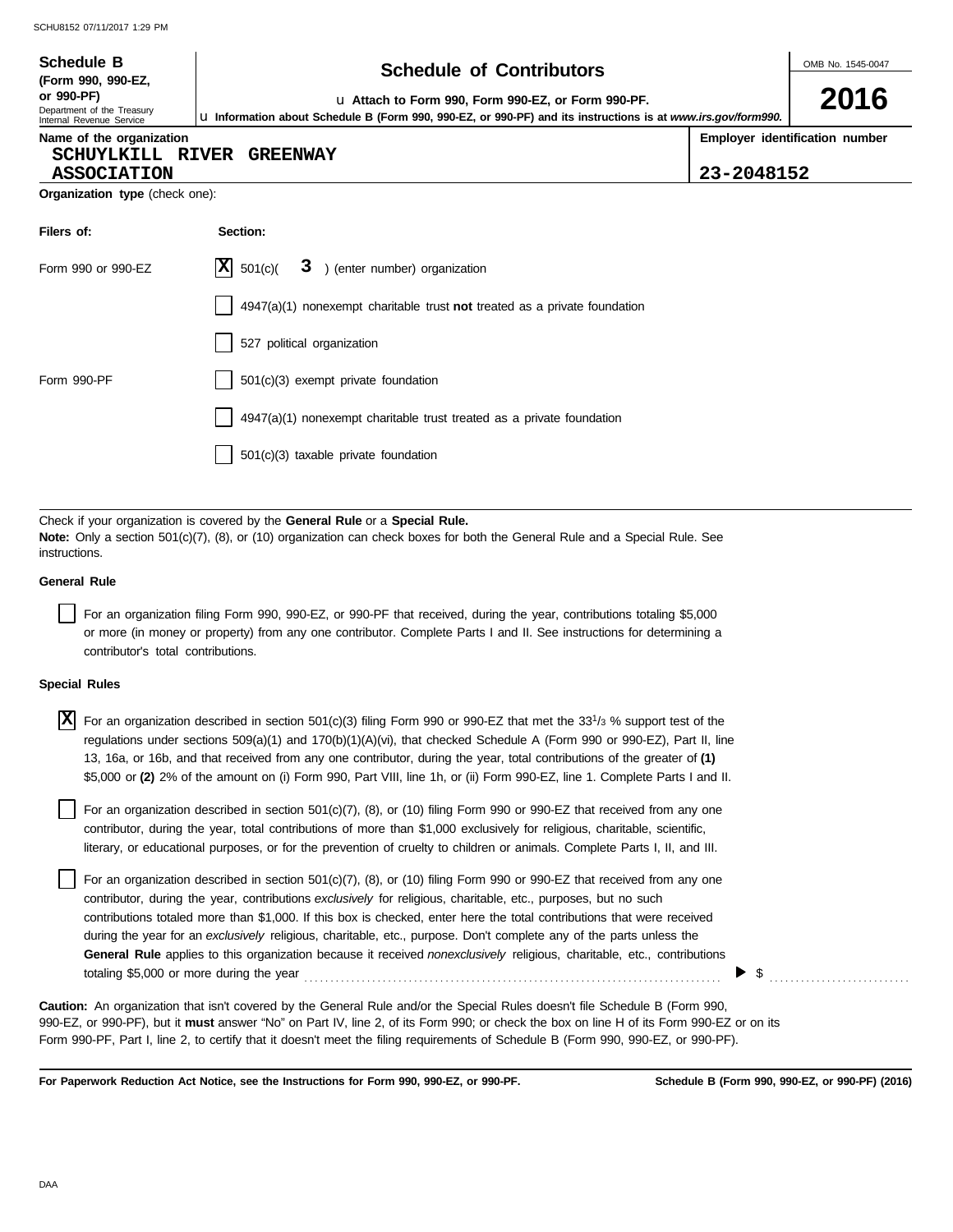|                   | SCHU8152 07/11/2017 1:29 PM<br>Schedule B (Form 990, 990-EZ, or 990-PF) (2016)<br>Name of organization<br>SCHUYLKILL RIVER GREENWAY |                                   | PAGE 1 OF 2<br>Page 2<br>Employer identification number<br>23-2048152                                              |
|-------------------|-------------------------------------------------------------------------------------------------------------------------------------|-----------------------------------|--------------------------------------------------------------------------------------------------------------------|
| Part I            | <b>Contributors</b> (See instructions). Use duplicate copies of Part I if additional space is needed.                               |                                   |                                                                                                                    |
| (a)<br>No.        | (b)<br>Name, address, and ZIP + 4                                                                                                   | (c)<br><b>Total contributions</b> | (d)<br>Type of contribution                                                                                        |
| $\frac{1}{\cdot}$ | CORPORATION<br><b>EXELON</b><br>PO BOX 805388<br><b>CHICAGO</b><br>IL 60680                                                         | 147,402<br>\$                     | $\overline{\mathbf{x}}$<br>Person<br>Payroll<br><b>Noncash</b><br>(Complete Part II for<br>noncash contributions.) |
| (a)<br>No.        | (b)<br>Name, address, and ZIP + 4                                                                                                   | (c)<br><b>Total contributions</b> | (d)<br>Type of contribution                                                                                        |
| $\mathbf{2}$      | NATIONAL PARK SERVICE<br>1400 NORTH OTTER LINE DRIVE<br>PA 19406<br><b>KING OF PRUSSIA</b>                                          | 430,098<br>$\frac{1}{2}$          | $\overline{\textbf{x}}$<br>Person<br>Payroll<br><b>Noncash</b><br>(Complete Part II for<br>noncash contributions.) |
| (a)<br>No.        | (b)<br>Name, address, and ZIP + 4                                                                                                   | (c)<br><b>Total contributions</b> | (d)<br>Type of contribution                                                                                        |
| 3                 | PA DEPT<br>OF<br>CONSERVATION & NATURAL<br><b>RESOURCES</b><br>PO BOX 8475                                                          | 243,065<br>\$                     | $\overline{\mathbf{x}}$<br>Person<br>Payroll<br><b>Noncash</b>                                                     |

|               | PA 17120<br><b>HARRISBURG</b>                                                                                     |                            | <b>NULLASII</b><br>(Complete Part II for<br>noncash contributions.)                                 |  |  |  |
|---------------|-------------------------------------------------------------------------------------------------------------------|----------------------------|-----------------------------------------------------------------------------------------------------|--|--|--|
| (a)           | (b)                                                                                                               | (c)                        | (d)                                                                                                 |  |  |  |
| No.           | Name, address, and ZIP + 4                                                                                        | <b>Total contributions</b> | Type of contribution                                                                                |  |  |  |
| 4             | PHILADELPHIA WATER DEPARTMENT<br>1101 MARKET STREET, 4TH FLOOR<br>PA 19107<br>PHILADELPHIA                        | \$154,557                  | X<br>Person<br>Payroll<br><b>Noncash</b><br>(Complete Part II for<br>noncash contributions.)        |  |  |  |
| (a)           | (b)                                                                                                               | (c)                        | (d)                                                                                                 |  |  |  |
| No.           | Name, address, and ZIP + 4                                                                                        | <b>Total contributions</b> | Type of contribution                                                                                |  |  |  |
| 5 <sub></sub> | WILLIAM PENN FOUNDATION<br>TWO LOGAN SQUARE, 11TH FLOOR<br>PA 19103-2757<br>PHILADELPHIA                          | 229,003<br>\$              | X<br>Person<br><b>Payroll</b><br><b>Noncash</b><br>(Complete Part II for<br>noncash contributions.) |  |  |  |
| (a)           | (b)                                                                                                               | (c)                        | (d)                                                                                                 |  |  |  |
| No.           | Name, address, and ZIP + 4                                                                                        | <b>Total contributions</b> | Type of contribution                                                                                |  |  |  |
| 6             | POTTSTOWN AREA HEALTH & WELLNESS<br><b>FOUNDATION</b><br>152 E HIGH ST, SUITE 500<br>PA 19464<br><b>POTTSTOWN</b> | 102,877<br>\$              | X<br>Person<br><b>Payroll</b><br><b>Noncash</b><br>(Complete Part II for<br>noncash contributions.) |  |  |  |

**Schedule B (Form 990, 990-EZ, or 990-PF) (2016)**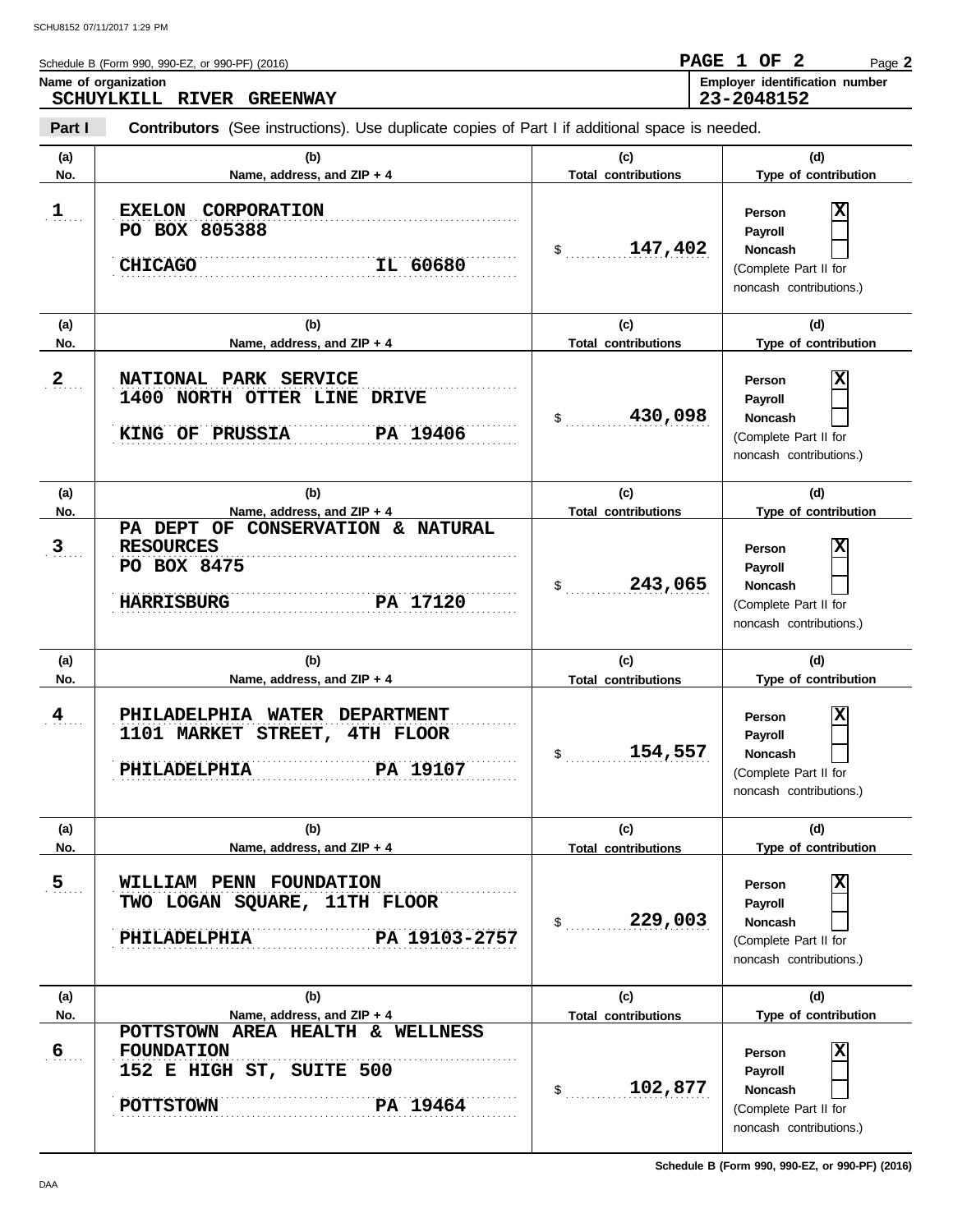| Schedule B (Form 990, 990-EZ, or 990-PF) (2016)                                                                 | PAGE 2 OF 2 |  | Page 2                         |
|-----------------------------------------------------------------------------------------------------------------|-------------|--|--------------------------------|
| Name of organization<br>SCHUYLKILL RIVER GREENWAY                                                               | 23-2048152  |  | Employer identification number |
| Part I<br><b>Contributors</b> (See instructions). Use duplicate copies of Part I if additional space is needed. |             |  |                                |

| (a)            | (b)                                                                                                                      | (c)<br>(d)                 |                                                                                         |  |  |  |
|----------------|--------------------------------------------------------------------------------------------------------------------------|----------------------------|-----------------------------------------------------------------------------------------|--|--|--|
| No.            | Name, address, and ZIP + 4                                                                                               | <b>Total contributions</b> | Type of contribution                                                                    |  |  |  |
| $\overline{Z}$ | DELAWARE VALLEY REGIONAL PLANNING<br>COMMISSION<br>190 N INDEPENDENCE MALL WEST<br>8TH FLOOR<br>PA 19106<br>PHILADELPHIA | 53,686<br>$\sim$           | X<br>Person<br>Payroll<br>Noncash<br>(Complete Part II for<br>noncash contributions.)   |  |  |  |
| (a)            | (b)                                                                                                                      | (c)                        | (d)                                                                                     |  |  |  |
| No.            | Name, address, and ZIP + 4                                                                                               | <b>Total contributions</b> | Type of contribution                                                                    |  |  |  |
| $\mathbf{8}$   | UNION<br><b>TOWNSHIP</b><br>1445 E MAIN STREET<br><b>DOUGLASSVILLE</b><br>PA 19518                                       | 49,048<br>$\sim$           | X<br>Person<br>Payroll<br>Noncash<br>(Complete Part II for<br>noncash contributions.)   |  |  |  |
| (a)            | (b)                                                                                                                      | (c)                        | (d)                                                                                     |  |  |  |
| No.            | Name, address, and ZIP + 4                                                                                               | <b>Total contributions</b> | Type of contribution                                                                    |  |  |  |
|                |                                                                                                                          | $\frac{1}{2}$              | Person<br>Payroll<br>Noncash<br>(Complete Part II for<br>noncash contributions.)        |  |  |  |
| (a)            | (b)                                                                                                                      | (c)                        | (d)                                                                                     |  |  |  |
| No.            | Name, address, and ZIP + 4                                                                                               | <b>Total contributions</b> | Type of contribution                                                                    |  |  |  |
|                |                                                                                                                          | $\$\quad$                  | Person<br>Payroll<br><b>Noncash</b><br>(Complete Part II for                            |  |  |  |
|                |                                                                                                                          |                            | noncash contributions.)                                                                 |  |  |  |
| (a)            | (b)                                                                                                                      | (c)                        | (d)                                                                                     |  |  |  |
| No.            | Name, address, and ZIP + 4                                                                                               | <b>Total contributions</b> | Type of contribution                                                                    |  |  |  |
|                |                                                                                                                          | \$                         | Person<br>Payroll<br><b>Noncash</b><br>(Complete Part II for<br>noncash contributions.) |  |  |  |
| (a)            | (b)                                                                                                                      | (c)                        | (d)                                                                                     |  |  |  |
| No.            | Name, address, and ZIP + 4                                                                                               | <b>Total contributions</b> | Type of contribution                                                                    |  |  |  |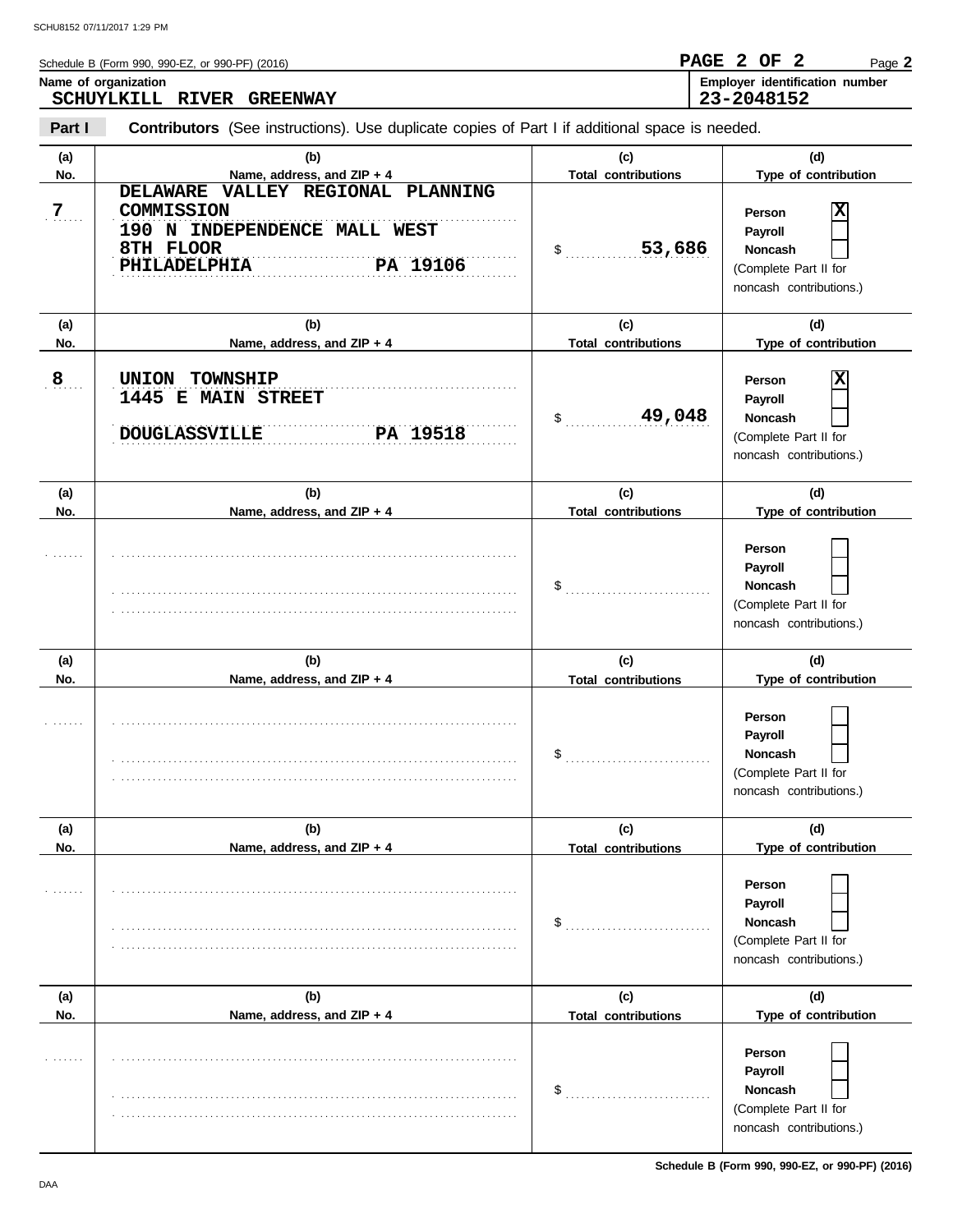| <b>SCHEDULE D</b><br>(Form 990)<br>Department of the Treasury<br>Internal Revenue Service |                                                             |                                                                                                                  | <b>Supplemental Financial Statements</b><br>u Complete if the organization answered "Yes" on Form 990,<br>Part IV, line 6, 7, 8, 9, 10, 11a, 11b, 11c, 11d, 11e, 11f, 12a, or 12b.<br>u Attach to Form 990.<br><b>u Information about Schedule D (Form 990) and its instructions is at www.irs.gov/form990.</b> |    |                                              |  |  |
|-------------------------------------------------------------------------------------------|-------------------------------------------------------------|------------------------------------------------------------------------------------------------------------------|-----------------------------------------------------------------------------------------------------------------------------------------------------------------------------------------------------------------------------------------------------------------------------------------------------------------|----|----------------------------------------------|--|--|
|                                                                                           | Name of the organization<br><b>ASSOCIATION</b>              | SCHUYLKILL RIVER GREENWAY                                                                                        |                                                                                                                                                                                                                                                                                                                 |    | Employer identification number<br>23-2048152 |  |  |
|                                                                                           | Part I                                                      |                                                                                                                  | Organizations Maintaining Donor Advised Funds or Other Similar Funds or Accounts.                                                                                                                                                                                                                               |    |                                              |  |  |
|                                                                                           |                                                             | Complete if the organization answered "Yes" on Form 990, Part IV, line 6.                                        | (a) Donor advised funds                                                                                                                                                                                                                                                                                         |    | (b) Funds and other accounts                 |  |  |
| 1                                                                                         | Total number at end of year                                 |                                                                                                                  |                                                                                                                                                                                                                                                                                                                 |    |                                              |  |  |
| 2                                                                                         |                                                             | Aggregate value of contributions to (during year)                                                                |                                                                                                                                                                                                                                                                                                                 |    |                                              |  |  |
| 3                                                                                         |                                                             | Aggregate value of grants from (during year) Mathematical Landscape Aggregate value of grants from (during year) |                                                                                                                                                                                                                                                                                                                 |    |                                              |  |  |
| 4                                                                                         | Aggregate value at end of year                              |                                                                                                                  |                                                                                                                                                                                                                                                                                                                 |    |                                              |  |  |
| 5                                                                                         |                                                             | Did the organization inform all donors and donor advisors in writing that the assets held in donor advised       |                                                                                                                                                                                                                                                                                                                 |    |                                              |  |  |
|                                                                                           |                                                             |                                                                                                                  |                                                                                                                                                                                                                                                                                                                 |    | Yes<br>No                                    |  |  |
| 6                                                                                         |                                                             | Did the organization inform all grantees, donors, and donor advisors in writing that grant funds can be used     |                                                                                                                                                                                                                                                                                                                 |    |                                              |  |  |
|                                                                                           |                                                             | only for charitable purposes and not for the benefit of the donor or donor advisor, or for any other purpose     |                                                                                                                                                                                                                                                                                                                 |    |                                              |  |  |
|                                                                                           |                                                             |                                                                                                                  |                                                                                                                                                                                                                                                                                                                 |    | Yes<br>No                                    |  |  |
|                                                                                           | Part II                                                     | <b>Conservation Easements.</b><br>Complete if the organization answered "Yes" on Form 990, Part IV, line 7.      |                                                                                                                                                                                                                                                                                                                 |    |                                              |  |  |
| 1                                                                                         |                                                             | Purpose(s) of conservation easements held by the organization (check all that apply).                            |                                                                                                                                                                                                                                                                                                                 |    |                                              |  |  |
| 2                                                                                         | Protection of natural habitat<br>Preservation of open space | Preservation of land for public use (e.g., recreation or education)                                              | Preservation of a historically important land area<br>Preservation of a certified historic structure<br>Complete lines 2a through 2d if the organization held a qualified conservation contribution in the form of a conservation                                                                               |    |                                              |  |  |
|                                                                                           | easement on the last day of the tax year.                   |                                                                                                                  |                                                                                                                                                                                                                                                                                                                 |    | Held at the End of the Tax Yea               |  |  |
|                                                                                           | Total number of conservation easements                      |                                                                                                                  |                                                                                                                                                                                                                                                                                                                 | 2a |                                              |  |  |

|   | easement on the last day of the tax year.                                                                                                                                             |                | Held at the End of the Tax Year |
|---|---------------------------------------------------------------------------------------------------------------------------------------------------------------------------------------|----------------|---------------------------------|
|   |                                                                                                                                                                                       | 2a             |                                 |
| b |                                                                                                                                                                                       | 2 <sub>b</sub> |                                 |
| с | Number of conservation easements on a certified historic structure included in (a) [[[[[[[[[[[[[[[[[[[[[[[[[]]]]]]]                                                                   | 2c             |                                 |
| d | Number of conservation easements included in (c) acquired after 8/17/06, and not on a                                                                                                 |                |                                 |
|   | historic structure listed in the National Register                                                                                                                                    | 2d             |                                 |
| 3 | Number of conservation easements modified, transferred, released, extinguished, or terminated by the organization during the                                                          |                |                                 |
|   | tax year $\mathbf{u}$                                                                                                                                                                 |                |                                 |
|   | Number of states where property subject to conservation easement is located u                                                                                                         |                |                                 |
| 5 | Does the organization have a written policy regarding the periodic monitoring, inspection, handling of                                                                                |                |                                 |
|   |                                                                                                                                                                                       |                | Yes<br>No                       |
| 6 | Staff and volunteer hours devoted to monitoring, inspecting, handling of violations, and enforcing conservation easements during the year                                             |                |                                 |
|   | u                                                                                                                                                                                     |                |                                 |
| 7 | Amount of expenses incurred in monitoring, inspecting, handling of violations, and enforcing conservation easements during the year                                                   |                |                                 |
|   | $\mathbf{u}$                                                                                                                                                                          |                |                                 |
|   | Does each conservation easement reported on line 2(d) above satisfy the requirements of section 170(h)(4)(B)(i)                                                                       |                |                                 |
|   |                                                                                                                                                                                       |                | <b>Yes</b><br><b>No</b>         |
| 9 | In Part XIII, describe how the organization reports conservation easements in its revenue and expense statement, and                                                                  |                |                                 |
|   | balance sheet, and include, if applicable, the text of the footnote to the organization's financial statements that describes the                                                     |                |                                 |
|   | organization's accounting for conservation easements.                                                                                                                                 |                |                                 |
|   | Organizations Maintaining Collections of Art, Historical Treasures, or Other Similar Assets.<br>Part III<br>Complete if the organization answered "Yes" on Form 990, Part IV, line 8. |                |                                 |
|   | 1a If the organization elected, as permitted under SFAS 116 (ASC 958), not to report in its revenue statement and balance sheet                                                       |                |                                 |
|   | works of art, historical treasures, or other similar assets held for public exhibition, education, or research in furtherance of                                                      |                |                                 |
|   | public service, provide, in Part XIII, the text of the footnote to its financial statements that describes these items.                                                               |                |                                 |
|   | <b>b</b> If the organization elected, as permitted under SFAS 116 (ASC 958), to report in its revenue statement and balance sheet                                                     |                |                                 |
|   | works of art, historical treasures, or other similar assets held for public exhibition, education, or research in furtherance of                                                      |                |                                 |
|   | public service, provide the following amounts relating to these items:                                                                                                                |                |                                 |
|   |                                                                                                                                                                                       |                |                                 |
|   |                                                                                                                                                                                       |                |                                 |
| 2 | If the organization received or held works of art, historical treasures, or other similar assets for financial gain, provide the                                                      |                |                                 |
|   | following amounts required to be reported under SFAS 116 (ASC 958) relating to these items:                                                                                           |                |                                 |
|   |                                                                                                                                                                                       |                | u <sub>s</sub>                  |
|   |                                                                                                                                                                                       |                | u \$                            |

DAA **For Paperwork Reduction Act Notice, see the Instructions for Form 990.**  $\Box$  No

**No**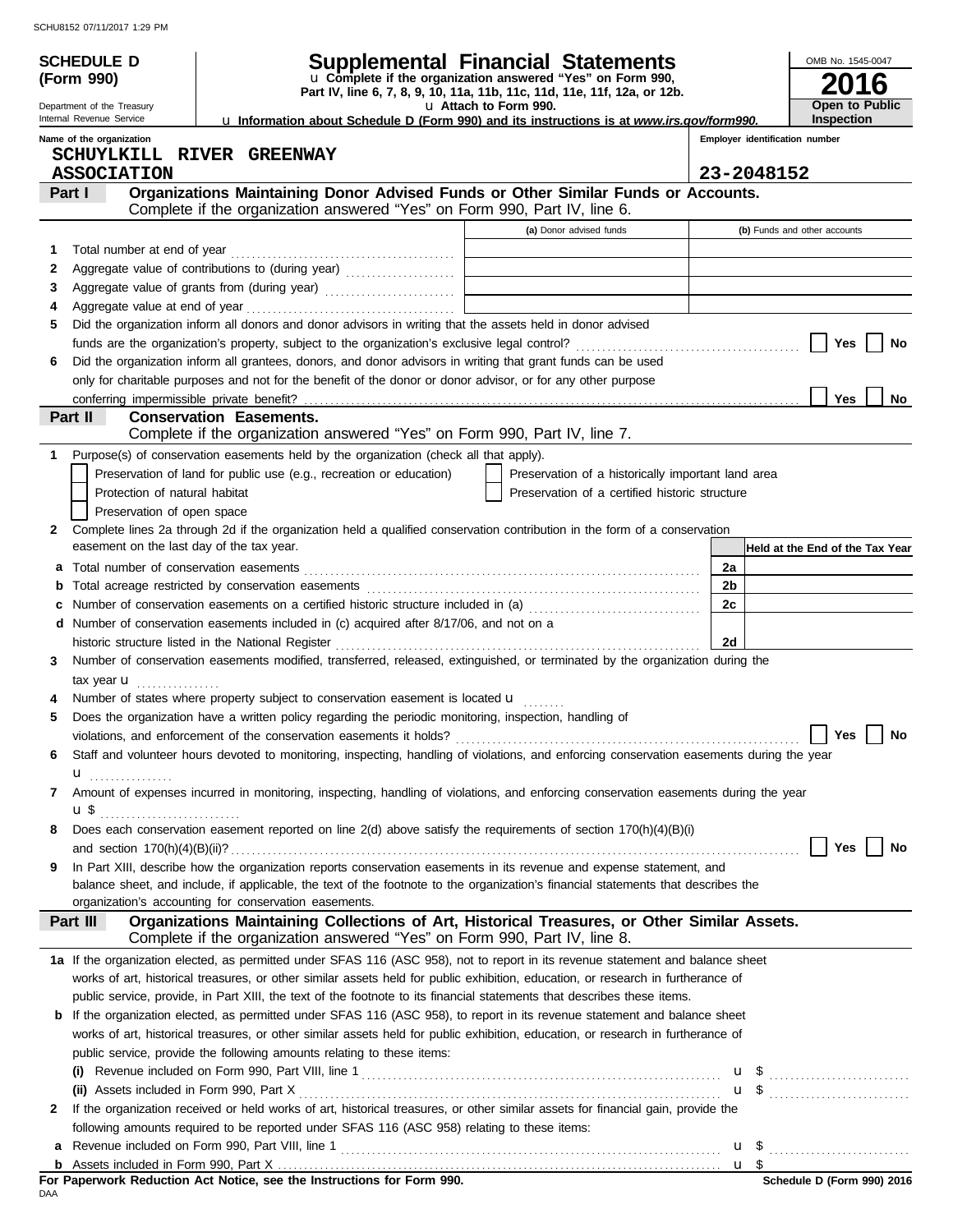|   | Schedule D (Form 990) 2016 SCHUYLKILL RIVER GREENWAY                                                                                                                                                                           |                         |                           |                         | 23-2048152      |                      |                |                     | Page 2      |
|---|--------------------------------------------------------------------------------------------------------------------------------------------------------------------------------------------------------------------------------|-------------------------|---------------------------|-------------------------|-----------------|----------------------|----------------|---------------------|-------------|
|   | Organizations Maintaining Collections of Art, Historical Treasures, or Other Similar Assets (continued)<br>Part III                                                                                                            |                         |                           |                         |                 |                      |                |                     |             |
|   | 3 Using the organization's acquisition, accession, and other records, check any of the following that are a significant use of its<br>collection items (check all that apply):                                                 |                         |                           |                         |                 |                      |                |                     |             |
| a | Public exhibition                                                                                                                                                                                                              | d                       | Loan or exchange programs |                         |                 |                      |                |                     |             |
| b | Scholarly research                                                                                                                                                                                                             | е                       |                           |                         |                 |                      |                |                     |             |
| c | Preservation for future generations                                                                                                                                                                                            |                         |                           |                         |                 |                      |                |                     |             |
|   | Provide a description of the organization's collections and explain how they further the organization's exempt purpose in Part                                                                                                 |                         |                           |                         |                 |                      |                |                     |             |
|   | XIII.                                                                                                                                                                                                                          |                         |                           |                         |                 |                      |                |                     |             |
| 5 | During the year, did the organization solicit or receive donations of art, historical treasures, or other similar                                                                                                              |                         |                           |                         |                 |                      |                |                     |             |
|   | assets to be sold to raise funds rather than to be maintained as part of the organization's collection?                                                                                                                        |                         |                           |                         |                 |                      |                | Yes                 | No          |
|   | <b>Escrow and Custodial Arrangements.</b><br><b>Part IV</b>                                                                                                                                                                    |                         |                           |                         |                 |                      |                |                     |             |
|   | Complete if the organization answered "Yes" on Form 990, Part IV, line 9, or reported an amount on Form                                                                                                                        |                         |                           |                         |                 |                      |                |                     |             |
|   | 990, Part X, line 21.                                                                                                                                                                                                          |                         |                           |                         |                 |                      |                |                     |             |
|   | 1a Is the organization an agent, trustee, custodian or other intermediary for contributions or other assets not                                                                                                                |                         |                           |                         |                 |                      |                |                     |             |
|   |                                                                                                                                                                                                                                |                         |                           |                         |                 |                      |                | Yes                 | No          |
|   | <b>b</b> If "Yes," explain the arrangement in Part XIII and complete the following table:                                                                                                                                      |                         |                           |                         |                 |                      |                |                     |             |
|   |                                                                                                                                                                                                                                |                         |                           |                         |                 |                      | Amount         |                     |             |
|   | c Beginning balance contract and the contract of the balance of the contract of the contract of the contract of the contract of the contract of the contract of the contract of the contract of the contract of the contract o |                         |                           |                         |                 | 1c                   |                |                     |             |
|   |                                                                                                                                                                                                                                |                         |                           |                         |                 | 1d                   |                |                     |             |
|   |                                                                                                                                                                                                                                |                         |                           |                         |                 | 1e                   |                |                     |             |
|   |                                                                                                                                                                                                                                |                         |                           |                         |                 | 1f                   |                |                     |             |
|   | 2a Did the organization include an amount on Form 990, Part X, line 21, for escrow or custodial account liability?                                                                                                             |                         |                           |                         |                 |                      |                | <b>Yes</b>          | No          |
|   |                                                                                                                                                                                                                                |                         |                           |                         |                 |                      |                |                     |             |
|   | Part V<br><b>Endowment Funds.</b>                                                                                                                                                                                              |                         |                           |                         |                 |                      |                |                     |             |
|   | Complete if the organization answered "Yes" on Form 990, Part IV, line 10.                                                                                                                                                     |                         |                           |                         |                 |                      |                |                     |             |
|   |                                                                                                                                                                                                                                | (a) Current year        | (b) Prior year            | (c) Two years back      |                 | (d) Three years back |                | (e) Four years back |             |
|   | 1a Beginning of year balance                                                                                                                                                                                                   | 121,866                 | 124,516                   |                         | 120,950         | 105,572              |                |                     | 94,285      |
|   | <b>b</b> Contributions                                                                                                                                                                                                         | 575                     | 175                       |                         | 100             |                      |                |                     |             |
|   | c Net investment earnings, gains, and                                                                                                                                                                                          |                         |                           |                         |                 |                      |                |                     |             |
|   |                                                                                                                                                                                                                                | 8,091                   | $-1,809$                  |                         | 4,414           | 16,275               |                |                     | 12,141      |
|   | d Grants or scholarships                                                                                                                                                                                                       |                         |                           |                         |                 |                      |                |                     |             |
|   | e Other expenditures for facilities and                                                                                                                                                                                        |                         |                           |                         |                 |                      |                |                     |             |
|   |                                                                                                                                                                                                                                |                         |                           |                         |                 |                      |                |                     |             |
|   | f Administrative expenses                                                                                                                                                                                                      | 1,107                   | 1,016                     |                         | 948             |                      | 897            |                     | 854         |
|   | g End of year balance                                                                                                                                                                                                          | 129,425                 | 121,866                   |                         | 124,516         | 120,950              |                | 105,572             |             |
|   | 2 Provide the estimated percentage of the current year end balance (line 1g, column (a)) held as:                                                                                                                              |                         |                           |                         |                 |                      |                |                     |             |
|   | a Board designated or quasi-endowment u                                                                                                                                                                                        |                         |                           |                         |                 |                      |                |                     |             |
|   | <b>b</b> Permanent endowment $\mathbf{u}$ %                                                                                                                                                                                    |                         |                           |                         |                 |                      |                |                     |             |
|   | c Temporarily restricted endowment <b>u</b>                                                                                                                                                                                    | %                       |                           |                         |                 |                      |                |                     |             |
|   | The percentages on lines 2a, 2b, and 2c should equal 100%.                                                                                                                                                                     |                         |                           |                         |                 |                      |                |                     |             |
|   | 3a Are there endowment funds not in the possession of the organization that are held and administered for the                                                                                                                  |                         |                           |                         |                 |                      |                |                     |             |
|   | organization by:                                                                                                                                                                                                               |                         |                           |                         |                 |                      |                | Yes                 | No          |
|   |                                                                                                                                                                                                                                |                         |                           |                         |                 |                      | 3a(i)          |                     | $\mathbf x$ |
|   |                                                                                                                                                                                                                                |                         |                           |                         |                 |                      | 3a(ii)         |                     | $\mathbf x$ |
|   |                                                                                                                                                                                                                                |                         |                           |                         |                 |                      | 3b             |                     |             |
|   | Describe in Part XIII the intended uses of the organization's endowment funds.                                                                                                                                                 |                         |                           |                         |                 |                      |                |                     |             |
|   | Land, Buildings, and Equipment.<br>Part VI                                                                                                                                                                                     |                         |                           |                         |                 |                      |                |                     |             |
|   | Complete if the organization answered "Yes" on Form 990, Part IV, line 11a. See Form 990, Part X, line 10.                                                                                                                     |                         |                           |                         |                 |                      |                |                     |             |
|   | Description of property                                                                                                                                                                                                        | (a) Cost or other basis |                           | (b) Cost or other basis | (c) Accumulated |                      | (d) Book value |                     |             |
|   |                                                                                                                                                                                                                                | (investment)            |                           | (other)                 | depreciation    |                      |                |                     |             |
|   |                                                                                                                                                                                                                                |                         |                           | 43,818                  |                 |                      |                | 43,818              |             |
|   |                                                                                                                                                                                                                                |                         |                           |                         |                 |                      |                |                     |             |
|   | c Leasehold improvements                                                                                                                                                                                                       |                         |                           | 198,707                 |                 | 51,104               |                | 147,603             |             |
|   |                                                                                                                                                                                                                                |                         |                           | 118,489                 |                 | 104,475              |                | 14,014              |             |
|   |                                                                                                                                                                                                                                |                         |                           |                         |                 |                      |                |                     |             |
|   |                                                                                                                                                                                                                                |                         |                           |                         |                 | $\mathbf u$          |                | 205,435             |             |

**Schedule D (Form 990) 2016**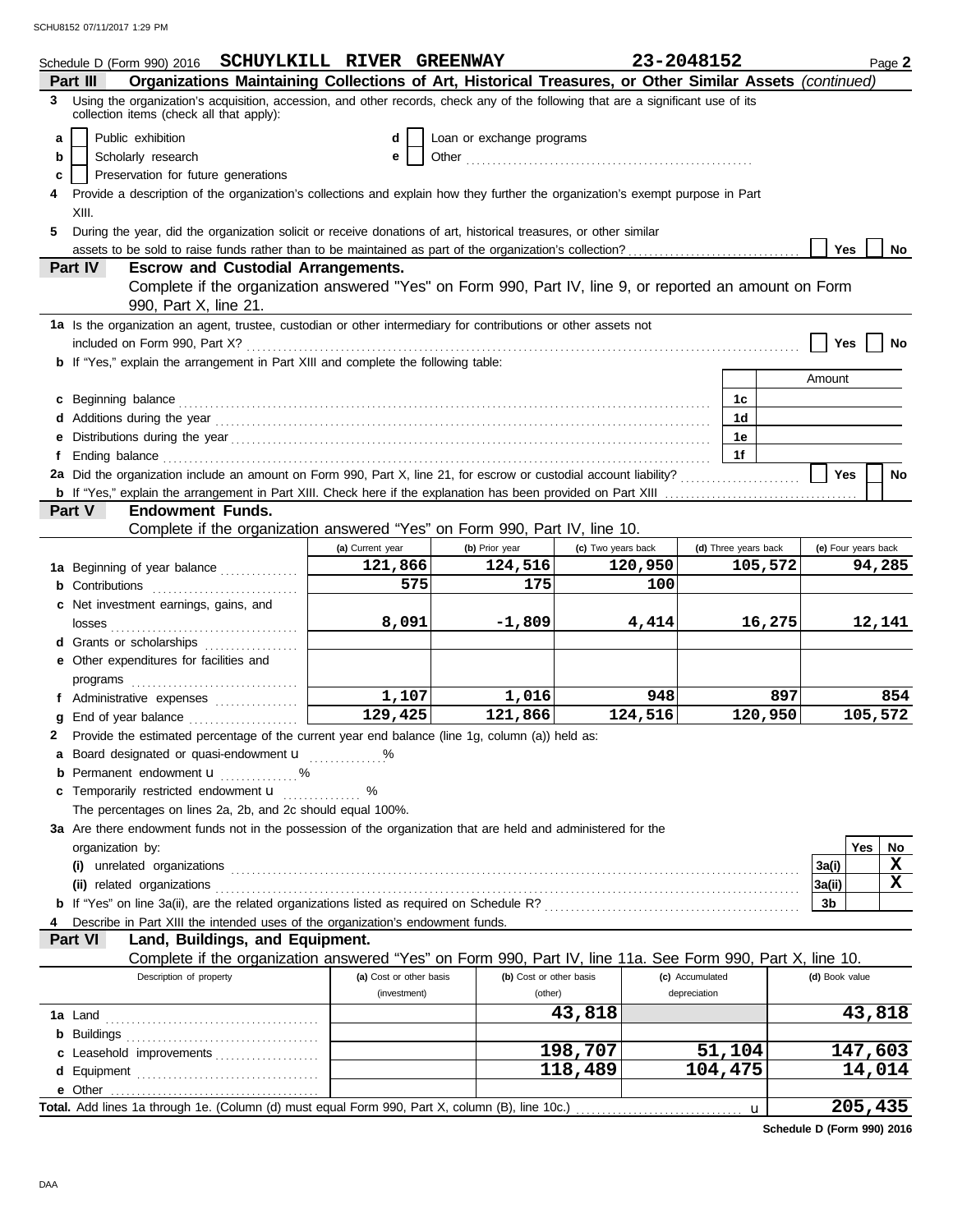|                 | SCHUYLKILL RIVER GREENWAY<br>Schedule D (Form 990) 2016                                                    |                | 23-2048152                       | Page 3         |
|-----------------|------------------------------------------------------------------------------------------------------------|----------------|----------------------------------|----------------|
| <b>Part VII</b> | Investments-Other Securities.                                                                              |                |                                  |                |
|                 | Complete if the organization answered "Yes" on Form 990, Part IV, line 11b. See Form 990, Part X, line 12. |                |                                  |                |
|                 | (a) Description of security or category                                                                    | (b) Book value | (c) Method of valuation:         |                |
|                 | (including name of security)                                                                               |                | Cost or end-of-year market value |                |
|                 |                                                                                                            |                |                                  |                |
|                 | (2) Closely-held equity interests                                                                          |                |                                  |                |
|                 | (3) Other THE PHILADELPHIA FOUNDATION                                                                      | 275,265        | <b>MARKET</b>                    |                |
| $(A)$ .         |                                                                                                            |                |                                  |                |
| (B)             |                                                                                                            |                |                                  |                |
| (C)             |                                                                                                            |                |                                  |                |
| (D)             |                                                                                                            |                |                                  |                |
| (E)             |                                                                                                            |                |                                  |                |
| (F)             |                                                                                                            |                |                                  |                |
| (G)             |                                                                                                            |                |                                  |                |
| (H)             |                                                                                                            |                |                                  |                |
|                 | Total. (Column (b) must equal Form 990, Part X, col. (B) line 12.) u                                       | 275,265        |                                  |                |
| Part VIII       | Investments-Program Related.                                                                               |                |                                  |                |
|                 | Complete if the organization answered "Yes" on Form 990, Part IV, line 11c. See Form 990, Part X, line 13. |                |                                  |                |
|                 | (a) Description of investment                                                                              | (b) Book value | (c) Method of valuation:         |                |
|                 |                                                                                                            |                | Cost or end-of-year market value |                |
| (1)             |                                                                                                            |                |                                  |                |
| (2)             |                                                                                                            |                |                                  |                |
|                 |                                                                                                            |                |                                  |                |
| (3)             |                                                                                                            |                |                                  |                |
| (4)             |                                                                                                            |                |                                  |                |
| (5)             |                                                                                                            |                |                                  |                |
| (6)             |                                                                                                            |                |                                  |                |
| (7)             |                                                                                                            |                |                                  |                |
| (8)             |                                                                                                            |                |                                  |                |
| (9)             |                                                                                                            |                |                                  |                |
| Part IX         | Total. (Column (b) must equal Form 990, Part X, col. (B) line 13.) $\mathbf u$<br>Other Assets.            |                |                                  |                |
|                 | Complete if the organization answered "Yes" on Form 990, Part IV, line 11d. See Form 990, Part X, line 15. |                |                                  |                |
|                 | (a) Description                                                                                            |                |                                  | (b) Book value |
|                 |                                                                                                            |                |                                  |                |
| (1)             |                                                                                                            |                |                                  |                |
| (2)             |                                                                                                            |                |                                  |                |
| (3)             |                                                                                                            |                |                                  |                |
| $\frac{(4)}{2}$ |                                                                                                            |                |                                  |                |
| (5)             |                                                                                                            |                |                                  |                |
| (6)             |                                                                                                            |                |                                  |                |
| (7)             |                                                                                                            |                |                                  |                |
| (8)             |                                                                                                            |                |                                  |                |
| (9)             | Total. (Column (b) must equal Form 990, Part X, col. (B) line 15.).                                        |                |                                  |                |
| Part X          | Other Liabilities.                                                                                         |                | u                                |                |
|                 | Complete if the organization answered "Yes" on Form 990, Part IV, line 11e or 11f. See Form 990, Part X,   |                |                                  |                |
|                 | line 25.                                                                                                   |                |                                  |                |
|                 | (a) Description of liability                                                                               | (b) Book value |                                  |                |
| 1.              |                                                                                                            |                |                                  |                |
| (1)             | Federal income taxes                                                                                       |                |                                  |                |
| (2)             |                                                                                                            |                |                                  |                |
| (3)             |                                                                                                            |                |                                  |                |
| (4)             |                                                                                                            |                |                                  |                |
| (5)             |                                                                                                            |                |                                  |                |
| (6)             |                                                                                                            |                |                                  |                |
| (7)             |                                                                                                            |                |                                  |                |
| (8)             |                                                                                                            |                |                                  |                |
| (9)             |                                                                                                            |                |                                  |                |

**Total.** *(Column (b) must equal Form 990, Part X, col. (B) line 25.)* u

Liability for uncertain tax positions. In Part XIII, provide the text of the footnote to the organization's financial statements that reports the **2.** organization's liability for uncertain tax positions under FIN 48 (ASC 740). Check here if the text of the footnote has been provided in Part XIII

**X**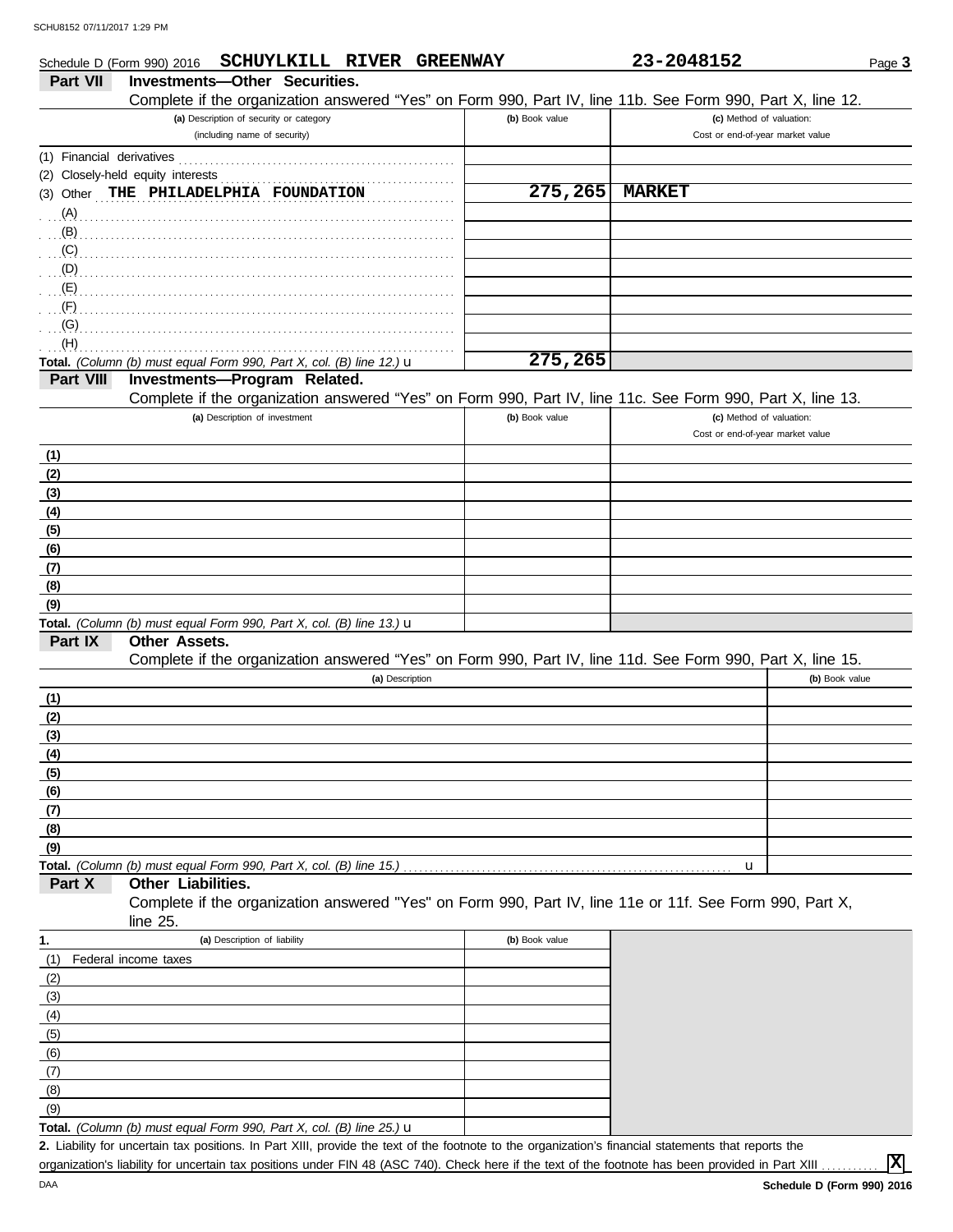| Schedule D (Form 990) 2016 SCHUYLKILL RIVER GREENWAY                                                                                                                                                                                |                | 23-2048152 |              | Page 4    |
|-------------------------------------------------------------------------------------------------------------------------------------------------------------------------------------------------------------------------------------|----------------|------------|--------------|-----------|
| Reconciliation of Revenue per Audited Financial Statements With Revenue per Return.<br>Part XI                                                                                                                                      |                |            |              |           |
| Complete if the organization answered "Yes" on Form 990, Part IV, line 12a.                                                                                                                                                         |                |            |              |           |
| 1                                                                                                                                                                                                                                   |                |            | $\mathbf 1$  | 1,622,363 |
| Amounts included on line 1 but not on Form 990, Part VIII, line 12:<br>2                                                                                                                                                            |                |            |              |           |
| а                                                                                                                                                                                                                                   | 2a             | 16,970     |              |           |
|                                                                                                                                                                                                                                     | 2 <sub>b</sub> | 4,650      |              |           |
| c                                                                                                                                                                                                                                   | 2c             |            |              |           |
| d                                                                                                                                                                                                                                   | 2d             |            |              |           |
| Add lines 2a through 2d [11] All and the contract of the contract of the contract of the contract of the contract of the contract of the contract of the contract of the contract of the contract of the contract of the contr<br>е |                |            | 2e           | 21,620    |
| 3                                                                                                                                                                                                                                   |                |            | $\mathbf{3}$ | 1,600,743 |
| Amounts included on Form 990, Part VIII, line 12, but not on line 1:<br>4                                                                                                                                                           |                |            |              |           |
| a Investment expenses not included on Form 990, Part VIII, line 7b                                                                                                                                                                  | 4a             |            |              |           |
|                                                                                                                                                                                                                                     | 4b             |            |              |           |
| c Add lines 4a and 4b                                                                                                                                                                                                               |                |            | 4с           |           |
| 5.                                                                                                                                                                                                                                  |                |            | 5            | 1,600,743 |
| Reconciliation of Expenses per Audited Financial Statements With Expenses per Return.<br>Part XII                                                                                                                                   |                |            |              |           |
| Complete if the organization answered "Yes" on Form 990, Part IV, line 12a.                                                                                                                                                         |                |            |              |           |
| 1.                                                                                                                                                                                                                                  |                |            | 1.           | 1,548,879 |
| Amounts included on line 1 but not on Form 990, Part IX, line 25:<br>2                                                                                                                                                              |                |            |              |           |
| а                                                                                                                                                                                                                                   | 2a             |            |              |           |
|                                                                                                                                                                                                                                     | 2 <sub>b</sub> |            |              |           |
|                                                                                                                                                                                                                                     | 2c             |            |              |           |
| d                                                                                                                                                                                                                                   | 2d             |            |              |           |
|                                                                                                                                                                                                                                     |                |            | 2e           |           |
| 3                                                                                                                                                                                                                                   |                |            | 3            | 1,548,879 |
| Amounts included on Form 990, Part IX, line 25, but not on line 1:<br>4                                                                                                                                                             |                |            |              |           |
| a Investment expenses not included on Form 990, Part VIII, line 7b                                                                                                                                                                  | 4a             |            |              |           |
|                                                                                                                                                                                                                                     | 4b             |            |              |           |
| c Add lines 4a and 4b                                                                                                                                                                                                               |                |            | 4c<br>5      |           |
| 5.                                                                                                                                                                                                                                  |                |            |              | 1,548,879 |
| Part XIII Supplemental Information.<br>Provide the descriptions required for Part II, lines 3, 5, and 9; Part III, lines 1a and 4; Part IV, lines 1b and 2b; Part V, line 4; Part X, line                                           |                |            |              |           |
| 2; Part XI, lines 2d and 4b; and Part XII, lines 2d and 4b. Also complete this part to provide any additional information.<br>PART V, LINE 4 - INTENDED USES FOR ENDOWMENT FUNDS                                                    |                |            |              |           |
|                                                                                                                                                                                                                                     |                |            |              |           |
| TO SUSTAIN THE PROGRAMS OF THE SCHUYLKILL RIVER GREENWAY ASSOCIATION FOR                                                                                                                                                            |                |            |              |           |
|                                                                                                                                                                                                                                     |                |            |              |           |
| THE FUTURE.                                                                                                                                                                                                                         |                |            |              |           |
|                                                                                                                                                                                                                                     |                |            |              |           |
|                                                                                                                                                                                                                                     |                |            |              |           |
|                                                                                                                                                                                                                                     |                |            |              |           |
| PART X - FIN 48 FOOTNOTE                                                                                                                                                                                                            |                |            |              |           |
| THE ENTITY HAS EVALUATED ITS TAX POSITION AND DETERMINED THAT IT DOES NOT                                                                                                                                                           |                |            |              |           |
|                                                                                                                                                                                                                                     |                |            |              |           |
| HAVE ANY UNCERTAIN TAX POSITION THAT MEETS THE CRITERIA UNDER ACCOUNTING                                                                                                                                                            |                |            |              |           |
| STANDARDS CODIFICATION TOPIC 740, INCOME TAXES. THE TAX RETURNS OF THE                                                                                                                                                              |                |            |              |           |
| ENTITY FOR 2016, 2015 AND 2014 ARE SUBJECT TO EXAMINATION BY THE IRS,                                                                                                                                                               |                |            |              |           |
|                                                                                                                                                                                                                                     |                |            |              |           |
| GENERALLY FOR THREE YEARS AFTER THEY WERE FILED.                                                                                                                                                                                    |                |            |              |           |
|                                                                                                                                                                                                                                     |                |            |              |           |
|                                                                                                                                                                                                                                     |                |            |              |           |
|                                                                                                                                                                                                                                     |                |            |              |           |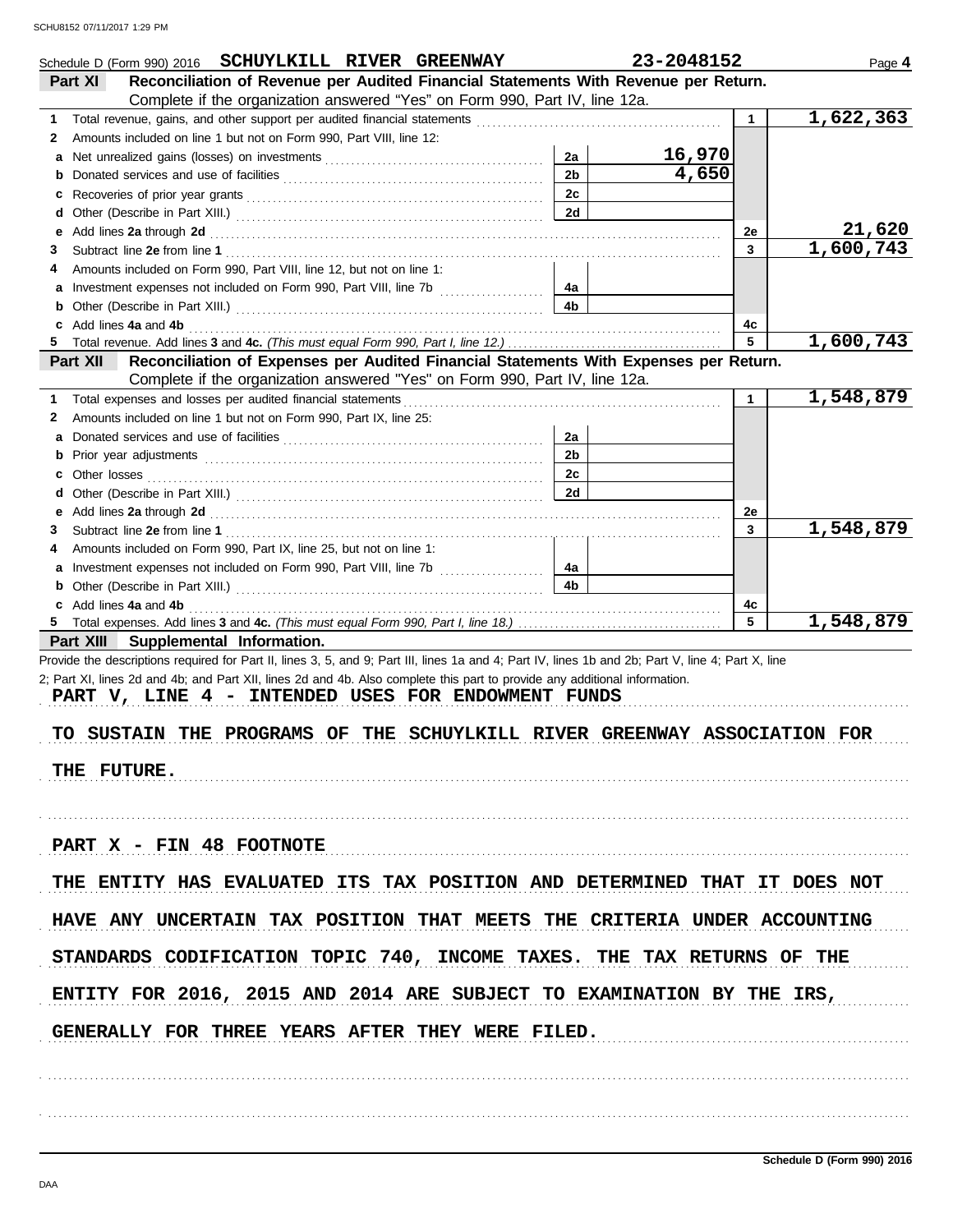Schedule D (Form 990) 2016

| <b>Part XIII Supplemental Information (continued)</b> |
|-------------------------------------------------------|
|                                                       |
|                                                       |
|                                                       |
|                                                       |
|                                                       |
|                                                       |
|                                                       |
|                                                       |
|                                                       |
|                                                       |
|                                                       |
|                                                       |
|                                                       |
|                                                       |
|                                                       |
|                                                       |
|                                                       |
|                                                       |
|                                                       |
|                                                       |
|                                                       |
|                                                       |
|                                                       |
|                                                       |
|                                                       |
|                                                       |
|                                                       |
|                                                       |
|                                                       |
|                                                       |
|                                                       |
|                                                       |
|                                                       |
|                                                       |
|                                                       |
|                                                       |
|                                                       |

23-2048152

Page 5

SCHUYLKILL RIVER GREENWAY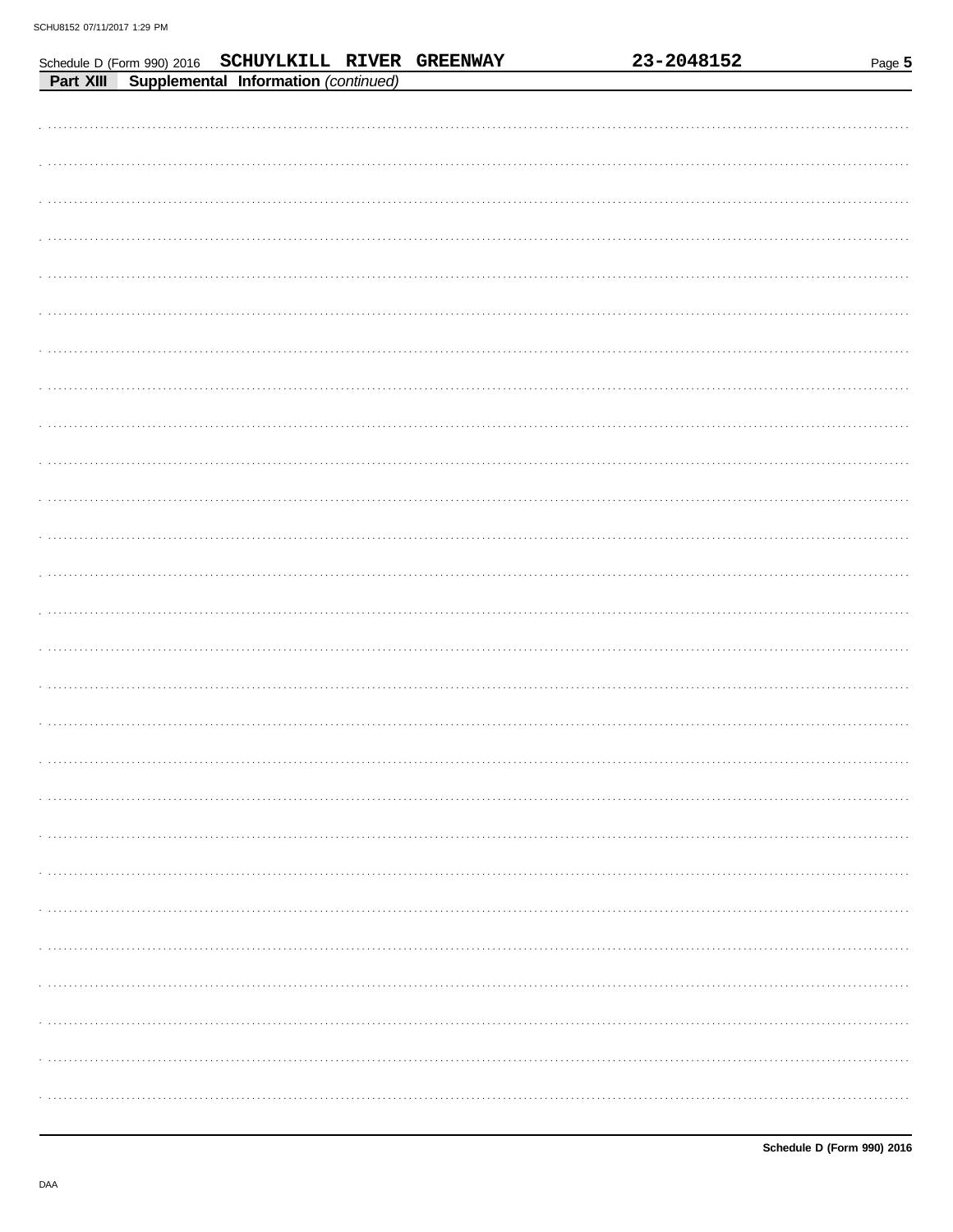| <b>SCHEDULE G</b><br>Supplemental Information Regarding Fundraising or Gaming Activities<br>Complete if the organization answered "Yes" on Form 990, Part IV, line 17, 18, or 19, or if the<br>(Form 990 or 990-EZ) |                                                                                                                                                                                                                                                                                                                                                                                                                                        |                            |                                            |  |                                      | OMB No. 1545-0047<br>6                               |                                  |  |
|---------------------------------------------------------------------------------------------------------------------------------------------------------------------------------------------------------------------|----------------------------------------------------------------------------------------------------------------------------------------------------------------------------------------------------------------------------------------------------------------------------------------------------------------------------------------------------------------------------------------------------------------------------------------|----------------------------|--------------------------------------------|--|--------------------------------------|------------------------------------------------------|----------------------------------|--|
| organization entered more than \$15,000 on Form 990-EZ, line 6a.<br>U Attach to Form 990 or Form 990-EZ.<br>Department of the Treasury<br>Open to Public                                                            |                                                                                                                                                                                                                                                                                                                                                                                                                                        |                            |                                            |  |                                      |                                                      |                                  |  |
| U Information about Schedule G (Form 990 or 990-EZ) and its instructions is at www.irs.gov/form990.<br>Internal Revenue Service<br>Inspection<br>SCHUYLKILL RIVER GREENWAY                                          |                                                                                                                                                                                                                                                                                                                                                                                                                                        |                            |                                            |  |                                      |                                                      |                                  |  |
| Employer identification number<br>Name of the organization<br>23-2048152<br><b>ASSOCIATION</b>                                                                                                                      |                                                                                                                                                                                                                                                                                                                                                                                                                                        |                            |                                            |  |                                      |                                                      |                                  |  |
| Part I                                                                                                                                                                                                              | Fundraising Activities. Complete if the organization answered "Yes" on Form 990, Part IV, line 17.<br>Form 990-EZ filers are not required to complete this part.                                                                                                                                                                                                                                                                       |                            |                                            |  |                                      |                                                      |                                  |  |
| 1                                                                                                                                                                                                                   | Indicate whether the organization raised funds through any of the following activities. Check all that apply.                                                                                                                                                                                                                                                                                                                          |                            |                                            |  |                                      |                                                      |                                  |  |
| Mail solicitations<br>a                                                                                                                                                                                             | Solicitation of non-government grants<br>e                                                                                                                                                                                                                                                                                                                                                                                             |                            |                                            |  |                                      |                                                      |                                  |  |
| b                                                                                                                                                                                                                   | Solicitation of government grants<br>Internet and email solicitations                                                                                                                                                                                                                                                                                                                                                                  |                            |                                            |  |                                      |                                                      |                                  |  |
| Phone solicitations<br>c                                                                                                                                                                                            |                                                                                                                                                                                                                                                                                                                                                                                                                                        | Special fundraising events |                                            |  |                                      |                                                      |                                  |  |
| In-person solicitations<br>d                                                                                                                                                                                        |                                                                                                                                                                                                                                                                                                                                                                                                                                        |                            |                                            |  |                                      |                                                      |                                  |  |
|                                                                                                                                                                                                                     | 2a Did the organization have a written or oral agreement with any individual (including officers, directors, trustees,<br>or key employees listed in Form 990, Part VII) or entity in connection with professional fundraising services?<br>b If "Yes," list the 10 highest paid individuals or entities (fundraisers) pursuant to agreements under which the fundraiser is to be<br>compensated at least \$5,000 by the organization. |                            |                                            |  |                                      |                                                      | No<br>Yes                        |  |
|                                                                                                                                                                                                                     |                                                                                                                                                                                                                                                                                                                                                                                                                                        |                            | (iii) Did fund-<br>raiser have             |  |                                      | (v) Amount paid to                                   | (vi) Amount paid to              |  |
|                                                                                                                                                                                                                     | (i) Name and address of individual<br>or entity (fundraiser)                                                                                                                                                                                                                                                                                                                                                                           | (ii) Activity              | custody or<br>control of<br>contributions? |  | (iv) Gross receipts<br>from activity | (or retained by)<br>fundraiser listed in<br>col. (i) | (or retained by)<br>organization |  |
|                                                                                                                                                                                                                     |                                                                                                                                                                                                                                                                                                                                                                                                                                        |                            | Yes   No                                   |  |                                      |                                                      |                                  |  |
| 1                                                                                                                                                                                                                   |                                                                                                                                                                                                                                                                                                                                                                                                                                        |                            |                                            |  |                                      |                                                      |                                  |  |
| $\mathbf{2}$                                                                                                                                                                                                        |                                                                                                                                                                                                                                                                                                                                                                                                                                        |                            |                                            |  |                                      |                                                      |                                  |  |
|                                                                                                                                                                                                                     |                                                                                                                                                                                                                                                                                                                                                                                                                                        |                            |                                            |  |                                      |                                                      |                                  |  |
| 3                                                                                                                                                                                                                   |                                                                                                                                                                                                                                                                                                                                                                                                                                        |                            |                                            |  |                                      |                                                      |                                  |  |
|                                                                                                                                                                                                                     |                                                                                                                                                                                                                                                                                                                                                                                                                                        |                            |                                            |  |                                      |                                                      |                                  |  |
| 4                                                                                                                                                                                                                   |                                                                                                                                                                                                                                                                                                                                                                                                                                        |                            |                                            |  |                                      |                                                      |                                  |  |
| 5                                                                                                                                                                                                                   |                                                                                                                                                                                                                                                                                                                                                                                                                                        |                            |                                            |  |                                      |                                                      |                                  |  |
|                                                                                                                                                                                                                     |                                                                                                                                                                                                                                                                                                                                                                                                                                        |                            |                                            |  |                                      |                                                      |                                  |  |
| 6                                                                                                                                                                                                                   |                                                                                                                                                                                                                                                                                                                                                                                                                                        |                            |                                            |  |                                      |                                                      |                                  |  |
|                                                                                                                                                                                                                     |                                                                                                                                                                                                                                                                                                                                                                                                                                        |                            |                                            |  |                                      |                                                      |                                  |  |
| 7                                                                                                                                                                                                                   |                                                                                                                                                                                                                                                                                                                                                                                                                                        |                            |                                            |  |                                      |                                                      |                                  |  |
| 8                                                                                                                                                                                                                   |                                                                                                                                                                                                                                                                                                                                                                                                                                        |                            |                                            |  |                                      |                                                      |                                  |  |
|                                                                                                                                                                                                                     |                                                                                                                                                                                                                                                                                                                                                                                                                                        |                            |                                            |  |                                      |                                                      |                                  |  |
| 9                                                                                                                                                                                                                   |                                                                                                                                                                                                                                                                                                                                                                                                                                        |                            |                                            |  |                                      |                                                      |                                  |  |
| 10                                                                                                                                                                                                                  |                                                                                                                                                                                                                                                                                                                                                                                                                                        |                            |                                            |  |                                      |                                                      |                                  |  |
|                                                                                                                                                                                                                     |                                                                                                                                                                                                                                                                                                                                                                                                                                        |                            |                                            |  |                                      |                                                      |                                  |  |
| Total                                                                                                                                                                                                               |                                                                                                                                                                                                                                                                                                                                                                                                                                        |                            |                                            |  |                                      |                                                      |                                  |  |
| 3<br>registration or licensing.                                                                                                                                                                                     | List all states in which the organization is registered or licensed to solicit contributions or has been notified it is exempt from                                                                                                                                                                                                                                                                                                    |                            |                                            |  |                                      |                                                      |                                  |  |
|                                                                                                                                                                                                                     |                                                                                                                                                                                                                                                                                                                                                                                                                                        |                            |                                            |  |                                      |                                                      |                                  |  |
|                                                                                                                                                                                                                     |                                                                                                                                                                                                                                                                                                                                                                                                                                        |                            |                                            |  |                                      |                                                      |                                  |  |
|                                                                                                                                                                                                                     |                                                                                                                                                                                                                                                                                                                                                                                                                                        |                            |                                            |  |                                      |                                                      |                                  |  |
|                                                                                                                                                                                                                     |                                                                                                                                                                                                                                                                                                                                                                                                                                        |                            |                                            |  |                                      |                                                      |                                  |  |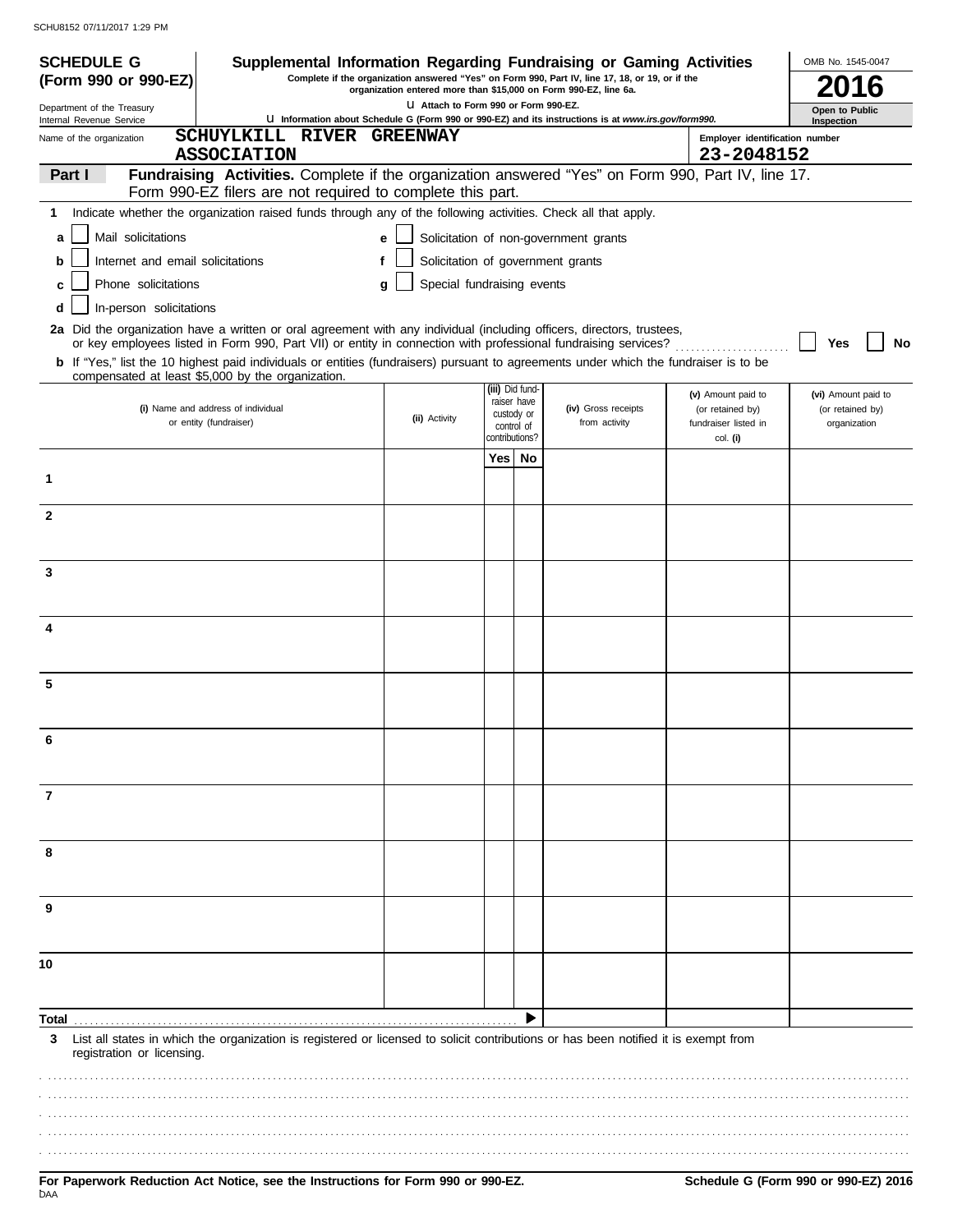## Schedule G (Form 990 or 990-EZ) 2016 **SCHUYLKILL RIVER GREENWAY 23-2048152** Page 2

**Part II Fundraising Events.** Complete if the organization answered "Yes" on Form 990, Part IV, line 18, or reported more gross receipts greater than \$5,000. than \$15,000 of fundraising event contributions and gross income on Form 990-EZ, lines 1 and 6b. List events with

| Revenue         |          | 1 Gross receipts<br>2 Less: Contributions<br>3 Gross income (line 1 minus<br>4 Cash prizes | (a) Event #1<br>RIVER SOJOURN<br>(event type)<br>84,160<br>15,900<br>68,260 | (b) Event $#2$<br>ANNUAL DINNER<br>(event type)<br>17,338<br>7,250<br>10,088                        | (c) Other events<br>$\mathbf{3}$<br>(total number)<br>33,398<br>8,973<br>24,425 | (d) Total events<br>(add col. (a) through<br>$col.$ (c))<br>134,896<br>32,123<br>102,773 |
|-----------------|----------|--------------------------------------------------------------------------------------------|-----------------------------------------------------------------------------|-----------------------------------------------------------------------------------------------------|---------------------------------------------------------------------------------|------------------------------------------------------------------------------------------|
| Direct Expenses |          | 5 Noncash prizes<br>6 Rent/facility costs<br>7 Food and beverages                          | 29,626                                                                      | 3,773                                                                                               | 2,790                                                                           | 36,189                                                                                   |
|                 |          | 8 Entertainment                                                                            | 37,473                                                                      | 600<br>2,734                                                                                        | 175<br>17,154                                                                   | 775<br>57,361                                                                            |
|                 | Part III | 9 Other direct expenses                                                                    |                                                                             | Gaming. Complete if the organization answered "Yes" on Form 990, Part IV, line 19, or reported more |                                                                                 | 94,325<br>8,448                                                                          |
| Revenue         |          | 1 Gross revenue                                                                            | than \$15,000 on Form 990-EZ, line 6a.<br>(a) Bingo                         | (b) Pull tabs/instant<br>bingo/progressive bingo                                                    | (c) Other gaming                                                                | (d) Total gaming (add<br>col. (a) through col. $(c)$ )                                   |
| Direct Expenses |          | 2 Cash prizes<br>3 Noncash prizes<br>4 Rent/facility costs                                 |                                                                             |                                                                                                     |                                                                                 |                                                                                          |
|                 |          | 5 Other direct expenses<br>6 Volunteer labor                                               | Yes $%$<br>No                                                               | <b>No</b>                                                                                           | %<br><b>Yes</b><br>No.                                                          |                                                                                          |
| 9               |          | <b>b</b> If "No," explain:                                                                 |                                                                             |                                                                                                     |                                                                                 | Yes<br>No                                                                                |
|                 |          | <b>b</b> If "Yes," explain:                                                                |                                                                             |                                                                                                     |                                                                                 | Yes<br>No                                                                                |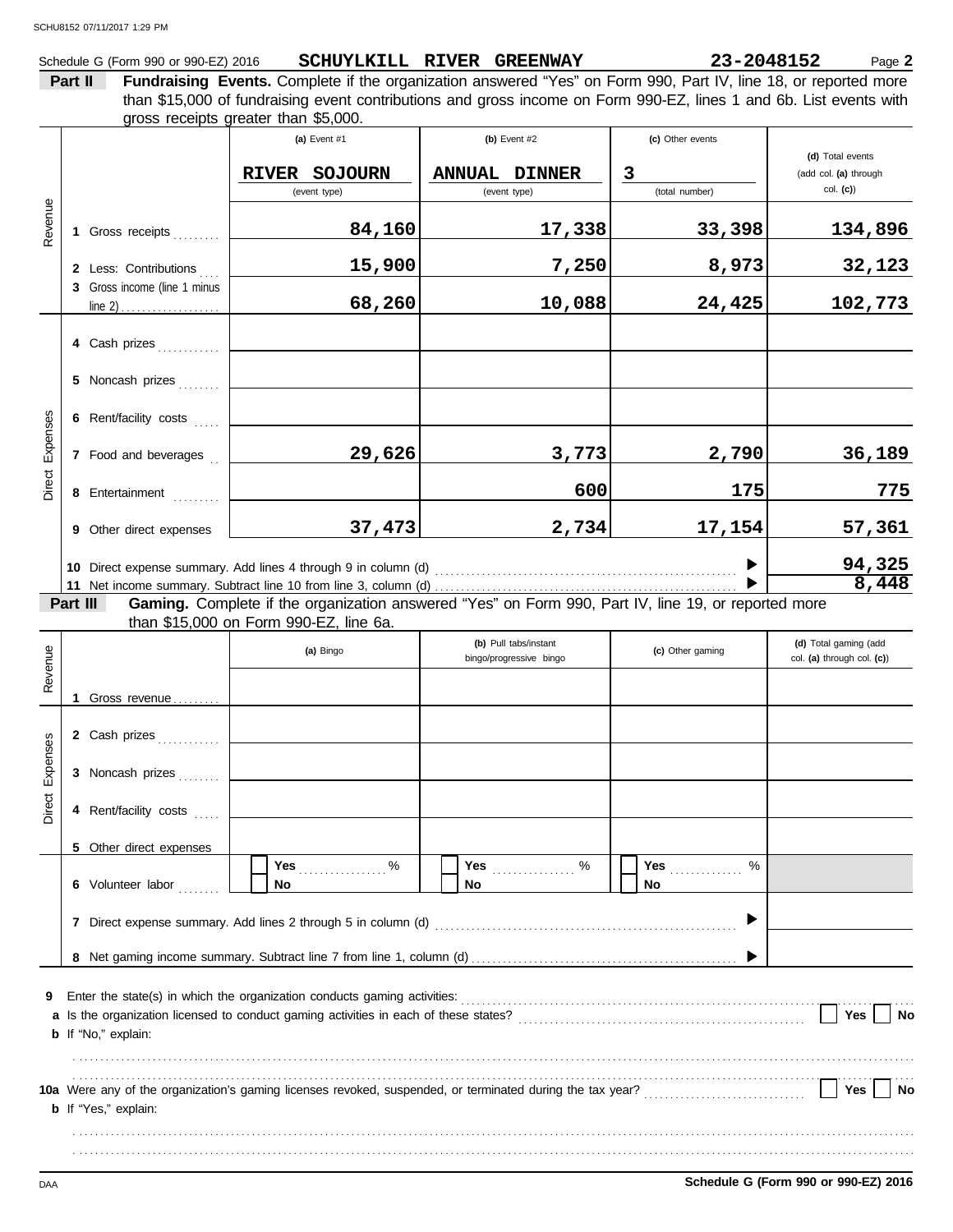|                   | Schedule G (Form 990 or 990-EZ) 2016                                                                                                                                                                                                   | SCHUYLKILL RIVER GREENWAY |                        | 23-2048152 |                 |            | Page 3 |
|-------------------|----------------------------------------------------------------------------------------------------------------------------------------------------------------------------------------------------------------------------------------|---------------------------|------------------------|------------|-----------------|------------|--------|
| 11                |                                                                                                                                                                                                                                        |                           |                        |            |                 | Yes        | No     |
| 12                | Is the organization a grantor, beneficiary or trustee of a trust, or a member of a partnership or other entity                                                                                                                         |                           |                        |            |                 |            |        |
|                   |                                                                                                                                                                                                                                        |                           |                        |            |                 | <b>Yes</b> | No     |
| 13                | Indicate the percentage of gaming activity conducted in:                                                                                                                                                                               |                           |                        |            |                 |            |        |
| a                 |                                                                                                                                                                                                                                        |                           |                        |            | 13а             |            | %      |
| $\mathbf b$<br>14 | An outside facility <i>contained a contained a contained a contained a contained a contained a contained a contained a</i><br>Enter the name and address of the person who prepares the organization's gaming/special events books and |                           |                        |            | 13 <sub>b</sub> |            | %      |
|                   | records:                                                                                                                                                                                                                               |                           |                        |            |                 |            |        |
|                   |                                                                                                                                                                                                                                        |                           |                        |            |                 |            |        |
|                   | Address <b>u</b>                                                                                                                                                                                                                       |                           |                        |            |                 |            |        |
| 15a               | Does the organization have a contract with a third party from whom the organization receives gaming<br>revenue?                                                                                                                        |                           |                        |            |                 | Yes        | No     |
| b                 |                                                                                                                                                                                                                                        |                           |                        |            |                 |            |        |
|                   | If "Yes," enter name and address of the third party:                                                                                                                                                                                   |                           |                        |            |                 |            |        |
|                   |                                                                                                                                                                                                                                        |                           |                        |            |                 |            |        |
|                   | Address <b>u</b>                                                                                                                                                                                                                       |                           |                        |            |                 |            |        |
| 16                | Gaming manager information:                                                                                                                                                                                                            |                           |                        |            |                 |            |        |
|                   |                                                                                                                                                                                                                                        |                           |                        |            |                 |            |        |
|                   |                                                                                                                                                                                                                                        |                           |                        |            |                 |            |        |
|                   |                                                                                                                                                                                                                                        |                           |                        |            |                 |            |        |
|                   | Director/officer                                                                                                                                                                                                                       | Employee                  | Independent contractor |            |                 |            |        |
| 17                | Mandatory distributions:                                                                                                                                                                                                               |                           |                        |            |                 |            |        |
|                   | Is the organization required under state law to make charitable distributions from the gaming proceeds to                                                                                                                              |                           |                        |            |                 |            |        |
|                   | retain the state gaming license?                                                                                                                                                                                                       |                           |                        |            |                 | Yes        | No     |
|                   | Enter the amount of distributions required under state law to be distributed to other exempt organizations or                                                                                                                          |                           |                        |            |                 |            |        |
|                   | spent in the organization's own exempt activities during the tax year $\mathbf{u}$ \$                                                                                                                                                  |                           |                        |            |                 |            |        |
|                   | Supplemental Information. Provide the explanations required by Part I, line 2b, columns (iii) and (v); and<br>Part IV                                                                                                                  |                           |                        |            |                 |            |        |
|                   | Part III, lines 9, 9b, 10b, 15b, 15c, 16, and 17b, as applicable. Also provide any additional information.<br>See instructions                                                                                                         |                           |                        |            |                 |            |        |
|                   |                                                                                                                                                                                                                                        |                           |                        |            |                 |            |        |
|                   |                                                                                                                                                                                                                                        |                           |                        |            |                 |            |        |
|                   |                                                                                                                                                                                                                                        |                           |                        |            |                 |            |        |
|                   |                                                                                                                                                                                                                                        |                           |                        |            |                 |            |        |
|                   |                                                                                                                                                                                                                                        |                           |                        |            |                 |            |        |
|                   |                                                                                                                                                                                                                                        |                           |                        |            |                 |            |        |
|                   |                                                                                                                                                                                                                                        |                           |                        |            |                 |            |        |
|                   |                                                                                                                                                                                                                                        |                           |                        |            |                 |            |        |
|                   |                                                                                                                                                                                                                                        |                           |                        |            |                 |            |        |
|                   |                                                                                                                                                                                                                                        |                           |                        |            |                 |            |        |
|                   |                                                                                                                                                                                                                                        |                           |                        |            |                 |            |        |
|                   |                                                                                                                                                                                                                                        |                           |                        |            |                 |            |        |
|                   |                                                                                                                                                                                                                                        |                           |                        |            |                 |            |        |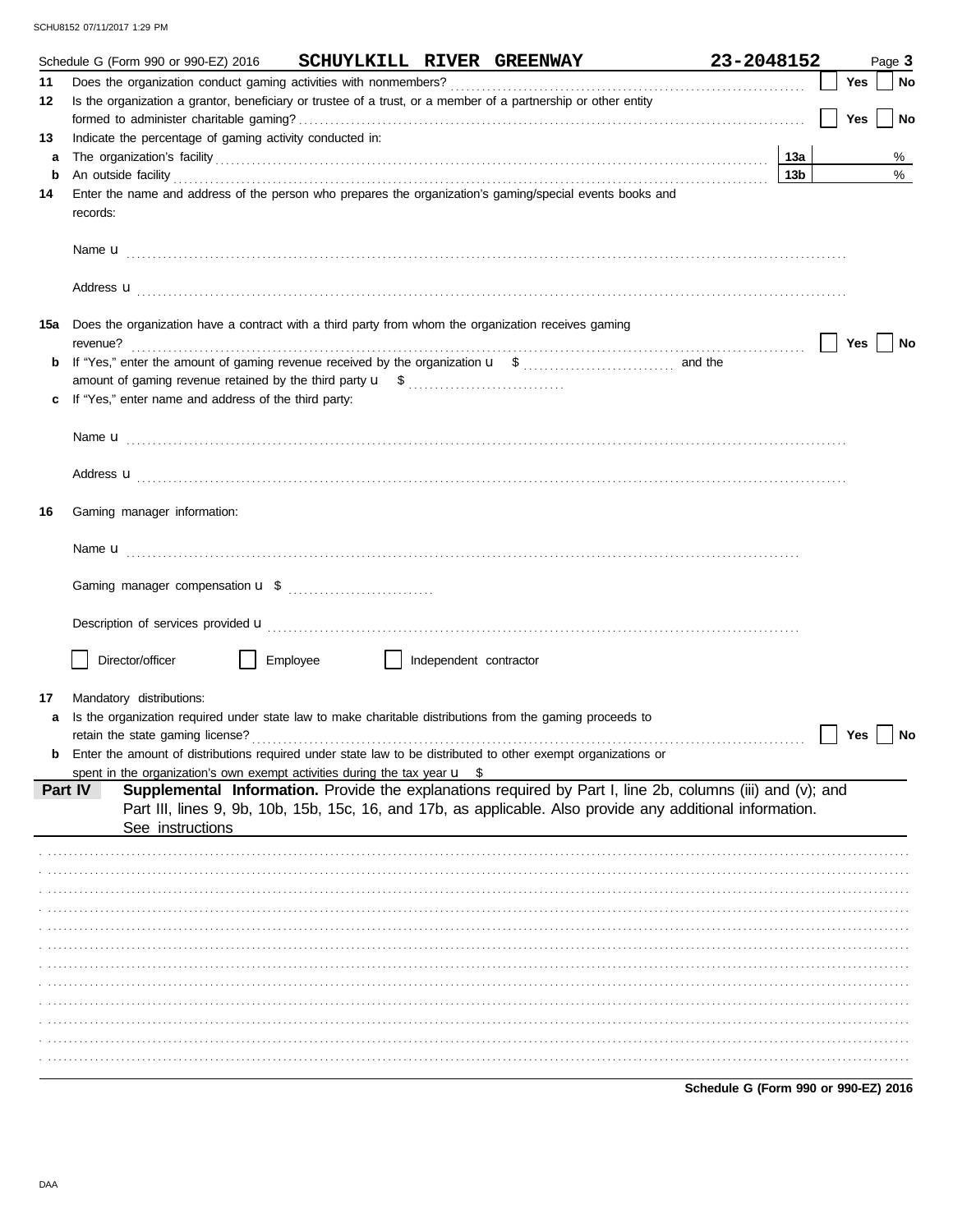| <b>SCHEDULE O</b>                                                                                                           | Supplemental Information to Form 990 or 990-EZ                                                                                                |                      |                   |  |  |  |  |
|-----------------------------------------------------------------------------------------------------------------------------|-----------------------------------------------------------------------------------------------------------------------------------------------|----------------------|-------------------|--|--|--|--|
| (Form 990 or 990-EZ)                                                                                                        | Complete to provide information for responses to specific questions on<br>Form 990 or 990-EZ or to provide any additional information.        |                      |                   |  |  |  |  |
| Department of the Treasury<br>Internal Revenue Service                                                                      | u Attach to Form 990 or 990-EZ.<br><b>u Information about Schedule O (Form 990 or 990-EZ) and its instructions is at www.irs.gov/form990.</b> |                      |                   |  |  |  |  |
| Employer identification number<br>Name of the organization<br>SCHUYLKILL RIVER GREENWAY<br>23-2048152<br><b>ASSOCIATION</b> |                                                                                                                                               |                      |                   |  |  |  |  |
| FORM 990                                                                                                                    | ORGANIZATION'S<br><b>MISSION OR MOST</b><br><b>SIGNIFICANT</b>                                                                                | <b>ACTIVITIES</b>    |                   |  |  |  |  |
| <b>MANAGE</b><br>TO                                                                                                         | SCHUYLKILL RIVER HERITAGE AREA THAT<br>COVERS<br>THE                                                                                          | THE                  | <b>SCHUYLKILL</b> |  |  |  |  |
| RIVER WATERSHED                                                                                                             | IN SCHUYLKILL,<br>BERKS,<br>CHESTER,<br>MONTGOMERY AND                                                                                        |                      | PHILADELPHIA      |  |  |  |  |
| COUNTIES.                                                                                                                   | TO ASSISTING COMMUNITIES,<br><b>DEDICATED</b><br>IТ<br>IS.                                                                                    | ORGANIZATIONS AND    |                   |  |  |  |  |
| <b>CITIZENS OF</b>                                                                                                          | SCHUYLKILL RIVER REGION TO PRESERVE AND<br>THE                                                                                                | <b>SUSTAIN THEIR</b> |                   |  |  |  |  |
|                                                                                                                             | CULTURAL HERITAGE AND NATURAL ENVIRONMENT FOR FUTURE GENERATIONS.                                                                             |                      |                   |  |  |  |  |
|                                                                                                                             |                                                                                                                                               |                      |                   |  |  |  |  |
| FORM 990<br>MANAGE<br>TO                                                                                                    | ORGANIZATION'S MISSION<br>SCHUYLKILL RIVER HERITAGE AREA THAT<br><b>COVERS</b><br><b>THE</b>                                                  | THE                  | <b>SCHUYLKILL</b> |  |  |  |  |
| <b>RIVER WATERSHED</b>                                                                                                      | IN SCHUYLKILL,<br>BERKS,<br>CHESTER,<br>MONTGOMERY                                                                                            | AND                  | PHILADELPHIA      |  |  |  |  |
| <b>COUNTIES.</b>                                                                                                            | TO ASSISTING COMMUNITIES,<br><b>DEDICATED</b><br>IТ<br>IS.                                                                                    | ORGANIZATIONS AND    |                   |  |  |  |  |
| <b>CITIZENS OF</b>                                                                                                          | SCHUYLKILL RIVER REGION TO PRESERVE AND<br>THE                                                                                                | <b>SUSTAIN THEIR</b> |                   |  |  |  |  |
|                                                                                                                             | CULTURAL HERITAGE AND NATURAL ENVIRONMENT<br>FOR FUTURE GENERATIONS.                                                                          |                      |                   |  |  |  |  |
|                                                                                                                             |                                                                                                                                               |                      |                   |  |  |  |  |
| FORM 990, PART VI,                                                                                                          | LINE 11B - ORGANIZATION'S PROCESS                                                                                                             | TO REVIEW FORM 990   |                   |  |  |  |  |
|                                                                                                                             | THE EXECUTIVE DIRECTOR, FINANCE MANAGER AND EXECUTIVE COMMITTEE OF THE                                                                        |                      |                   |  |  |  |  |
|                                                                                                                             | SCHUYLKILL RIVER HERITAGE AREA REVIEWED FORM 990 BEFORE SENDING IT TO THE                                                                     |                      |                   |  |  |  |  |
|                                                                                                                             | INTERNAL REVENUE SERVICE.                                                                                                                     |                      |                   |  |  |  |  |
|                                                                                                                             |                                                                                                                                               |                      |                   |  |  |  |  |
|                                                                                                                             | FORM 990, PART VI, LINE 12C - ENFORCEMENT OF CONFLICTS POLICY                                                                                 |                      |                   |  |  |  |  |
|                                                                                                                             | THE ORGANIZATION'S ADMINISTRATIVE ASSISTANT KEEPS A FILE OF THE CONFLICT OF                                                                   |                      |                   |  |  |  |  |
|                                                                                                                             | INTEREST POLICY DISCLOSURE FORMS THAT ARE REQUIRED TO BE SIGNED ANNUALLY.                                                                     |                      |                   |  |  |  |  |
|                                                                                                                             | FORMS NOT COMPLETED ARE THEN FOLLOWED UP BY THE ADMINISTRATIVE ASSISTANT.                                                                     |                      |                   |  |  |  |  |
|                                                                                                                             | FORM 990, PART VI, LINE 18 - NO PUBLIC DISCLOSURE EXPLANATION                                                                                 |                      |                   |  |  |  |  |